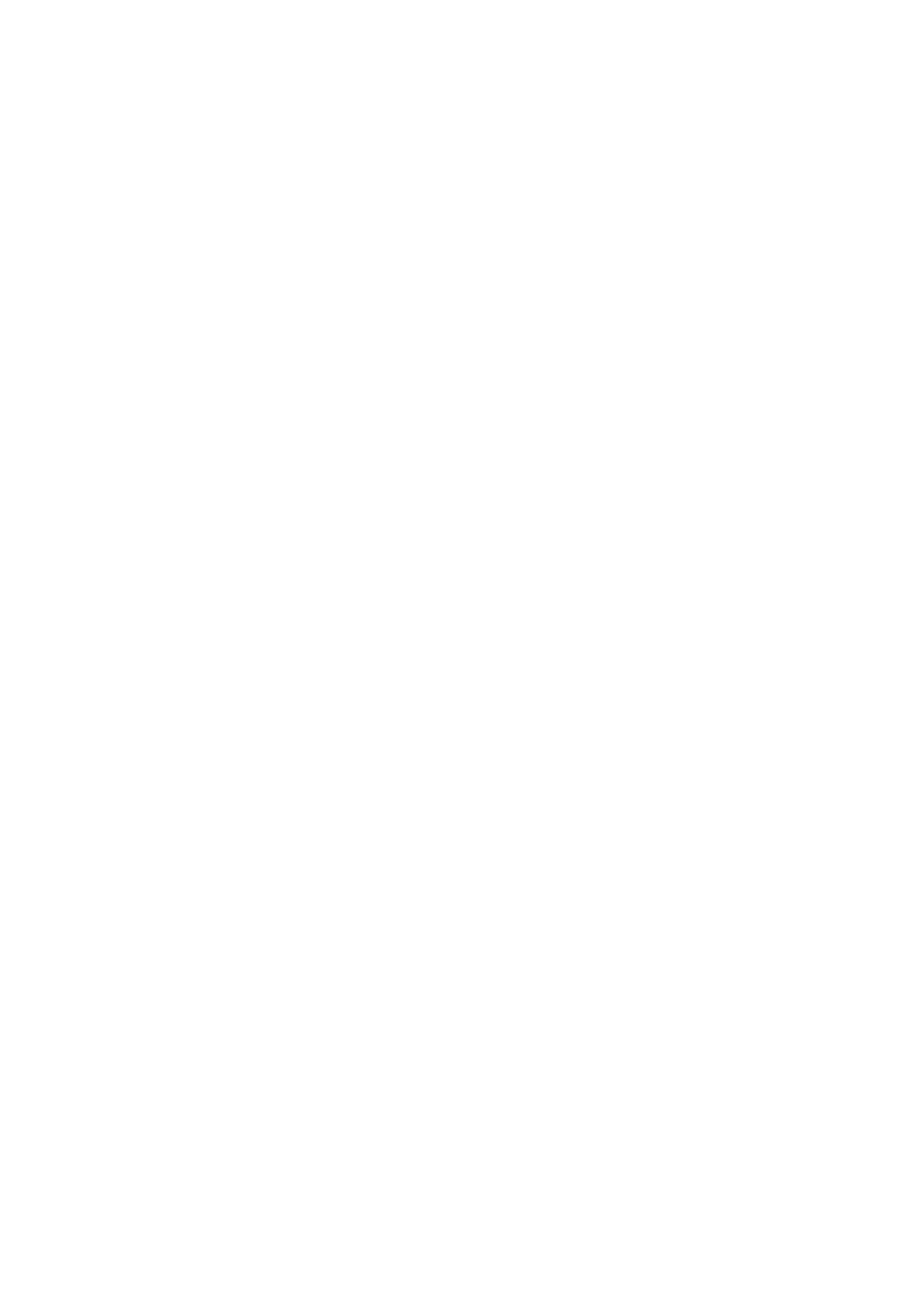# **TABLE OF CONTENTS**

|                | A MESSAGE FROM THE CHAIRPERSON [10] March 1999 MESSAGE FROM THE CHAIRPERSON |  |
|----------------|-----------------------------------------------------------------------------|--|
|                |                                                                             |  |
|                |                                                                             |  |
| 3.             |                                                                             |  |
| 4 <sub>1</sub> |                                                                             |  |
| 5.             |                                                                             |  |
| 6.             |                                                                             |  |
| Α.             |                                                                             |  |
| <b>B.</b>      | MERGERS NOTIFIED TO THE COMPETITION AUTHORITY IN 2013 56                    |  |
| $C_{\cdot}$    | STATISTICS ON MERGERS EVALUATED 2010-2013 58                                |  |
| D.             | FORMAL SUBMISSIONS BY THE COMPETITION AUTHORITY IN 2013 60                  |  |
|                | E. SEMINARS, SPEECHES, PRESENTATIONS & PAPERS 64                            |  |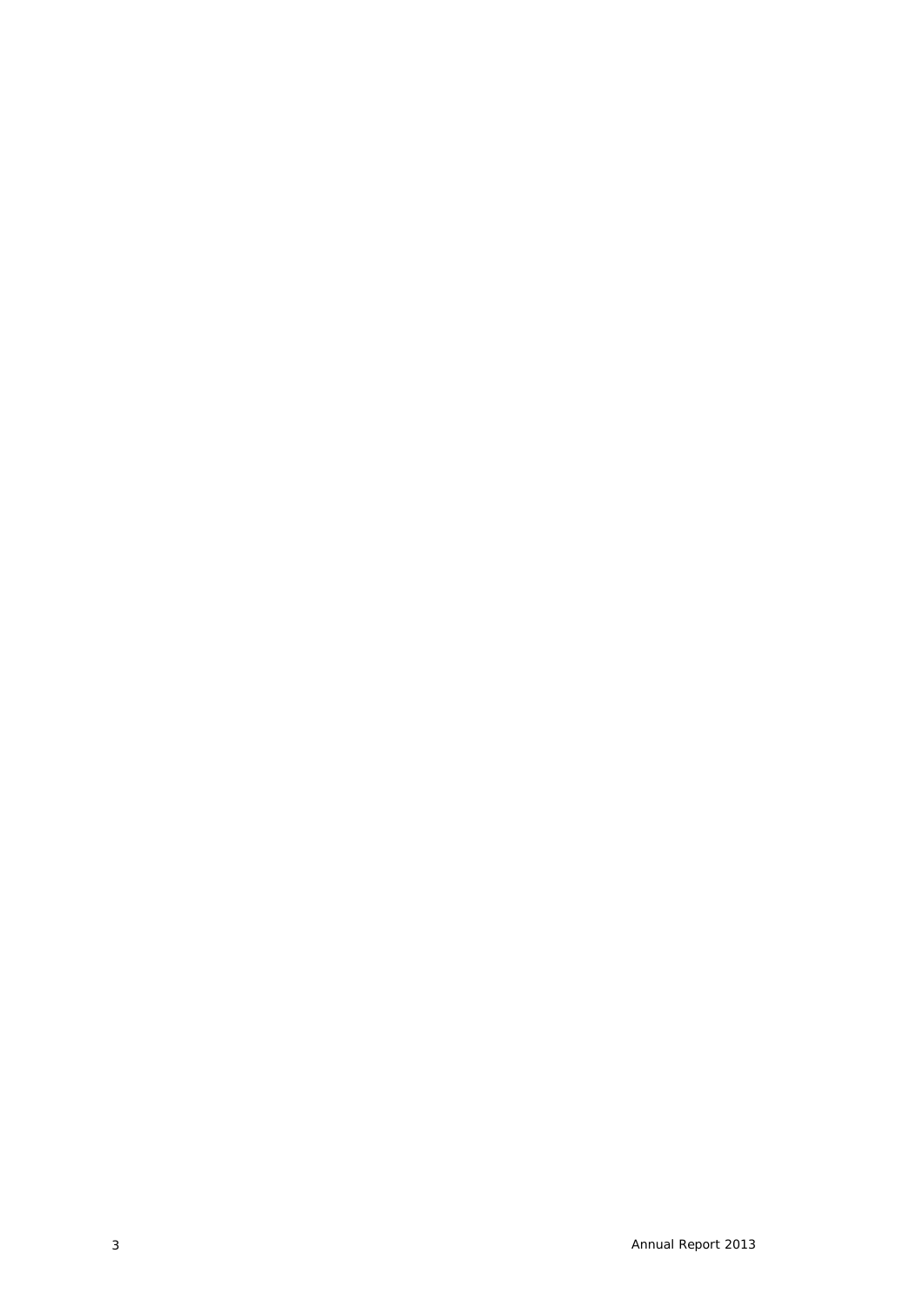

# *A MESSAGE FROM THE CHAIRPERSON*

Imagine a world without open markets and competition policy. As a nation, we would be immeasurably poorer, because import tariffs and quotas in other countries would be used to block our exports and increase the price of imported inputs that our economy needs. In particular, the agricultural sector would have no outlet other than the very small local market. We would be unable to attract Foreign Direct Investment, which also depends on the ability to export, so there would be no high-tech industry, no pharmaceutical industry, no aircraft leasing. In the absence of an effective competition policy, both public and private monopolies would exploit their captive consumers, secure in the absence of any threat to their profits from imports. Consumers would not just pay more – they would suffer from a lack of choice and innovation, since monopolists would not bother to create new products if they didn't have to. The lot of ordinary consumers would be pretty dismal. And this, pretty much, is how it was in Ireland until the 1960s, when Seán Lemass and TK Whittaker revolutionised Irish economic policy by ending protectionism and introducing competition.

Competition drives growth and innovation. At home, it ensures that firms, particularly in the non-traded sector, keep their costs down and their quality up because of the threat that a rival will come and take their business. Consumers benefit, but so do businesses and the economy generally, because competition encourages innovation and new businesses and this results in more money being spent on new and innovative products. Abroad, open markets and competition policy underpin the whole idea of the European Union – the "common market" ensuring that other countries do not use protectionist policies to prevent us from exporting goods and services where our natural resources, level of education or hard work and inventiveness give us a competitive advantage.

It sounds like competition policy is good for everybody. Why, then, does it encounter such resistance? Why have legislative reforms – including those agreed with the Troika – taken so long? (*See opinion piece on p.7*). Why do prices remain stubbornly high in essential areas such as health insurance and medicines?

At least part of the answer is that restrictions on competition create both winners and losers. The losers are generally individual consumers, and the amounts of money concerned - while important to those consumers and collectively large are individually small. The winners are the monopolists and the sheltered sectors, who make large profits and who have developed their lobbying skills and influence over many years. They dominate the public debate, frequently using vulnerable consumer groups – the elderly, children or those on low incomes – as "human shields" by falsely claiming that those groups will lose, not win, from competition.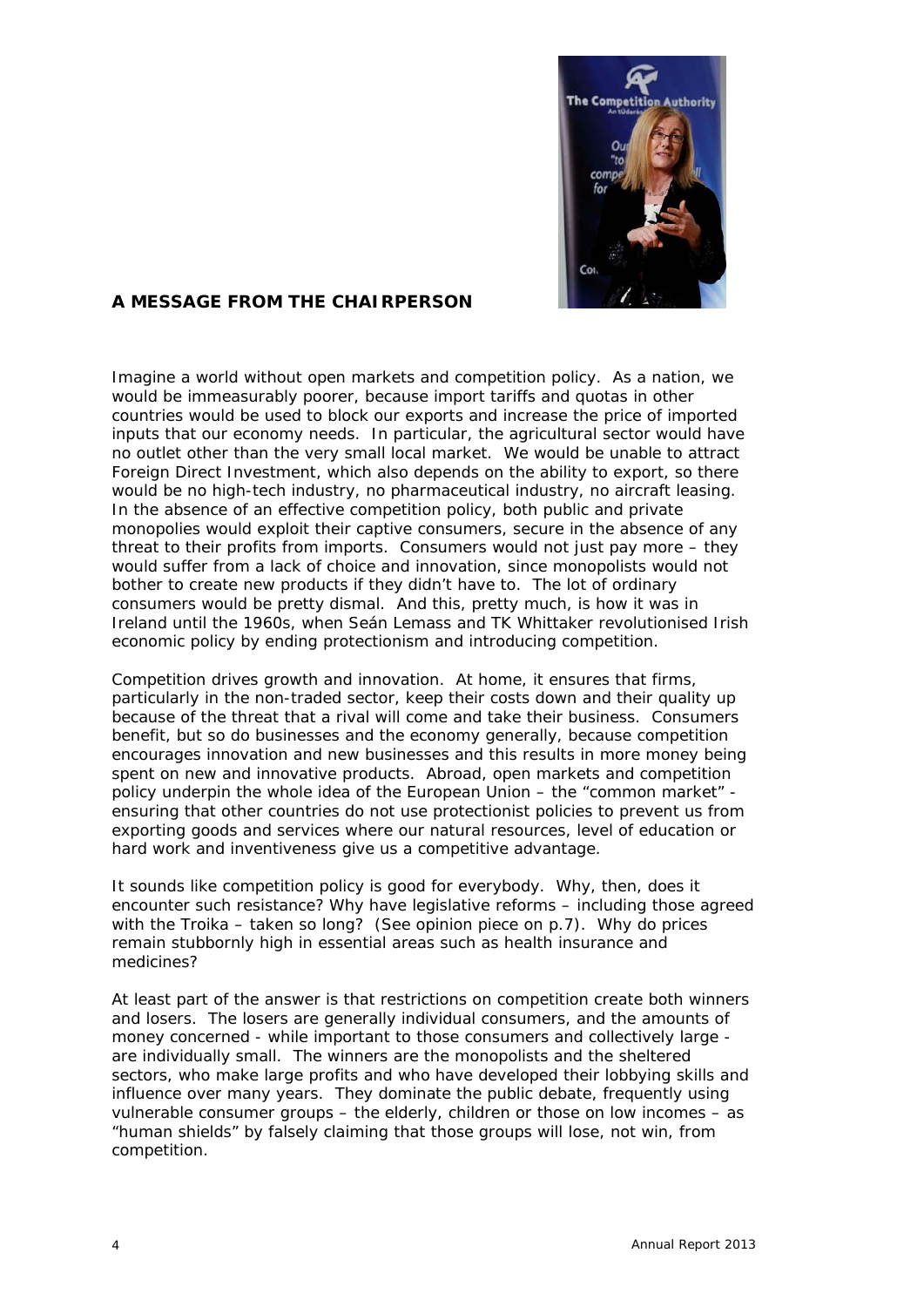Some of the Competition Authority's policy recommendations were not implemented in the boom years, perhaps because incomes and profits were rising steeply, with consumers and businesses becoming relatively insensitive to costs. Equally, in the downturn, there was strong resistance from vested interests to greater competition, using the argument that profits had declined and that their businesses were suffering. We have advocated for competition to the benefit of consumers in good times and in bad, and we will continue to do so. We have maintained our emphasis on enforcement, both criminal and civil, which has been greatly boosted by our ability to recruit some staff this year, bringing numbers back up to 2004/2005 levels.

We process mergers efficiently and effectively. We place great importance on our statutory function of providing advice to Government departments and public bodies on the role of competition in improving public services, and increasingly try to get involved at the earliest possible stage of policy development. We also continue to implement best practice in corporate governance and to continually improve our practices and procedures.

Looking forward to 2014, we will continue to prepare for our forthcoming amalgamation with the National Consumer Agency. While setting up the new agency will undoubtedly take time and resources, we are confident that the new, combined agency will deliver substantial results for consumers and the economy in the long run. We will seek to ensure that Ireland's newly-regained competitiveness is not eroded by anti-competitive practices or regulations, so that input costs to business are kept as low as possible. We will continue to focus on awareness of competition issues among the business community so as to promote compliance.

Finally, I would like to thank all the staff of the Authority for their dedication, openness and positivity in implementing our strategy. These are not easy times for the public service, and economic recovery has demanded sacrifices from everybody. Our staff have met the challenges with intelligence, hard work and good humour, and I am proud to be associated with them.

Med F

**Isolde Goggin Chairperson, The Competition Authority**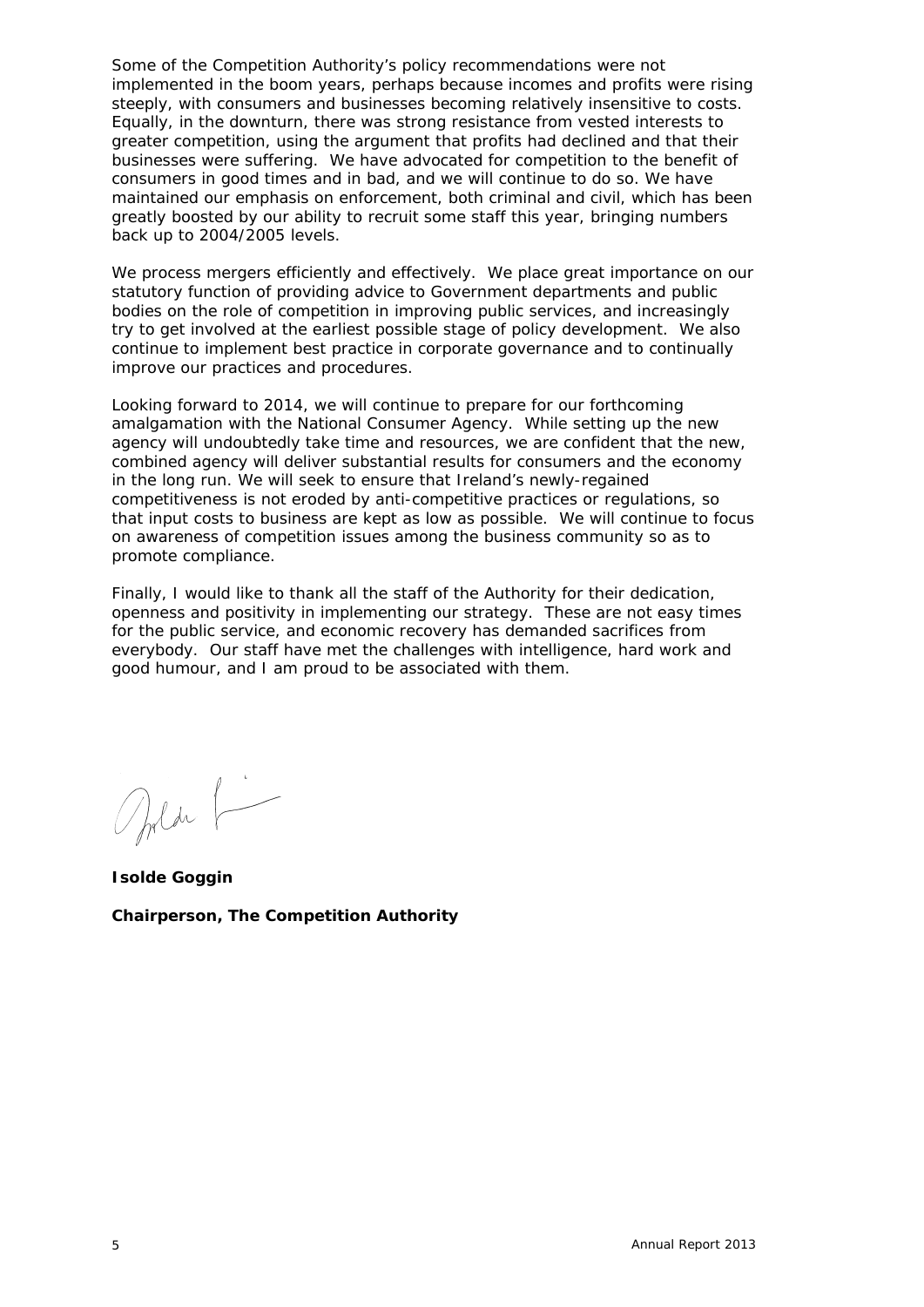# **Staying the course: why sticking to the Troika's tough prescription is worth it**

In November 2010 the Irish Government agreed to a programme of financial support with the EU, the ECB and the IMF – "the Troika". The Memorandum of Understanding (MoU) set out the economic policy measures that had to be implemented if the programme of financial support was to continue. The MoU comprised reforms under three main headings; fiscal consolidation, financial sector reform, and broader structural reforms – including measures to encourage competition in sheltered sectors of the economy.

Ireland exited the bailout in December 2013 and while considerable progress has been made in restructuring the public finances and the financial sector, some of the key competition measures (such as reform of the legal profession) have yet to be implemented. This is a concern to the Competition Authority. Delays in making long overdue reforms are costing consumers and weakening the prospects of a robust recovery.

As Government policy focus shifts from crisis management to job creation and growth, greater priority must be given to promoting more competition in sectors that affect business input costs such as professional services, energy, transport and utilities. Rivalry between firms not only benefits consumers but also drives innovation and supports growth throughout the economy over the longer term.

Many of the reforms contained in the MoU mirrored recommendations in Competition Authority studies on the professions and our various submissions and reports recommending the removal of restrictive practices in sheltered sectors of the economy. For example, a series of studies into the professions identified a range of restrictive practices designed to protect the interests of those already within the profession rather than the needs of consumers. The ultimate result of those practices was longer queues in waiting rooms and higher prices.

Under the bailout programme, the Irish Government committed to removing restrictions to competition in certain sheltered sectors. These sectors include:

- Legal Profession Establishing an independent regulator for the legal profession and implementing the recommendations of the Legal Costs Working Group and outstanding Competition Authority recommendations to reduce legal costs.
- Medical Services Eliminating restrictions on the number of GPs qualifying and removing restrictions on GPs wishing to treat public patients as well as restrictions on advertising.
- Pharmacy Profession Ensuring that the elimination of the 50% mark-up paid for medicines under the State's Drugs Payments Scheme (DPS) is enforced.

# **What progress has been made?**

Progress on the implementation of the various competition proposals has been slower than expected but change is underway. For example, the Legal Services Regulation Bill was first published in October 2011 but has been the subject of a number of amendments that have slowed its passage through the Oireachtas. The Bill is now at Committee stage and should finally pass in to law this year. This legislation will establish a system of independent regulation of the legal profession for the first time. This in turn will provide a better environment for reform of outdated practices that inhibit modernisation of the legal services market.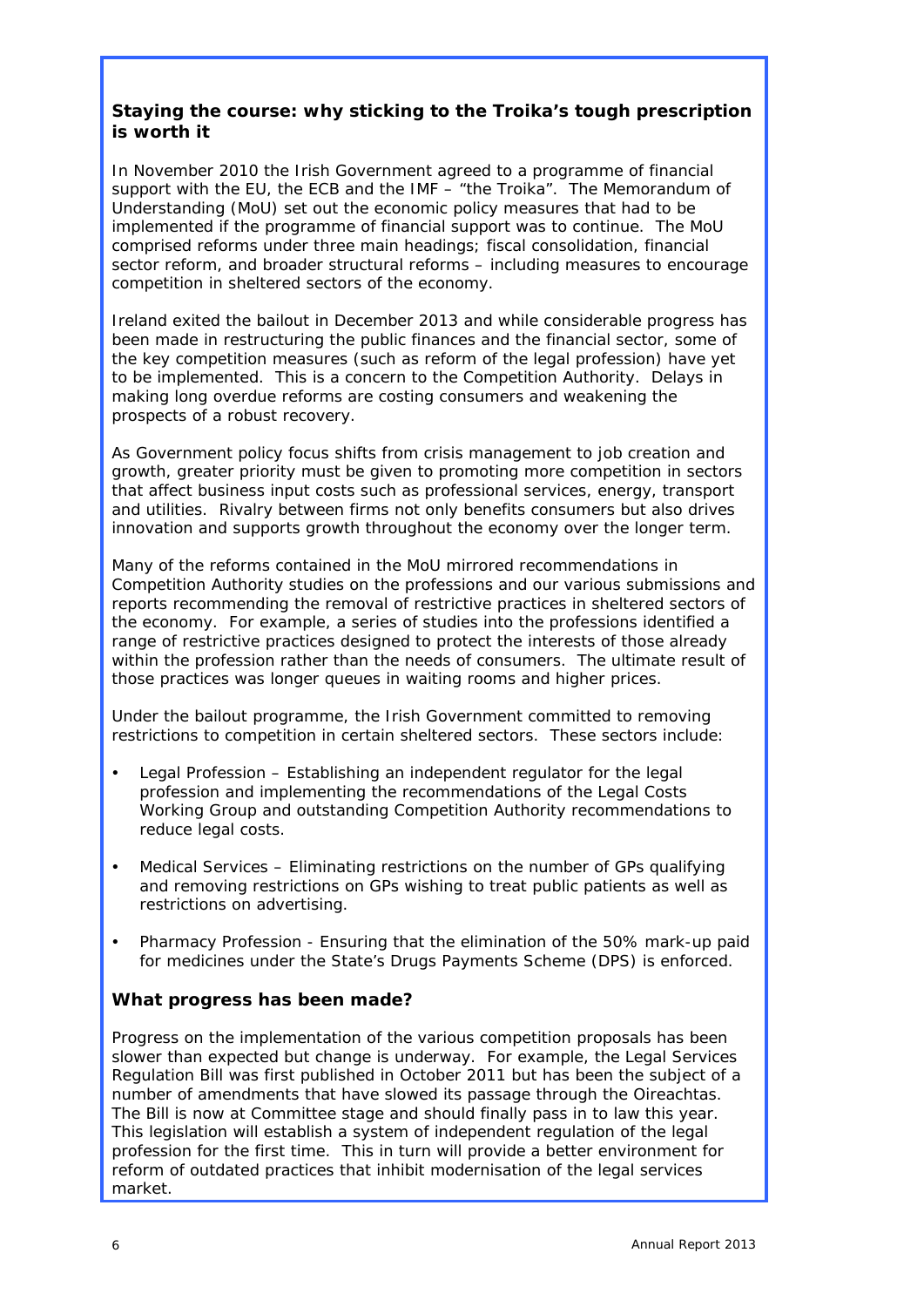The Health (Provision of General Practitioner Services) Act 2012 introduced greater competition in the provision of medical services provided by GPs treating public patients who are eligible for the General Medical Services scheme (GMS). GPs are now able to establish their own practices and obtain a GMS contract without the need to buy in to an existing practice or wait for a GMS contract in a particular area to be relinquished.

The Government has also eliminated the 50% mark-up guaranteed to pharmacies under the DPS and introduced legislation to encourage the sale of generic drugs where they are suitable substitutes for more expensive branded products.

These changes in how legal and medical services are provided will in time deliver better value for money and more choice by giving consumers more rights to choose the lawyer or doctor who best meets their needs. This will spur service providers into providing better services in more innovative ways.

# **What's next?**

While the Troika has provided the stimulus for change, there are still many sectors of the Irish economy in need of reform. A focus for us will be on sectors that affect prices to consumers by pushing up business costs.

The Irish retail banking market is now dominated by the two pillar banks. All evidence suggests that such a highly concentrated banking market is detrimental to consumers and to the long term growth of the economy. In an uncompetitive market consumers are faced with higher fees, low deposit interest rates and poor service. SMEs complain that the banks are unwilling to lend to them as banks focus on debt recovery instead of new business. Measures to encourage entry by well capitalised overseas institutions should be considered.

Competition in the retail electricity and gas markets has led to wider choice for consumers, but prices remain high by international standards. Ireland will remain a price-taker on international fuel markets. Therefore, the key challenge for Irish policymakers is to keep a tight rein on those costs that are within our control, for example by using competitive tendering for the construction and maintenance of energy networks.

The transfer of responsibility for the management of State assets to New Era provides an ideal opportunity for the introduction of more competition in such sectors as energy, forestry, broadband and public infrastructure. Similarly, the opening of Public Service Obligation bus routes to competitive tendering for the first time, however limited, will provide opportunities for private operators to offer services which were once the preserve of the monopoly operators.

Many of the policy prescriptions involved in the Troika bailout have certainly involved a painful adjustment for the Irish people. But as we begin the process of recovery the positive aspects of the Troika's role in kick-starting much needed reform of sheltered sectors of the economy should not be overlooked. And as doctors always advise, the course of medicine should be completed to ensure a full recovery and avoid a relapse.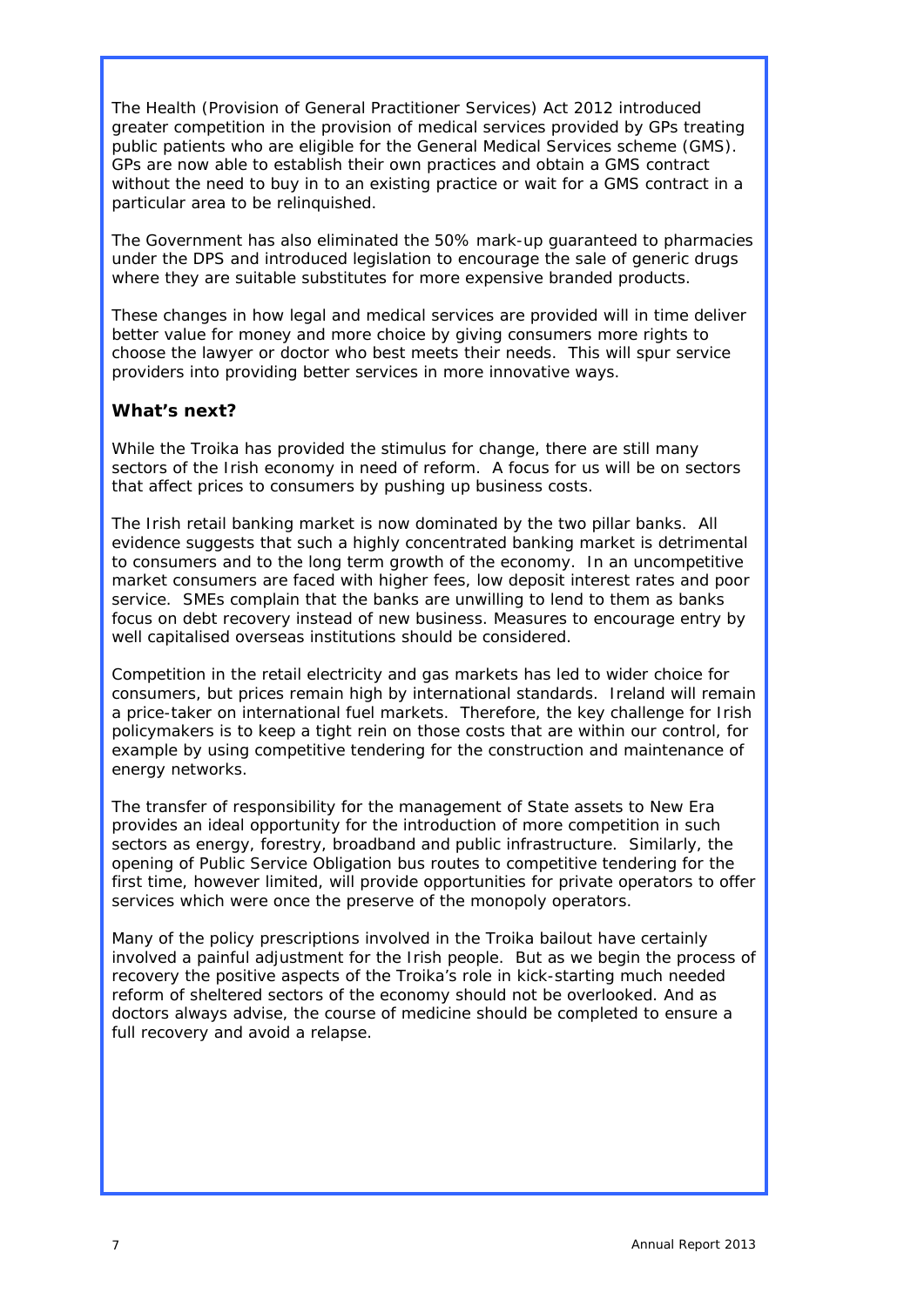# **1. ABOUT THE COMPETITION AUTHORITY**

The Competition Authority is the national agency responsible for enforcing Irish and European competition law. Our responsibilities are to investigate suspected breaches of competition law and take enforcement action where appropriate, to make decisions on whether certain mergers and acquisitions will have a negative effect on competition and to promote competition generally in the economy.

Competition law in Ireland is governed mainly by the Competition Act 2002 (the Act), as amended, and by Articles 101 and 102 of the Treaty on the Functioning of the European Union (TFEU). Unlike most European countries, where competition agencies can themselves decide on breaches of the law and impose penalties such as fines, in Ireland that responsibility lies with the Courts. We investigate suspected breaches of competition law and either take legal proceedings ourselves in Court, or, for serious criminal breaches, send a file to the Director of Public Prosecutions (DPP), who decides whether to take a criminal prosecution on indictment.

# **Benefits of Competition**

Healthy competition between businesses has many benefits.

- It gives consumers more choice.
- It ensures consumers get value for money.
- It encourages businesses to innovate by creating new and better products and services.
- It drives competitiveness and economic growth.

Consumers benefit when they have a choice of providers competing for their business by offering better prices and higher quality goods and services. Businesses are consumers too and when consumers benefit from competition, so does the economy as a whole. For example, when input costs, such as waste, electricity or legal services, fall because of greater competition, the overall cost of doing business also falls. This makes Irish businesses more competitive, which supports long-term economic growth.

When there is a lack of competition, for example when there is a cartel, businesses do not compete for customers. In these cases, the consumer suffers because there are higher prices, less choice or lower quality. In the long term, businesses which do not face competition become slack and inefficient, resulting in a loss of innovation and competitiveness for the country as a whole.

Ireland has seen the benefits competition can bring. We know from experience that consumers benefited from more choice, better prices, improved service and more new goods and services when the airline, telecommunications and taxi industries were opened up to competition.

# **Competition Supports Economic Growth**

In a small open economy like Ireland, the key driver of economic growth is international competitiveness: this is the ability of Irish-based companies to export. By exporting goods and services, businesses in Ireland create wealth and employment.

Competition supports international competitiveness in two ways. The first and most visible effect is by keeping domestic prices down and by providing a greater choice and quality of goods and services. This means that Irish-based companies can produce cheaper, better products that can be more easily exported.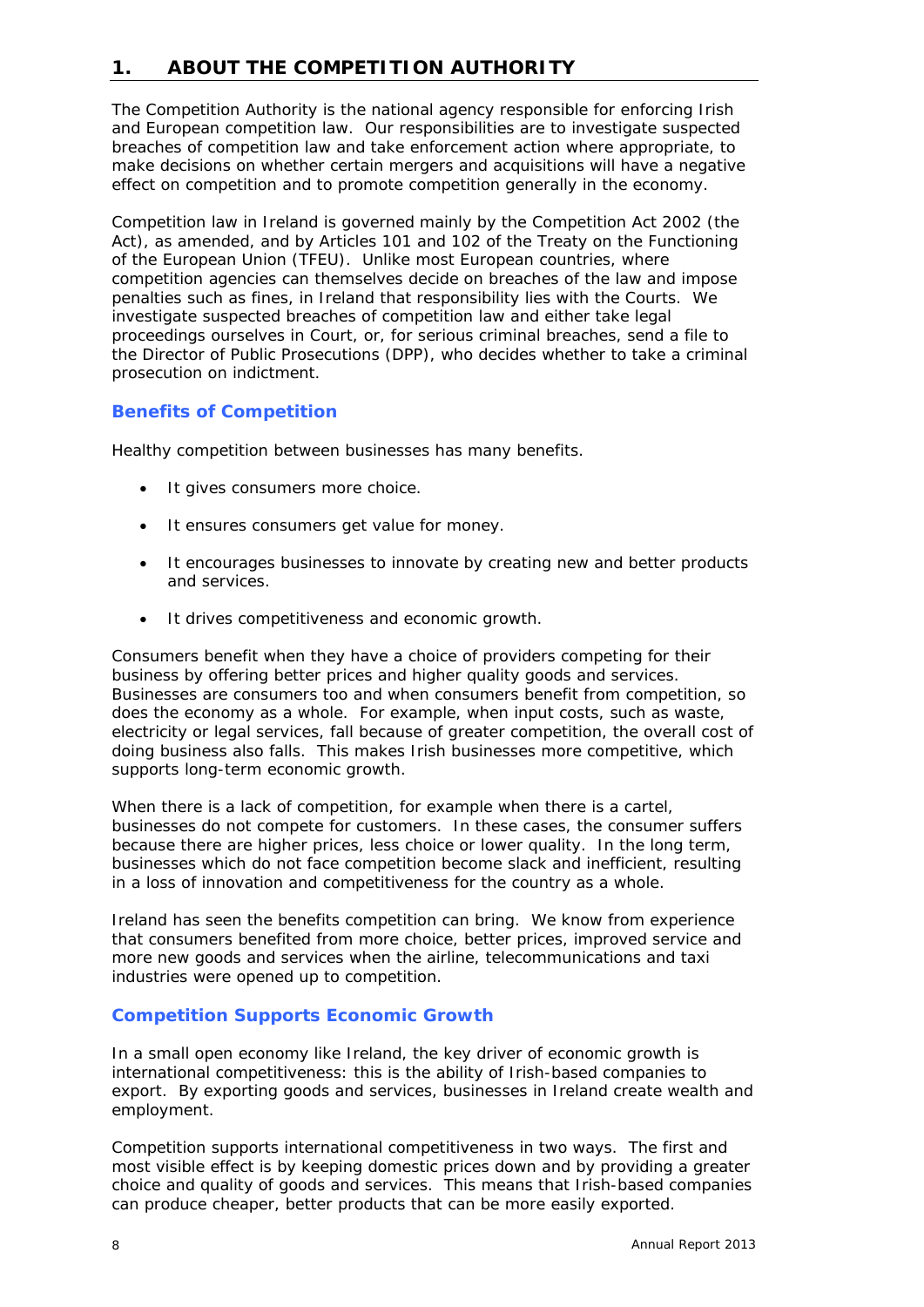Competition also promotes better productivity as firms strive to improve processes, reduce costs and produce products better suited to changing consumer needs.

Firms also become more productive through innovation. Firms innovate when they develop new and better products or provide services in new ways. Competition is the catalyst that drives innovation and creativity and has brought us exciting new products, like smartphones and tablets, and services such as the huge variety of online services that are now available.

# **Our Functions**

#### **Preventing Anti-competitive Behaviour**

The Authority has a particular role in preventing anti-competitive behaviour. We are responsible for enforcing sections 4 and 5 of the Competition Act 2002 and Articles 101 and 102 TFEU. The Act gives us the power to investigate breaches of competition law, following a complaint or on our own initiative. It also gives us specific powers of investigation. These include the power to enter and search premises and homes with a search warrant issued by the District Court, the power to seize documents and records, the power to summon witnesses and to require information from third parties.

In Ireland, only a court can decide that competition law has been broken and impose penalties. The Authority does not make those decisions and cannot issue fines or other penalties for anti-competitive behaviour. Prosecutions are usually taken by the DPP following an investigation carried out by us, although we can bring summary prosecutions in the District Court in our own right.

In other cases, where we think competition law has been broken, we will bring a civil case before the courts. Sometimes cases are closed following a settlement with the parties, which involves them agreeing to change their behaviour.

Anti-competitive behaviour can take different forms.

- *Cartels*
- *Abuse of Dominance*
- *Other Anti-competitive Agreements where the object or effect of the behaviour is less egregious than a hardcore cartel.*

#### **Private Enforcement of Competition Law**

The Authority cannot get money back for victims of cartels or other anticompetitive behaviour. Anyone harmed by anti-competitive behaviour can bring a private civil action in court under Irish law seeking redress, including damages.

#### **Reviewing Mergers and Acquisitions**

Mergers between companies take place when they combine their business activities to create a larger company. An acquisition is where one company buys all or part of another company. Some mergers or takeovers may be good for consumers, some may be bad for consumers and some may have little or no impact on consumers at all. The majority do not pose a problem and are cleared.

- Good mergers and acquisitions lead to a more efficient business that passes on some cost savings to consumers. They can also increase the level of competition in a market.
- But mergers and acquisitions that lessen competition can lead to a situation where one or more businesses have the power to raise their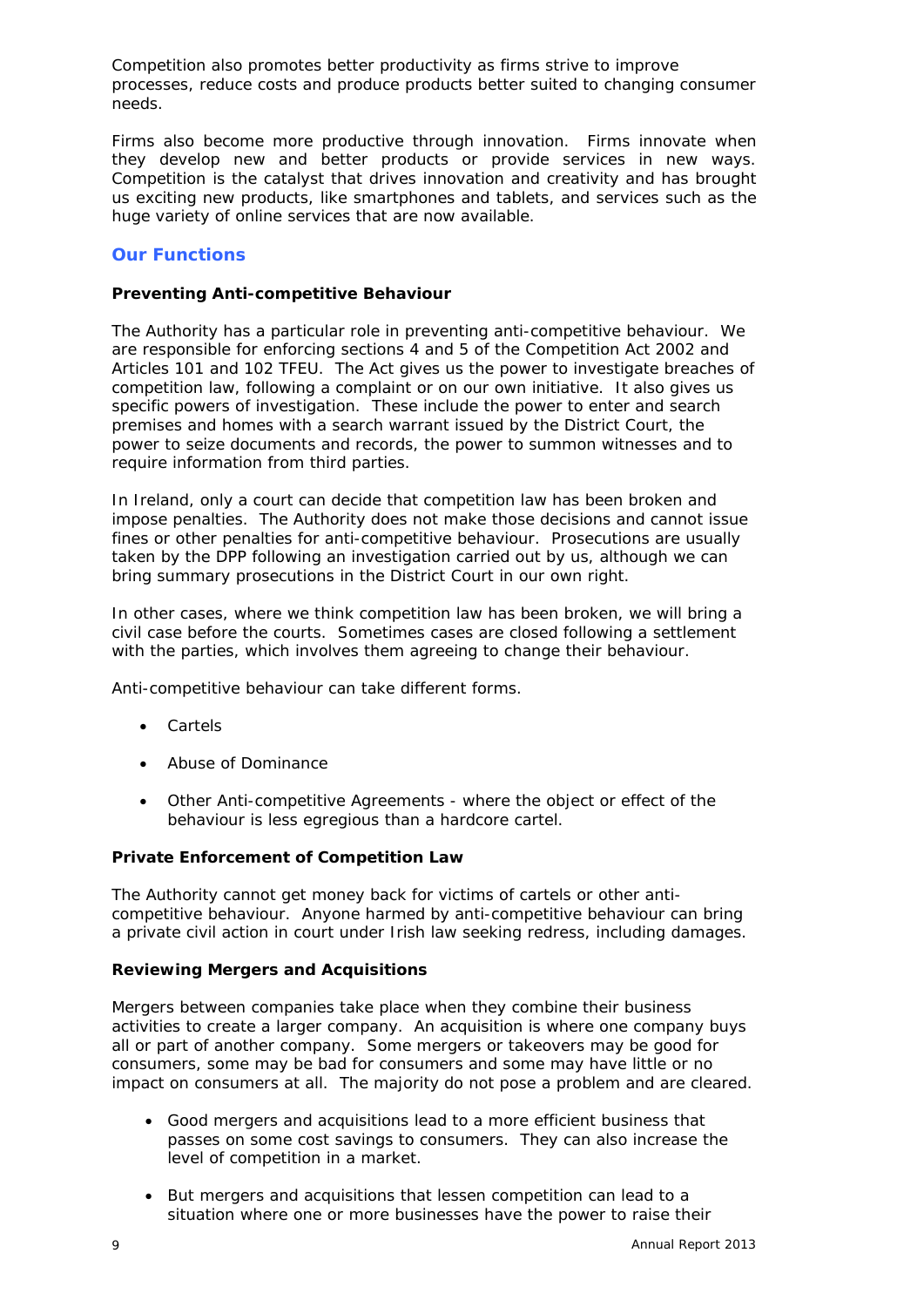prices, reduce output, or reduce quality to consumers. They can substantially lessen competition and consumers suffer as a consequence.

The Authority has to be notified of mergers and acquisitions involving companies with turnover above a certain threshold. We then have the power, after assessing the transaction, to clear a merger or acquisition if it raises no competition concerns, or block it if we find that it will substantially lessen competition and harm consumers. We can also clear a merger or acquisition subject to conditions, where we are satisfied that the conditions we impose will address any competition concerns.

#### **Promoting Competition**

The Authority has a function under the Act to promote competition in the economy by

- studying areas of the economy to examine how competition is working,
- identifying laws, regulations or administrative practices that have a negative impact on competition,
- advising the Government, its Ministers and agencies about how legislation or regulations may affect competition,
- promoting compliance among businesses, and
- informing the public about competition cases and raising awareness of the benefits of competition.

Competition can be restricted by laws, regulations or administrative practices, which deny consumers the full benefits of competition.

# **International Work**

There is an important international aspect to our work. The purpose of engaging at an international level with our competition colleagues in other countries and organisations is to contribute to the development of best practice internationally and to ensure that we employ best practice within our agency. It is also to fulfil our role as part of the EU competition enforcement network.

The Authority is also Ireland's representative at the Competition Committee meetings of the Organisation for Economic Co-operation and Development (OECD) and we are active members of the International Competition Network (ICN). These organisations try to ensure a cohesive approach to competition law and policy internationally. This improves their effectiveness at a domestic level and reduces business regulatory costs at a global level.

# **Internal Support Services**

The Corporate Services Division provides administrative support to the Authority. It is responsible for corporate governance, financial management, IT, accounting, human resource management and legal support services. It ensures the Authority complies with its various statutory and regulatory requirements under the Government's Code of Practice for the Governance of State Bodies.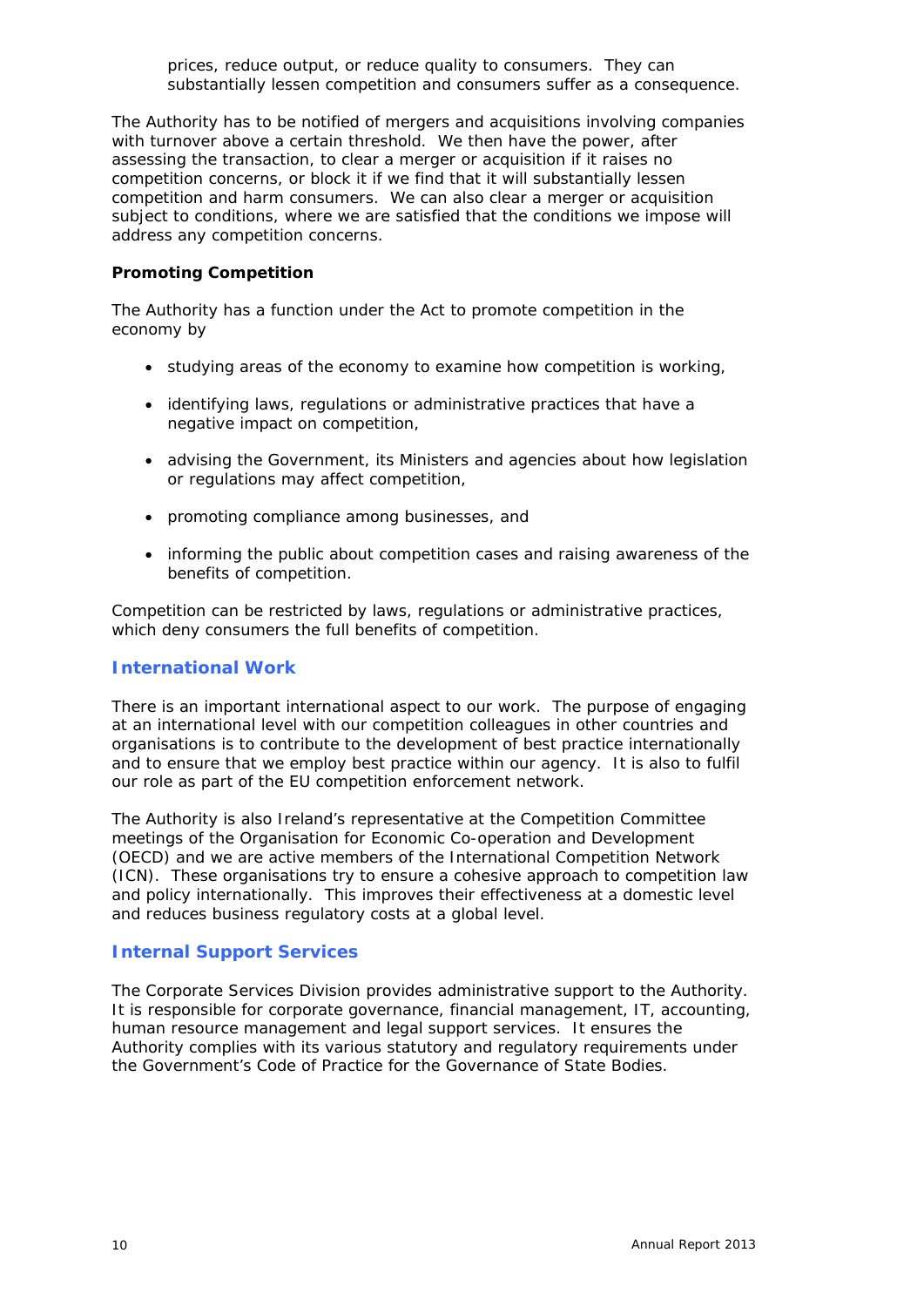# **Strategy & Business Planning**

#### **Strategy Statement**

The Authority is obliged to produce a Strategy Statement every three years and our Strategy Statement 2012-2014 reached its halfway mark during 2013. A midterm review of the Strategy Statement was piloted by the Strategy Division to establish how the Authority was doing in achieving its high level goals and following its strategy.

#### **Business Plan**

In December 2013 the Authority submitted a Business Plan for 2014 to the Minister for Jobs, Enterprise & Innovation. Producing an annual Business Plan before the end of each year is a requirement under section 33 of the 2002 Act. The Business Plan provides a structured basis for developing and planning implementation of the objectives that flow from the high level goals of the Strategy Statement.

As part of the management of the current Business Plan, the Strategy Division oversees quarterly reporting to the Authority. Quarterly reports measure implementation of the planned steps and activities set out in the Business Plan and report on the progress made.

# **Management & Reporting**

# **Service Level Agreement**

The Authority signed a Service Level Agreement with the Department of Jobs, Enterprise & Innovation in May 2013. The Service Level Agreement is a requirement following a Government decision on 15 November 2011 and under the Public Service Reform Programme published on 17 November 2011.

Quarterly reports are prepared and presented to the Department, outlining how the Authority has fulfilled its commitments under the Service Level Agreement.

# **Effective Project Delivery**

The Authority has in place an Effective Project Delivery framework. The principal aim of framework is to ensure a standard and accountable management process to enable the Authority to deliver its work consistently and successfully. Each division provides monthly reports to the Management group and the Authority on effective project delivery.

# **Working with Other State Agencies**

Enforcement of the Competition Act is primarily the responsibility of the Competition Authority. However, it is sometimes appropriate for us to liaise with other regulatory and law enforcement agencies to resolve matters. We sometimes examine certain sectors of the economy where an independent regulator already exists, for example, communications, aviation and energy. To help co-operation, avoid duplication and ensure consistency, we have cooperation agreements with several regulators and agencies.

This is particularly the case with the Commission for Communications Regulation (ComReg). It has the power to enforce competition law jointly with the Competition Authority in relation to electronic communications services, networks or associated facilities. The Authority and ComReg operate a co-operation agreement to work together on competition issues.

We have co-operation agreements with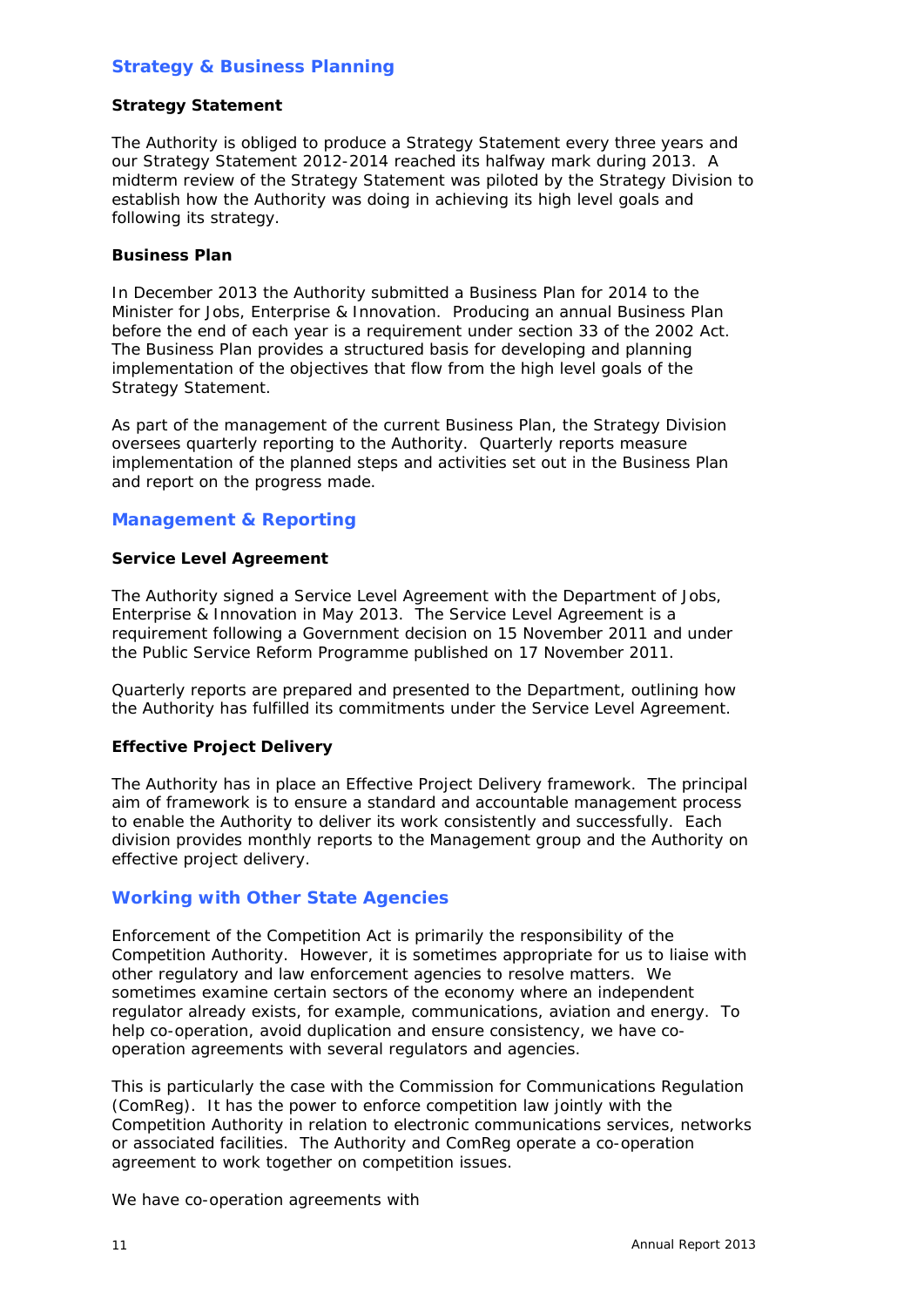- the Broadcasting Authority of Ireland
- the Commission for Aviation Regulation
- the Commission for Communications Regulation
- the Commission for Energy Regulation
- the Commission for Taxi Regulation
- the Health Insurance Authority
- the National Consumer Agency
- the National Transport Authority

We also work closely with a number of other law enforcement agencies in the State to enforce competition law.

**The Director of Public Prosecutions:** When we have completed a criminal investigation we may refer a file to the DPP with a recommendation for prosecution on indictment. If the DPP decides to bring a prosecution, the Chief Prosecution Solicitor (CPS) takes charge of proceedings on behalf of the DPP and prepares a Book of Evidence to be served on the accused. We assist the DPP and the CPS as required during the prosecution of the case.

We also operate a *Cartel Immunity Programme* jointly with the DPP. The Programme is described further on p.14. It is designed to encourage participants to report cartels in which they are, or have been, involved. Cartel participants can apply for full immunity from prosecution in exchange for full co-operation with the Authority in the investigation of a case and with the DPP in any eventual prosecution.

**An Garda Síochána:** We regularly liaise with senior management of the Garda Bureau of Fraud Investigation (GBFI). A Detective Sergeant from GBFI is seconded to work in the Cartels Division of the Competition Authority. An Garda Síochána also provides help to the Authority at other times, such as during searches.

# **Making Complaints to the Competition Authority**

Businesses and consumers are often best placed to know if anti-competitive behaviour is taking place. We strongly encourage anyone with information about suspected anti-competitive behaviour to contact us. Information from the public is often the first step in launching an investigation into people or organisations involved in anti-competitive behaviour. We are very interested in any information or evidence which suggests that price-fixing, bid-rigging, market-sharing or any other anti-competitive behaviour is taking place.

If you suspect anti-competitive behaviour, you can report it to the Authority by email, telephone, via our website or in writing. We put all complaints through a screening process to make sure they are properly assessed. If the information we receive suggests that the matter is not a breach of competition law, the file is usually closed.

Allegations that are accompanied by evidence are of great use to the Authority. When it comes to cartels, we have to prove allegations to a criminal standard, that is, *beyond a reasonable doubt*. Therefore, complaints backed with evidence are more likely to result in a successful investigation. If the information we receive with a complaint is enough to give us reasonable grounds to suspect a breach of the Act, we may launch a formal investigation.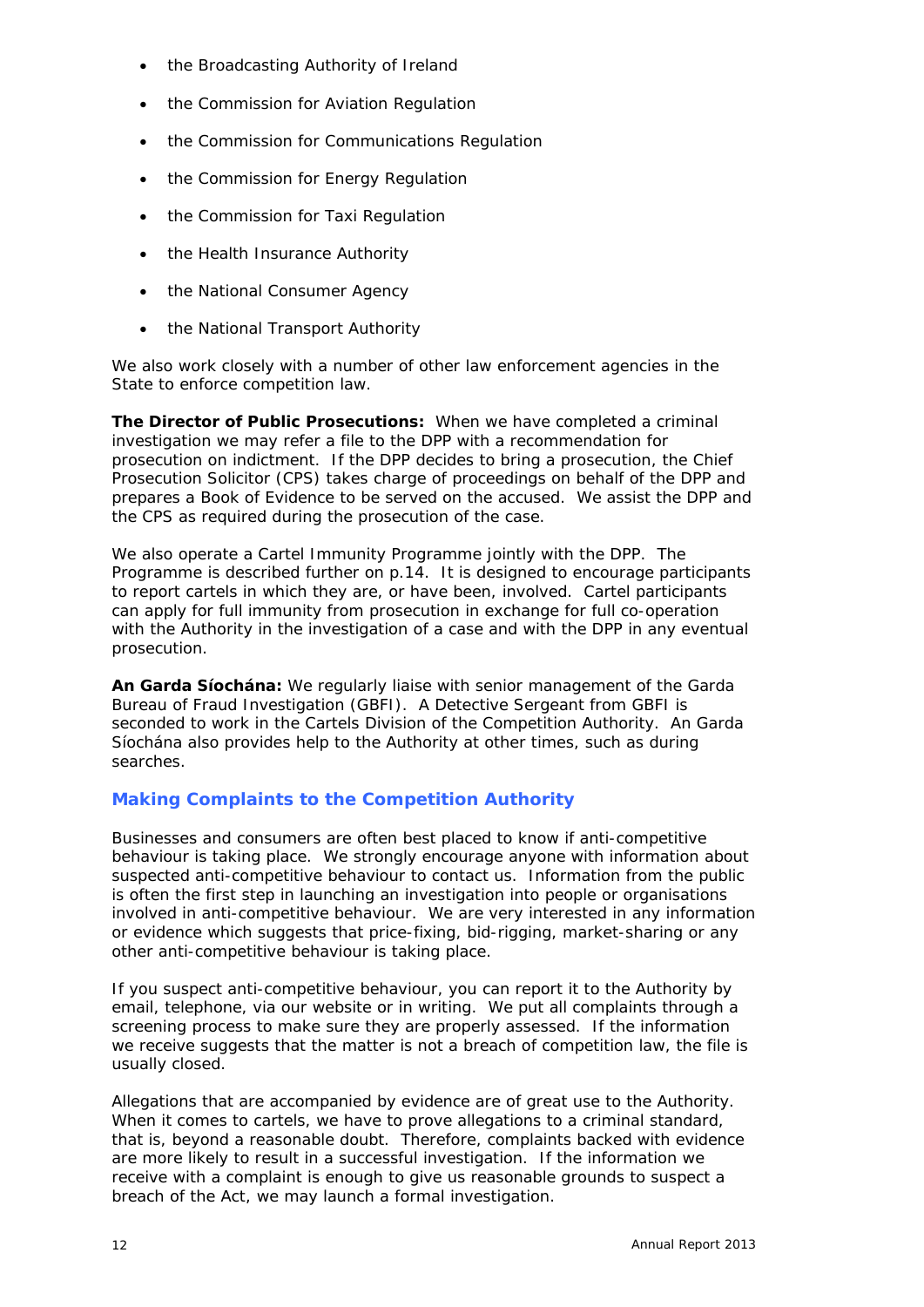If a complaint relates to an issue with existing laws, regulations, or administrative practices by a Government Department or agency, which impose unnecessary restrictions on competition, we will highlight the issue and try to advocate for change both publicly and with the Government Department or body concerned.

## **How to contact the Competition Authority with a complaint about a suspected breach of the law:**

| Web complaint form: | www.tca.ie/complaints.aspx                           |
|---------------------|------------------------------------------------------|
| Email:              | complaints@tca.ie                                    |
| Phone:              | LoCall: 1890 220 224 (intl.: +353-1-8045400)         |
| Fax:                | $+353 - 1 - 8045401$                                 |
| Other:              | The Competition Authority, Parnell House, 14 Parnell |
|                     | Square, Dublin 1                                     |

# **Complaints received by the Authority**

The following is a breakdown of the number of complaints received by the Authority in 2013.

| Total Complaints Received by the Authority in 2013 |     |  |
|----------------------------------------------------|-----|--|
| Total received                                     | 195 |  |
| Ongoing                                            | 46  |  |
| Added to existing cases/investigations             |     |  |

Of those complaints that were dealt with by the enforcement divisions of the Authority, these included:

- 34 new complaints of alleged criminal cartel behaviour. Of these, 26 were examined and closed in 2013, and 8 are still under assessment.
- 92 new complaints of anti-competitive agreements and abuses of dominance, 65 of which were examined and closed during the year.

The Authority also completed the review of a number of complaints that were carried over from previous years. These included 14 complaints of alleged criminal cartel behaviour and 24 complaints of anti-competitive agreements and abuses of dominance.

While the Authority receives hundreds of complaints, only a small proportion of them raise concerns significant enough to warrant a full investigation. Full investigations of alleged competition infringements usually require the allocation of significant resources. To ensure that the Authority's limited resources are efficiently used to bring anti-competitive practices to an end, the Authority selects cases for full investigation by reference to clearly defined prioritisation criteria. These criteria cover issues such as the significance of the alleged infringement (and, in particular, its likely effect on consumers); the economic significance and strategic importance of the market involved; the likely impact of enforcement action by the Authority; and the risk, resources and cost implications for the Authority of taking enforcement action.

#### **The Cartel Immunity Programme**

The potential penalties for individuals and companies who commit hardcore cartel offences under the Act include substantial fines and prison terms. Individuals and companies involved in such activity may consider applying for immunity from prosecution under the *Cartel Immunity Programme*, which we operate jointly with the DPP. Being the first individual or company to report cartel activity, to cooperate fully and give complete and full information to the Authority can offer benefits. It could result in companies or individuals avoiding criminal prosecution, getting immunity from jail terms and avoiding substantial fines and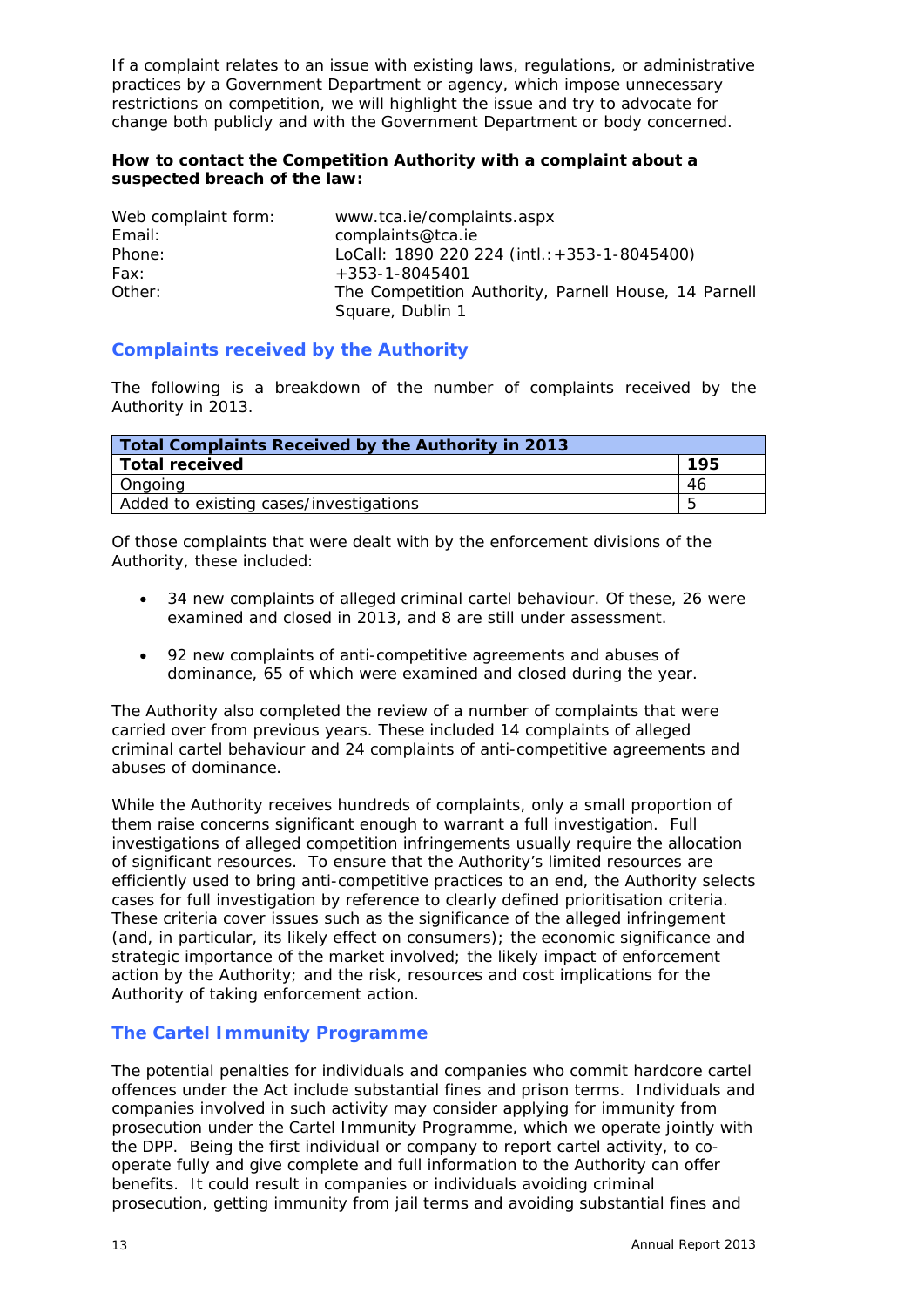additional penalties such as being barred from serving as a director of a company for five years.

Companies who take full responsibility for the illegal acts of their officers, directors and employees and agree to co-operate with the Authority may qualify for immunity under the Programme. Immunity can be granted to the company and its past and present employees.

Even if a company does not come forward and take responsibility for its illegal actions, individual employees, officers and directors can still qualify for immunity under the *Cartel Immunity Programme* and potentially avoid fines and prison terms.

Immunity applications should be made to the Authority's **cartel immunity hotline number** which is **087 7631378**. The *Cartel Immunity Programme* has a marker system, which holds the position of possible immunity for the first individual or company to apply, and allows other members of the same cartel to 'line up' should the first to apply not qualify for immunity. Further information on the programme can be found on our website www.tca.ie.

There are protections in the Act for "whistle-blowers", people who report suspected breaches to us. For example, under the Competition Act 2002 if you think that a company has breached the Act, you will not be liable for damages if you report it to us and it turns out that the offence did not take place, provided that you acted reasonably and in good faith. This protection also covers employees. It means that an employer cannot punish an employee who reports, in good faith, a suspected breach of the Act to us.

#### **Amalgamation with the National Consumer Agency**

In 2008, the Government announced that the Authority was to be amalgamated with the National Consumer Agency as part of a rationalisation of State agencies. Work on legislation to give effect to this decision was added to a review of the Competition Act which was already taking place. Plans for the legislation were later further expanded with the addition of new provisions for dealing with mergers in the media sector and a statutory code of conduct for the grocery sector.

2013 saw close co-operation continue between the two organisations, together with the Department of Jobs, Enterprise & Innovation, in relation to preparation for the amalgamation.

With the publication of the legislation expected in early 2014, 2014 is the year when the vast majority of the work will be required for

- developing a corporate plan,
- moving two organisations from two buildings into one new building and onto one IT platform,
- drafting agreed policies and procedures, and
- creating a new identity, brand and website.

Towards the end of 2013, the Authority and National Consumer Agency therefore increased the level of resources devoted to managing the amalgamation process throughout 2014.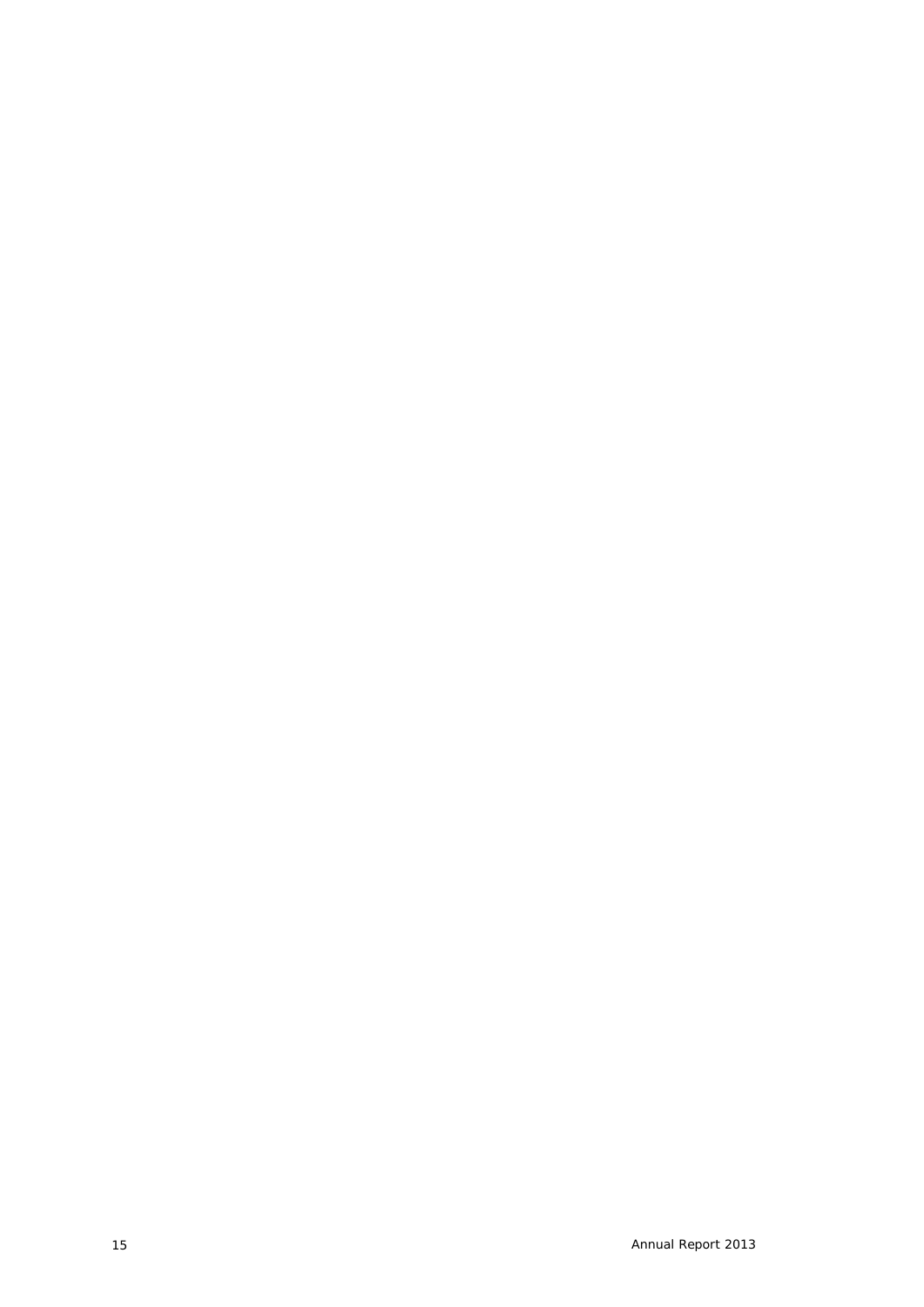# **2. ENFORCING COMPETITION LAW**

One of our core functions is to enforce competition law and to take legal action when we believe the law has been broken. Our enforcement work can be divided into two categories.

- The first relates to hardcore cartels. These are treated as criminal breaches of competition law and so need to be proven beyond reasonable doubt. Where we have enough evidence of a criminal cartel, we refer a file on that case to the DPP for prosecution on indictment.
- The second relates to abuse of dominance and anti-competitive agreements which do not amount to a cartel, for example, vertical agreements. These are treated as civil breaches of competition law.

# **Current Cases**

#### **The Competition Authority v Irish Medical Organisation**

On 2 July 2013, the Minister for Health announced that he had decided to reduce the fees payable by the Health Service Executive to General Practitioners (GPs) for providing services to eligible patients under the General Medical Scheme (GMS). He proposed to do this by means of regulations made under the Financial Emergency Measures in the Public Interest (FEMPI) Act 2009. On 10 July 2013, the GP Committee of the Irish Medical Organisation (IMO) issued a press release condemning the proposed reduction in fees and stating that it had been decided that GPs would withdraw from the provision of certain services, including

- participation by GPs in Primary Care Teams,
- participation by GPs in Community Intervention Teams,
- participation by GPs in Clinical Care Programmes (Chronic Disease), and
- any other services not specified in the GMS contract (i.e., the contract which governs the provision of services by GPs under the GMS).

In the Authority's opinion, GPs are undertakings within the meaning of the Competition Act 2002 and the IMO's action therefore constituted a decision by an association of undertakings which would limit collectively the range and quality of services provided by GPs to GMS patients. As such, it was a decision which had the object and/or effect of preventing, restricting or distorting competition in the State and which might also affect trade between EU Member States.

On 11 July 2013, the Authority wrote to the IMO stating its view that the decision of its GP Committee constituted collective action by GPs and was in breach of competition law, specifically section 4 of the Act and Article 101 TFEU. It called on the IMO to rescind its decision immediately and to publish its agreement to do so on its website.

Following the IMO's failure to comply with the Authority's request, the Authority instituted proceedings in the High Court on 16 July 2013 seeking certain orders against the IMO, including an interlocutory injunction requiring the IMO to rescind the decision of its GP Committee to withdraw from providing certain services to GMS patients.

On 23 July 2013, the IMO gave voluntary undertakings to the High Court whereby it agreed, pending the final determination of the case, to suspend the decision of its GP Committee to withdraw services; to remove the press release of 10 July 2013 from its website and to inform its members of the giving of the undertakings. Pleadings have since been exchanged between the Authority and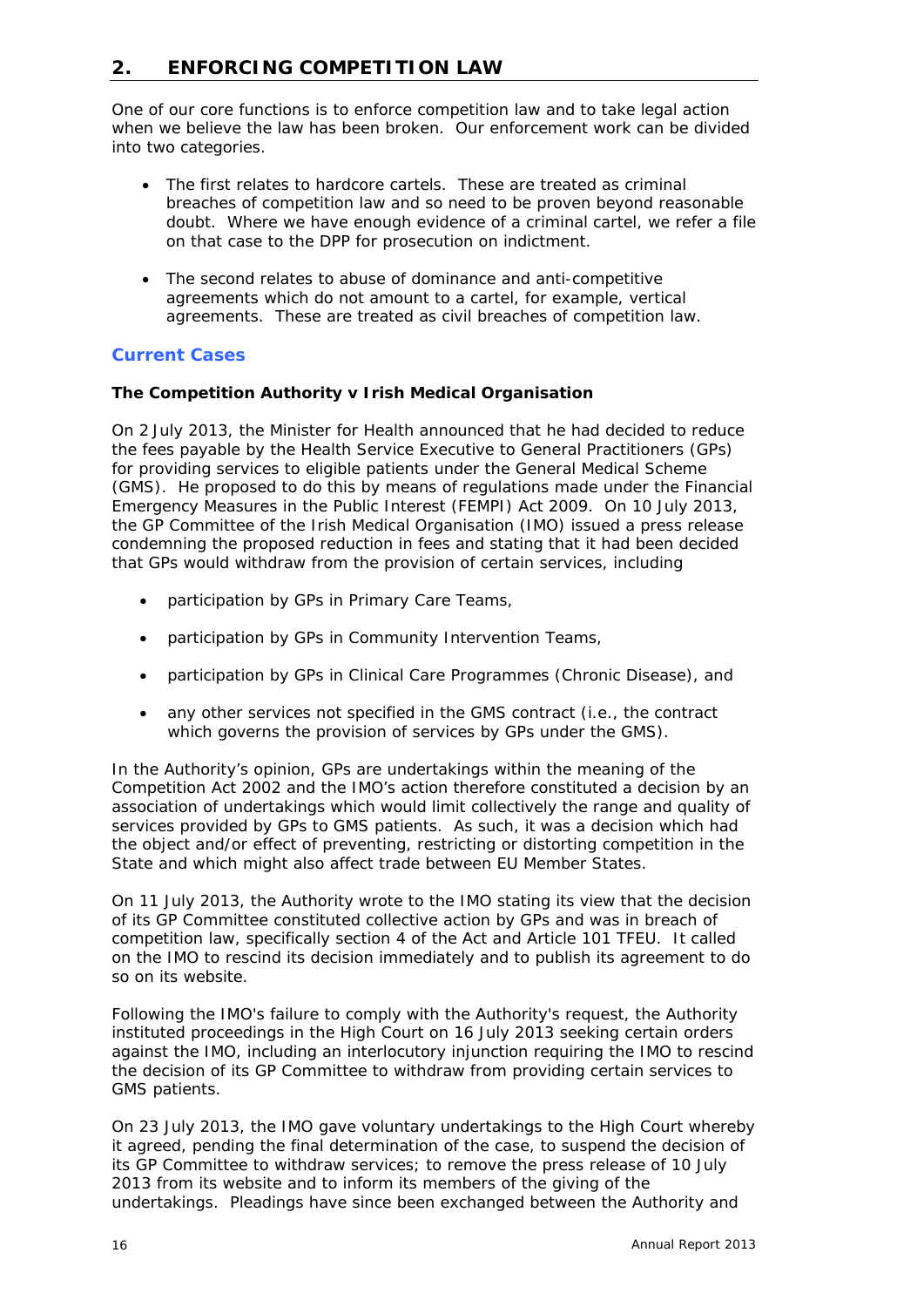the IMO and it is expected that the case will be heard during the first half of 2014.

#### **Other Ongoing Investigations**

Given that some of our investigations involve potentially serious infringements of competition law and the possibility that some may result in criminal trials at a future date, it is inappropriate for us to comment publicly on such investigations. However, we acknowledge that some of the cases under investigation in 2013 were reported in the media. They concern allegations of anti-competitive activities in the commercial flooring, cement and milk sectors. No further details can be provided as these investigations are ongoing.

#### **DPP File**

We reported in our annual report for 2010 that one cartel investigation was completed during that year with a file sent to the DPP recommending prosecution on indictment. This case involved allegations of bid-rigging and it remains under consideration by the DPP.

# **Completed Investigations**

In 2013, the Authority concluded a number of cases, some of which are summarised below.

#### **FitFlop Branded Footwear**

The FitFlop brand of footwear, which claims to tone leg muscles, is distributed in Ireland by Double Bay Enterprises, trading as Brazil Body Sportswear (BBS). In September 2011, the Authority received a complaint that BBS had engaged in resale price maintenance (RPM) by various means in recent years. RPM is the practice where distributors or suppliers dictate the price at which goods or services must be sold by retailers. It is anti-competitive because it results in consumers paying more than they might otherwise have if retailers were free to set their own prices.

Following an investigation, the Authority formed the view that BBS had infringed section 4 of the Act in the following ways:

- **Engaging in RPM:** BBS had, in the Authority's opinion, sought to require certain retailers to price at a minimum level, and had also sought to direct retailers as to when they could discount FitFlops, which FitFlop models they could discount, and what level of discount they could offer.
- **Implementing a passive sales ban with respect to the FitFlop brand of footwear:** BBS had, in the Authority's view, sought to prevent passive sales by requiring retailers (i) not to make sales of the products through mail order, the internet or other electronic media without prior written consent of BBS; and (ii) only to resell the products to third parties within their allocated territories. ('Passive sales' are sales to customers who approach the retailer without being specifically targeted, e.g., via the retailer's website.)

This conduct meant that consumers who wished to purchase FitFlop products were unable to shop around for better value.

The Authority gave BBS the opportunity to cease engaging in RPM and the passive sales ban as outlined above. In November 2012, BBS and the Authority entered into an agreement under which BBS undertook to refrain from engaging in these practices and to inform its retailers accordingly. In return, the Authority agreed not to bring proceedings against BBS.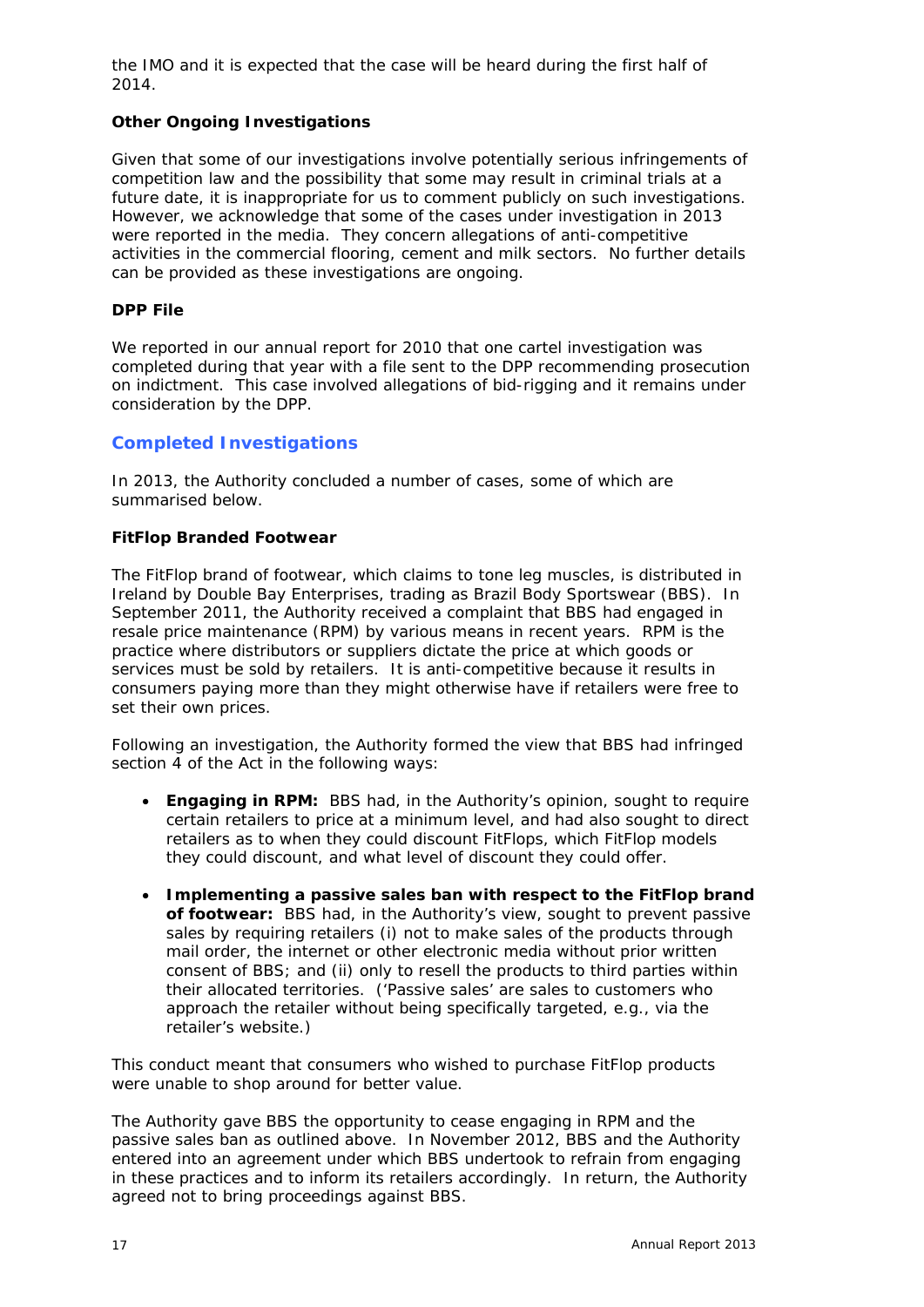On 18 December 2012, the High Court granted the Authority an Order under section 14B of the Competition Act 2002 (as inserted by the Competition (Amendment) Act 2012), in relation to this Agreement. This means that the commitments given by BBS are now an Order of the High Court. This also means that if BBS were to breach the undertakings, it would be in contempt of Court. Section 14B also provides that an Order made under the section does not come into effect until the expiry of a 45-day period following the making of the Order. This is to allow third parties who may be affected to apply to the Court to have the Order varied or annulled. No such application was made in this case and the Order therefore came into effect on 2 February 2013.

The Authority subsequently issued an Enforcement Decision setting out in detail the issues which arose in the FitFlop case, which was published on the Authority's website in April 2013<sup>1</sup>.

#### **Fees at Rosslare Europort**

On 20 April 2012, the Authority received a complaint from a ferry operator regarding the fees charged by Irish Rail to ferry operators at Rosslare Europort. The complainant alleged that Irish Rail charged fees in a discriminatory manner, with the fees charged to it being higher than those charged to its competitor for the same services. According to the complainant, this alleged discrimination placed it at a competitive disadvantage vis-à-vis its competitor.

During the assessment of this complaint, the Authority gathered a substantial amount of information from Irish Rail and other sources. The information obtained by the Authority showed that Irish Rail may hold a dominant position in the market for the provision of port services at Rosslare to operators providing ferry services on the relevant route. However, the analysis of the data obtained did not show a substantial difference in the rates applied by Irish Rail to ferry operators providing ferry services on the relevant route, including those charges levied on the complainant. This meant that the Authority did not find any evidence that Irish Rail had engaged in discriminatory behaviour which might have amounted to the abuse of a dominant position in breach of section 5 of the Act.

#### **Bulk LPG**

In October 2013, the Authority closed a long-running investigation into supply arrangements in the bulk LPG sector. The Authority has previously assessed, on a number of occasions, exclusive purchasing agreements between bulk LPG suppliers and commercial users.

In 2005, and again in 2010, the Authority publicly consulted on whether to issue a Declaration<sup>2</sup> in respect of Bulk LPG. Following receipt of submissions, and detailed analysis, the Authority decided in October 2013 not to issue a separate Declaration in respect of bulk LPG. Accordingly, bulk LPG agreements are subject to the Authority's 2010 Verticals Declaration and, more broadly, to the Act.

The Authority closed its investigation on a number of grounds:

-

<sup>1</sup> This is available at http://www.tca.ie/EN/Enforcing-Competition-Law/Notices-Declarations-and-Guidance-Notes/Enforcement-Decisions/Decisions/E1301--Resale-price-maintenance-of-FitFlopsbranded-footwear.aspx?page=1&year=0

 $2$  The Act permits the Authority to declare in writing that a specified category of agreements, decisions or concerted practices complies with certain conditions, set out in section 4(5) of the Act. The effect of such a Declaration is that agreements within the category in question are not prohibited by section 4 of the Act.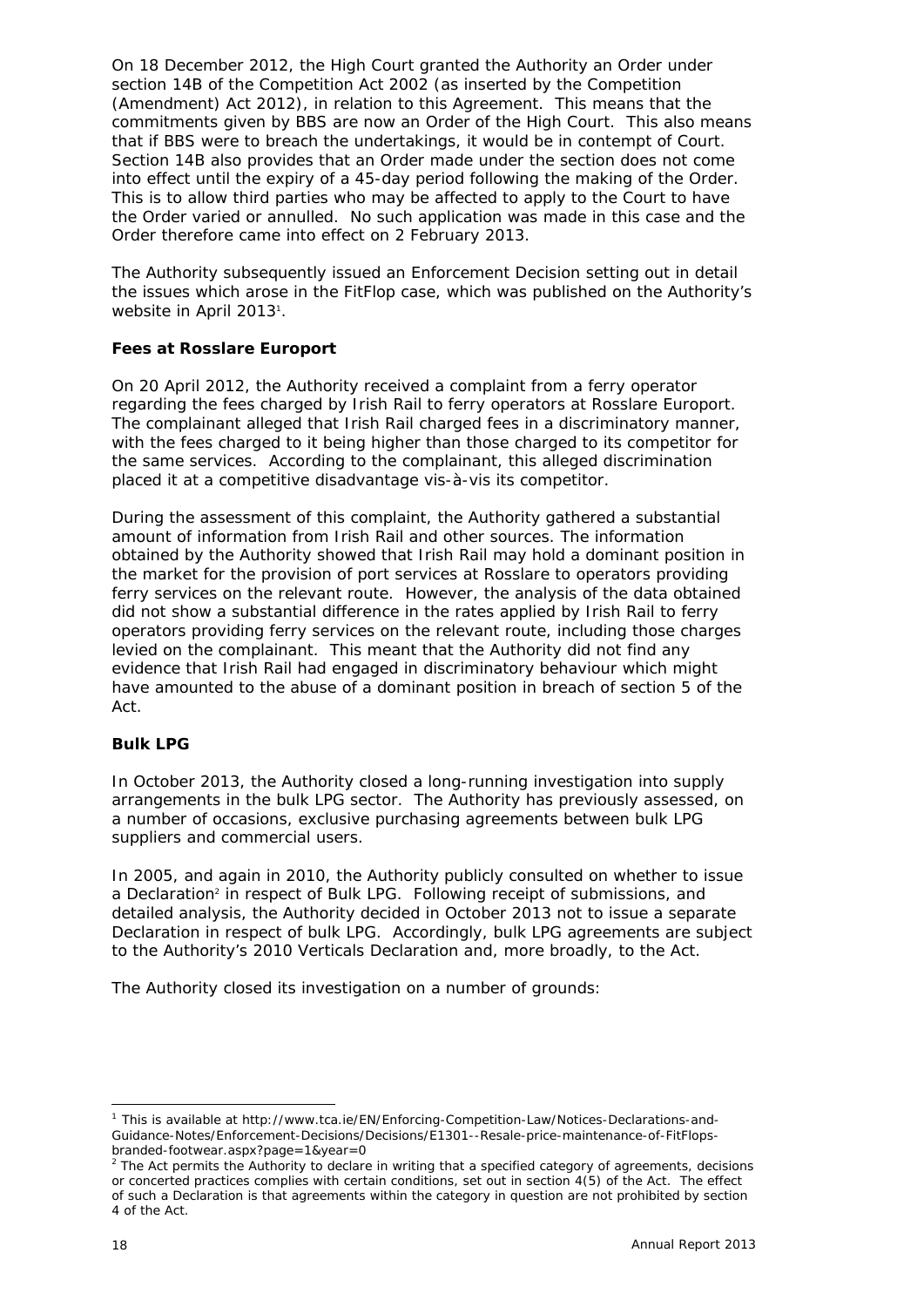#### *Insufficient evidence of consumer harm*

There is insufficient evidence of consumer harm to justify the further expenditure of resources. Bulk LPG accounts for less than 1.5% of annual energy consumption in the State, and this figure has been shrinking for a number of years. Accordingly, the resources to be expended were not considered justified, due to the small (and shrinking) size of the relevant market.

#### *Small number of complaints & possible remedies are unsatisfactory*

The number of complaints received by the Authority has been small and has declined in recent years. In addition, the Authority believes that the remedies at its disposal are unlikely to be effective tools for addressing any competition problems which may exist in the market. The majority of complaints have been received from domestic, rather than commercial/industrial customers. Domestic consumers are not undertakings and agreements between them and suppliers of bulk LPG are therefore not subject to Irish or European competition law. Very few complaints were received from commercial/industrial customers (who, in contrast to domestic consumers, are undertakings and whose agreements with suppliers would be subject to competition law). However, the Authority's assessment of these cases was that the supply agreements did not restrict competition and did not, therefore, warrant enforcement action by the Authority. The Authority also concluded that the adoption of a Declaration in respect of the type of supply agreements used in the sector was unlikely to resolve any of the issues raised in the complaints it had received.

#### *Difficulty of securing an abuse of dominance ruling*

The Authority also considered the possibility that suppliers had abused a dominant position on the market. Given the current structure of this market, it seems likely that the Authority would have to prove that the two principal suppliers enjoy a position of joint dominance in the relevant market. The Authority decided that in light of the small number of complaints received and based on its review of the market, launching complex, lengthy and expensive court proceedings arguing that abuse of dominance had occurred was not warranted.

However, it is important to add that this decision applies only in the context of current circumstances in the bulk LPG market. The Authority remains at liberty to investigate any competition issues that may arise in this market in future, or to issue a Declaration in respect of bulk LPG should the circumstances warrant such action.

# **Dairy Sector**

The Authority has assessed a number of complaints related to the supply of milk by farmers to dairy co-ops over the past year. The context of these complaints is the pending abolition of milk quotas in 2015 and the corresponding expected increase of 50% in raw milk production nationally by 2020. In response to this increase, co-ops are taking steps to (a) safeguard their milk supplies and (b) invest in additional milk processing infrastructure to accommodate the increased volumes of milk which, under standard co-op membership agreements, they are obliged to buy, subject to certain conditions.

Since 1984, the milk quota regime, together with the Society Rules of co-ops, has governed supply arrangements between farmers and co-ops. In preparation for the abolition of quotas in 2015, a number of co-ops are introducing milk supply agreements. These will result in farmers contracting with co-ops to supply their milk to that co-op for a number of years, typically on an exclusive basis.

In certain circumstances, exclusive supply agreements (which, by their nature, involve some restriction of competition) can create efficiencies which benefit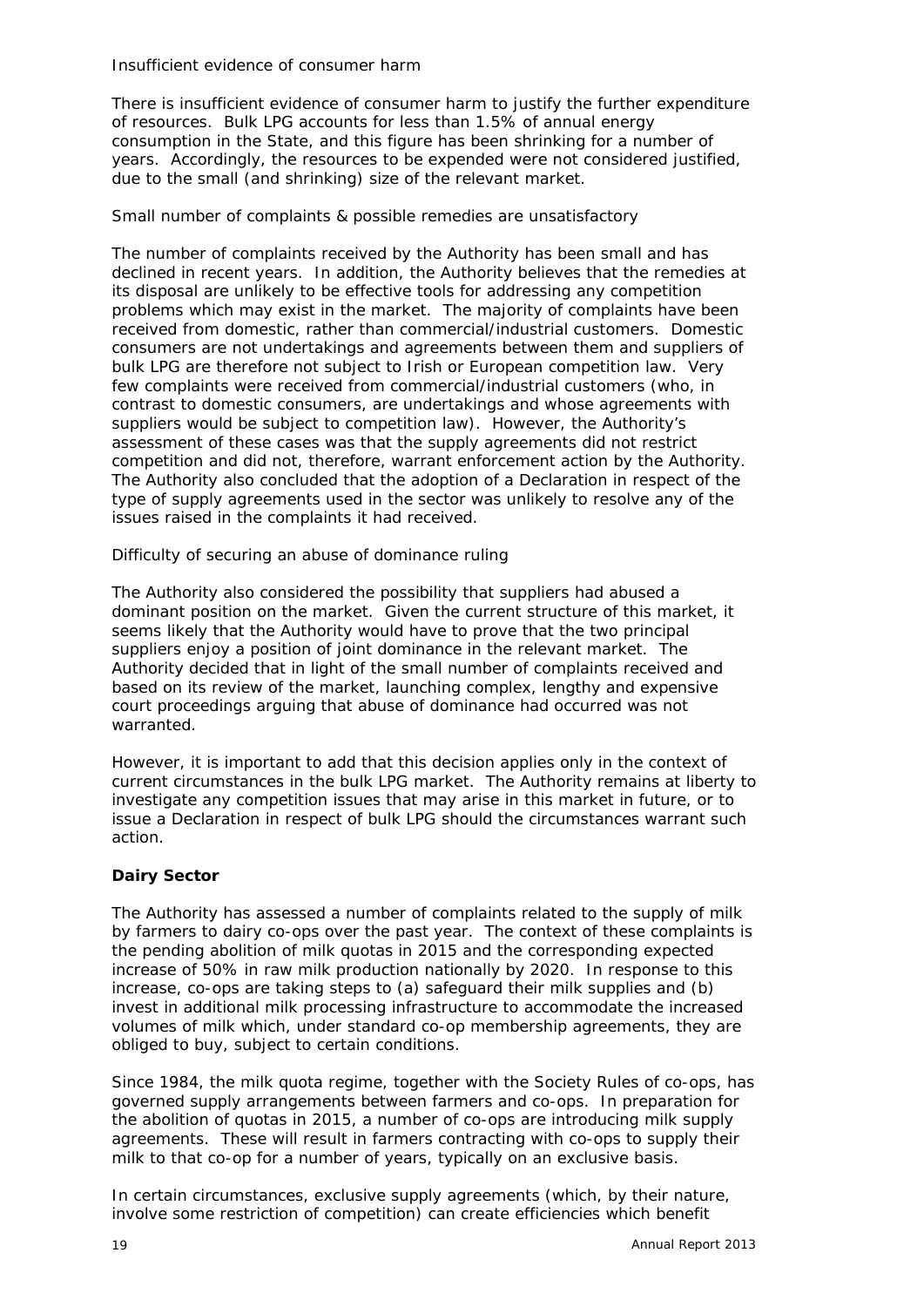consumers. In recognition of this, such agreements may qualify for exemption from the general prohibitions of restrictive agreements provided for in EU and Irish competition law. This has been recognised by the adoption of general exemptions under both EU and Irish law that permit exclusivity agreements of up to five years' duration where certain conditions are met. These include, for example, a condition that the market shares of the supplier in the market in which it sells, and of the buyer in the market in which it purchases, must not exceed 30%, as well as conditions providing that the agreements must not contain certain other restrictive clauses (such as resale price maintenance or a ban on passive sales). Exclusive agreements in excess of five years or which do not comply with the other conditions for general exemption will fall to be assessed on a case-by-case basis.

In the Irish liquid milk market, there are a number of reasons why exclusive supply agreements may be justifiable on efficiency grounds, including security of supply and, in some cases, the funding of additional processing infrastructure. However, funding and supply mechanisms must not be used as tools to tie farmers to particular co-ops for unreasonably long periods of time. If this were to occur, new entrants would be unable to enter the milk processing market, as they would be unable to source supplies of milk. Moreover, farmers located in the catchment areas of multiple co-ops would be unable to switch co-ops to take advantage of better supply terms, including more attractive pricing. Accordingly, excessively long supply contracts may act as barriers to both entry and switching. For this reason, the Authority reviews such agreements carefully to ensure that any exclusive supply arrangements are justifiable on efficiency grounds and contain only restrictions that are indispensable to the achievement of those efficiencies.

The Authority also closed an investigation into the National Dairy Council's "Farmed in the Republic of Ireland" campaign. The Authority found that the NDC campaign promoted the point of origin of liquid milk products and that this, in itself, did not amount to a breach of competition law. However, the Authority cautions that great care must be taken in the use of NDC Mark campaign, to ensure the campaign does not become a vehicle for potentially anti-competitive activity.

#### **Other Investigations**

Two investigations concerning alleged hardcore breaches of section 4 of the Act were concluded in 2013. These investigations concerned allegations of criminal behaviour, but there was insufficient evidence to warrant the Authority referring a file to the DPP. In the interests of natural justice and to protect the rights of those companies and individuals investigated, the Authority will not provide any further detail on these investigations.

# **Other Enforcement Matters**

#### **NAMA**

While NAMA's activities with respect to the acquisition of bank assets are exempt from the Competition Act 2002, its post-acquisition conduct falls within the remit of the Act.

The Authority is aware of the importance of NAMA in the Irish economy and the impact it may have through its various activities. The position taken by the Authority in relation to any complaints made against NAMA is without prejudice to any action it may take in the future if evidence of anti-competitive behaviour comes to light.

Because of NAMA's potentially significant effects on competition, it is required to report on an annual basis to the European Commission and the Competition Authority on the use of its post-acquisition powers. The purpose of this is to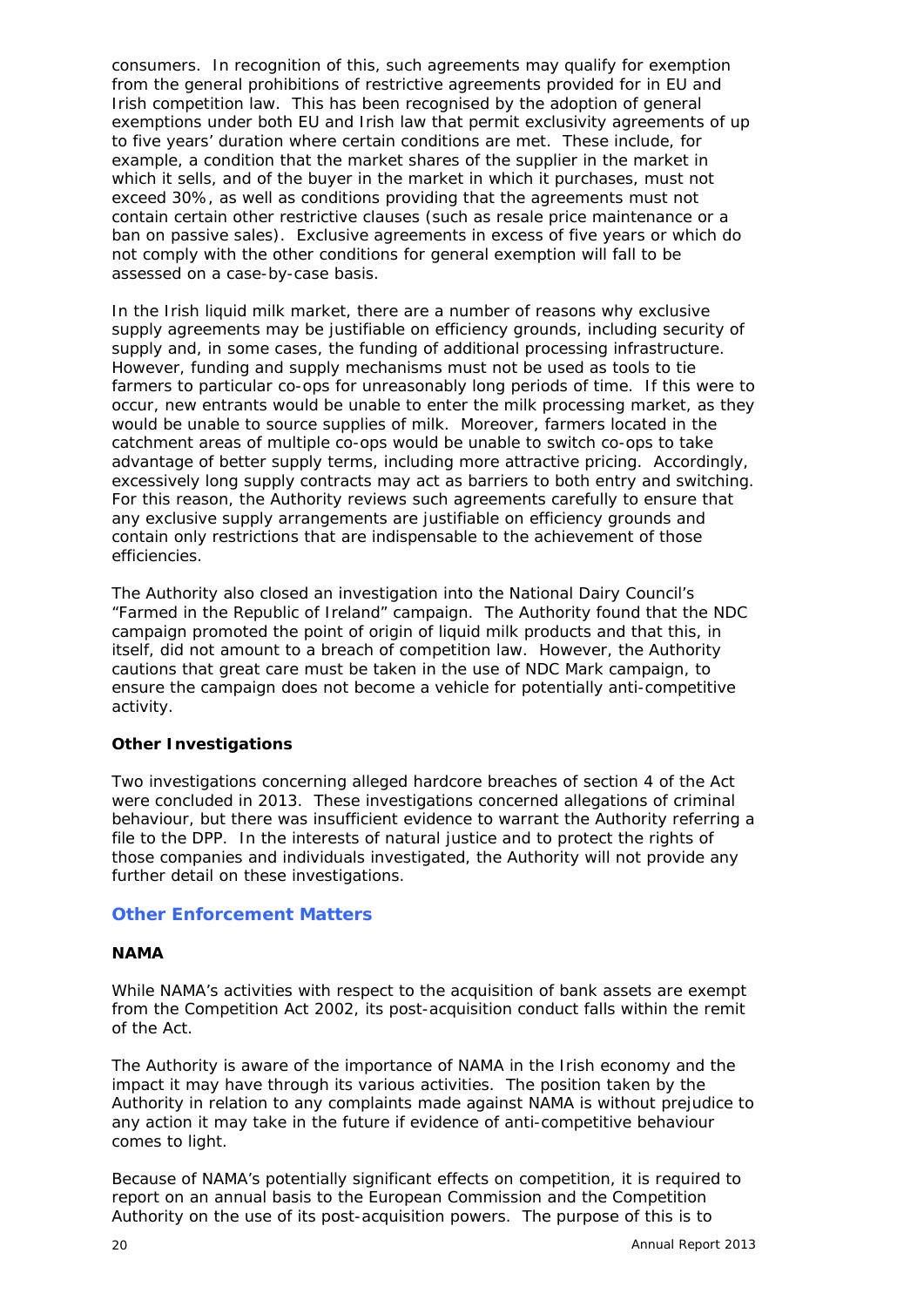allow the Commission and the Authority to take any action they consider adequate if they deem that NAMA's use of its powers has resulted in a distortion of competition. Having reviewed NAMA's use of its powers in 2012, the Authority concluded that no distortion of competition resulted.

### **General Competition Issues**

#### **School Uniforms**

Periodically the Authority receives a large volume of complaints in relation to a particular sector or issue. In response, the Authority may publish general relevant advice on the "What's the story?" section of its website. One such example in 2013 was the issue of school uniform prices. Each year, approaching the start of the school year, the Authority receives complaints from parents relating to school uniforms. The most common complaint is about schools granting exclusivity for supplying uniforms to one retailer, therefore depriving parents of a choice of uniform supplier.

While the Authority itself has not conducted a detailed investigation, the Authority's counterpart in the UK, the Office of Fair Trading (OFT), considered this issue in some detail and has developed a series of recommendations. Given the need for schools to give careful consideration to cost concerns of parents when deciding on school uniform policy, the Authority has made similar recommendations to those of the OFT, in particular:

- Where possible, schools should allow a number of different retailers to supply parents with the school uniform. The Authority believes that the best outcome for parents is likely to be when uniforms are available from multiple retailers. This would encourage retailers to compete and allow parents to make their own decisions on the basis of convenience, quality and price. It is reasonable to assume that the price of uniforms will generally be lower if it is supplied through a number of retailers who compete with each other.
- If a school chooses to establish an exclusive supply arrangement with a retailer, the Authority would recommend that
	- the retailer is chosen by means of a competitive tender rather than on the basis of established or historic relationships,
	- the selection criteria cover, among other things, quality, price, level of service, etc. This enables competition to occur at the tendering stage and enables schools to agree the exclusive arrangement with the retailer or retailers who offer the best mix of quality, price and other selection criteria, and
	- the arrangement is reviewed on a regular basis and is not awarded for an excessively long period.

The Authority is aware that school uniform policy is a matter that is generally decided at individual school level. The policy should therefore be settled following discussion within the school community (as was recommended by the Department of Education in 2008). The Authority encourages parents to be proactive in relation to this issue so that their school's policy is designed to ensure that uniforms are reasonably priced and are of good quality. They should use their influence with school principals and boards to that end. If they have concerns regarding the operation of a school's policy, they should raise those concerns, either individually or through a parents' committee, with the school principal and/or board of management.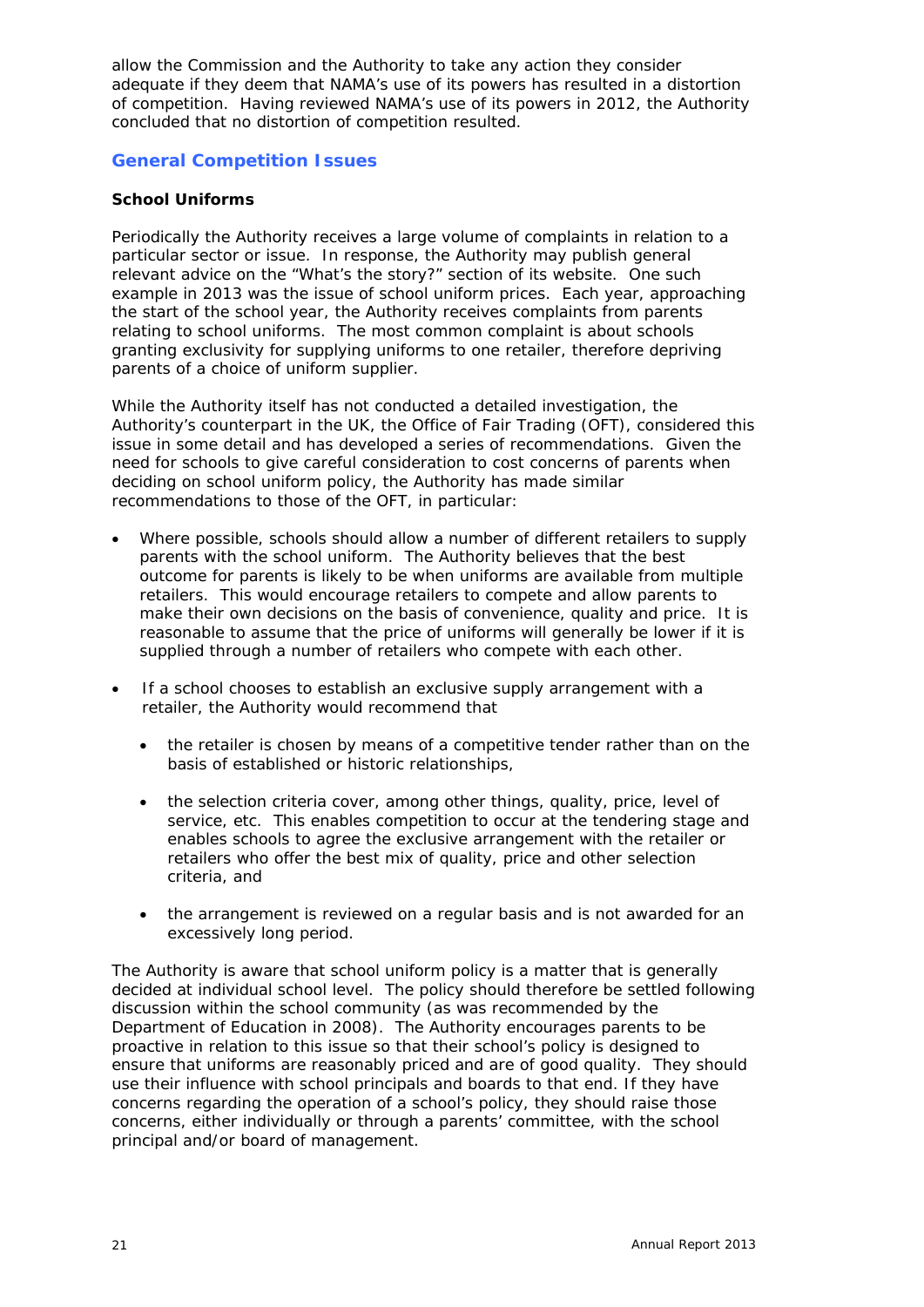# **Cartel Immunity Programme Review**

During 2013 the Authority continued with its review of the Cartel Immunity Programme to ensure that it reflects best international practice, including the updated ECN Model Leniency Programme, and to ensure that it achieves its objectives in light of experience in operating the Programme. The Authority will work with the DPP with a view to adopting the revised programme during the course of 2014.

## **Use of Enforcement Powers**

Under the Act, the Authority has extensive powers for use in its enforcement work. These powers enable it to obtain information where it is unlikely to be produced voluntarily, or where it has already been refused. During 2013, the Authority conducted seven searches at premises of different undertakings allegedly involved in anti-competitive activity. The search operations were conducted nationally and involved over half of the staff of the Authority. The Authority was assisted on site by members of An Garda Síochána. Substantial volumes of hard copy documents and forensic data were seized during the searches.

| <b>Enforcement Power</b> | 2013 |
|--------------------------|------|
| <b>Search Warrants</b>   |      |
| Summonses                | 11   |

# **Table 1: Use of Enforcement Powers in 2013**

# **Table 2: Investigation & Enforcement Powers of the Competition Authority**

| <b>Investigation &amp; Enforcement Powers Description</b>                                |                                                                                                                                                                                                                                                                                          |  |  |
|------------------------------------------------------------------------------------------|------------------------------------------------------------------------------------------------------------------------------------------------------------------------------------------------------------------------------------------------------------------------------------------|--|--|
| Types of investigations carried out                                                      | • Criminal investigations<br>• Civil investigations<br>• Assessment of mergers<br>• Formal studies                                                                                                                                                                                       |  |  |
| Power of entry and search                                                                | Authorised officers can enter or search<br>any premises or dwelling with a warrant<br>issued by the District Court                                                                                                                                                                       |  |  |
| Power to seize documents and records<br>by warrant                                       | Authorised officers can seize<br>documents/records with a warrant<br>issued by the District Court                                                                                                                                                                                        |  |  |
| Power to summon witnesses and to<br>require the production of records and<br>information | The Competition Authority can summon<br>a witness to be examined under oath<br>and/or can require production of<br>documents from a witness<br>Witnesses have the same immunities<br>and privileges as a witness before the<br><b>High Court</b><br>Non-compliance is a criminal offence |  |  |
| Power to seek to have certain<br>agreements made an Order of Court                       | The Competition Authority can enter<br>into an agreement with an undertaking<br>under investigation for an alleged<br>breach of the Competition Act 2002,<br>whereby that undertaking agrees to do<br>or not do certain things in return for the<br>Authority agreeing not to bring      |  |  |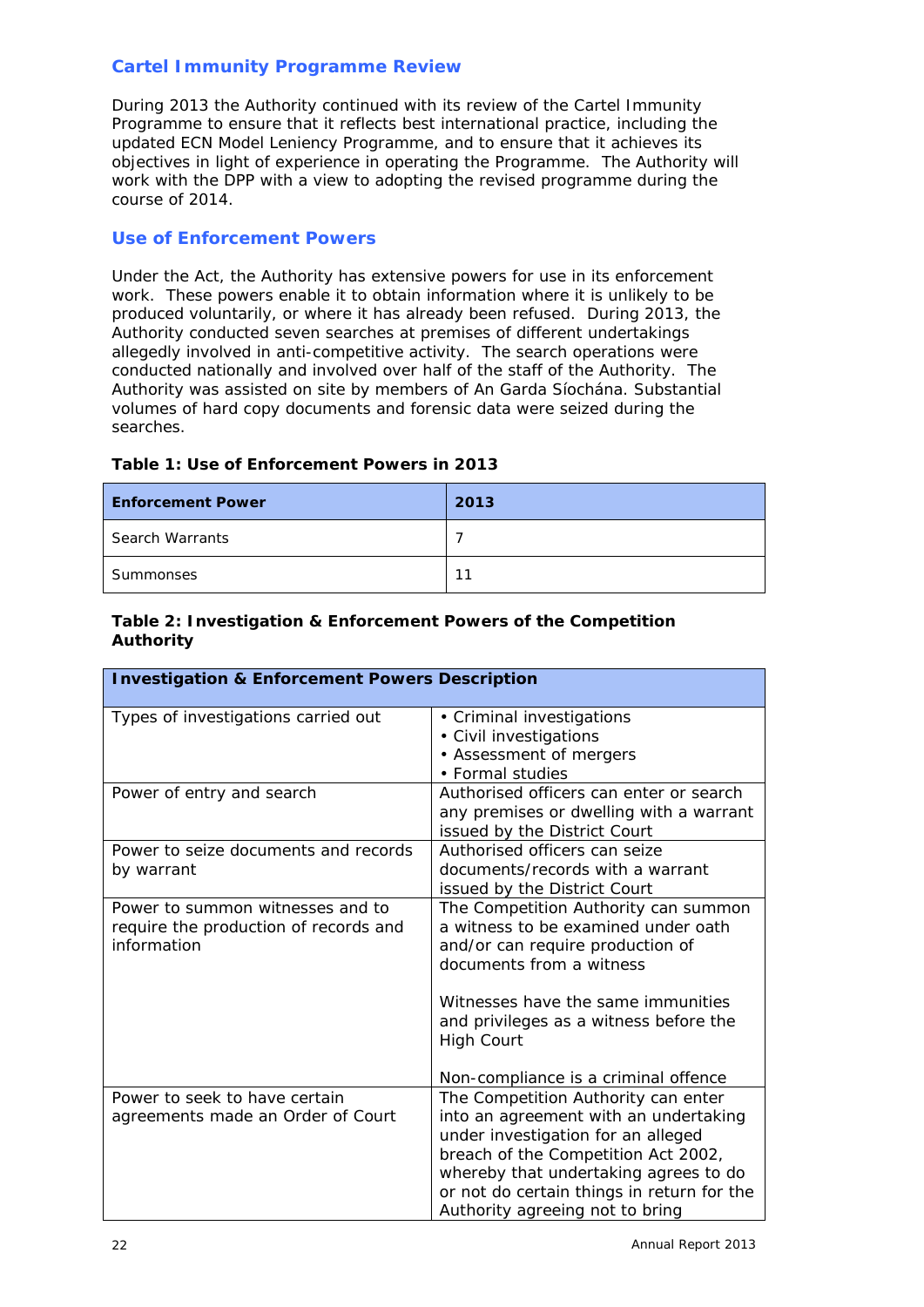|                                                 | proceedings against it                                                                                                                                                                                                    |
|-------------------------------------------------|---------------------------------------------------------------------------------------------------------------------------------------------------------------------------------------------------------------------------|
|                                                 | The High Court, on the application of<br>the Authority, can make the agreement<br>an Order of the Court                                                                                                                   |
|                                                 | Any breach of that order by that<br>undertaking will amount to a contempt<br>of court and can be punished as such                                                                                                         |
| Power to seek disqualification of a<br>director | The Competition Authority can apply to<br>Court in civil and summary criminal<br>cases to have a director disqualified if<br>that person has been found to have<br>contravened section 4 or 5 the<br>Competition Act 2002 |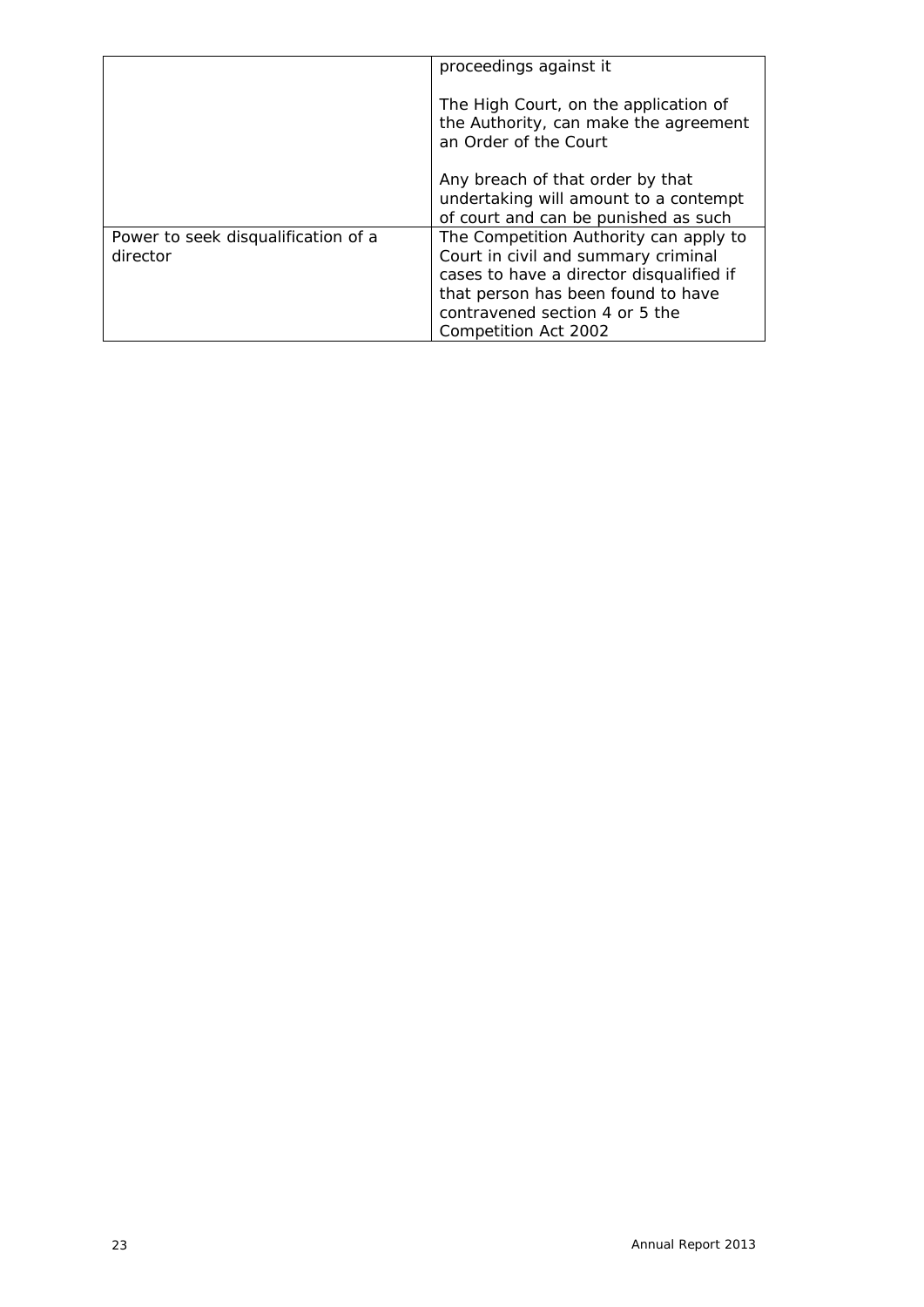# **3. EVALUATION OF MERGERS AND ACQUISITIONS**

In 2013, the Authority made 39 merger determinations of which 6 were carried over from 2012. There was an increase in the number of mergers and acquisitions notified to us in 2013 (37) compared to 2012 (33). The number of media mergers notified also increased in 2013 (5) compared to 2012 (3).

The Credit Institutions (Financial Support) Act 2008 (CIFS Act) provides that some proposed mergers involving credit institutions<sup>3</sup> must be notified to the Minister for Finance instead of to the Competition Authority. During 2013 no such mergers were notified. In addition, section 54 of the Credit Institutions (Stabilisation) Act 2010, provides that Parts 2 and 3 of the Competition Act 2002 and section 7 of the CIFS Act will not apply to certain actions by the Minister or by appointed "special managers" in relation to relevant financial institutions.

The Authority continues to strive to improve the effectiveness and efficiency of the merger review regime of Ireland and provide guidance to practitioners, Government Departments and industry. As part of this endeavour, the Authority consulted on and published revised Guidelines for Merger Analysis in 2013.

# **Merger Notifications during 2013**



**Figure 1: Monthly comparisons of merger notifications received for the period 2010 to 2013** 

*Appendix B* contains a full list of mergers notified to the Authority in 2013. 37 mergers were notified to the Authority in 2013. The following points about 2013 are highlighted:

• 2013 saw a slight increase in notifications to the Authority on the previous year.

Annual Report 2013 24 -<sup>3</sup> This requirement applies to credit institutions meeting the criteria set out in section 7(1) of the CIFS Act. The CIFS Act does not, therefore, remove the Competition Authority's jurisdiction for credit institution mergers altogether.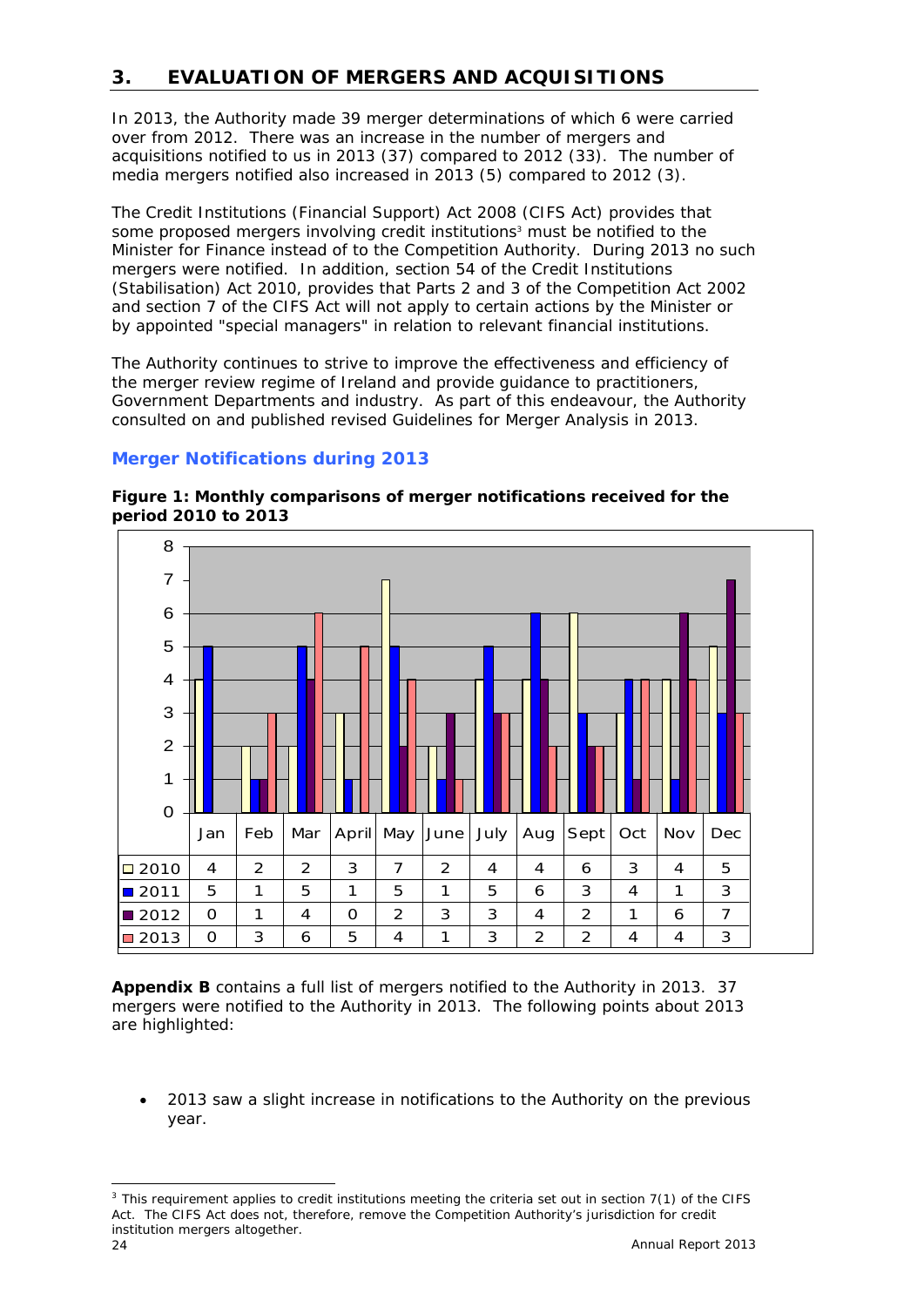- Almost a third of the mergers notified to the Authority in 2013 involved private equity firms purchasing businesses.
- In 2013, the Authority finalised its examination of six transactions which were notified in 2012 and whose deadlines extended into 2013. Two of these cases involved a full phase 2 investigation, while one involved an extended phase 1 investigation. All of those cases were cleared by the Authority without conditions.
- 10 Requirements for Further Information were issued in the examination of five mergers. Two of the five mergers involving Requirements for Further Information progressed to a phase 2 investigation.
- 33 of the 37 merger notifications received during 2013 were cleared in 2013 during the initial (phase 1) investigation, usually within one calendar month.
- Four merger notifications were carried forward into 2014.

*Appendix C* provides more detailed statistics on mergers examined between 2010 and 2013.

# **Mergers Requiring a Full (Phase 2) Investigation**

The Authority must carry out a detailed (phase 2) investigation of a transaction if after a preliminary (phase 1) investigation it has been unable to conclude that the transaction would not "substantially lessen competition". In 2013, two phase 2 investigations were initiated. Both phase 2 investigations involved notifications originally received in December 2012, namely:

# **M/12/027 – Uniphar / CMR**

This transaction was notified by the parties on 12 December 2012. The Authority cleared the transaction on 30 April 2013. Uniphar and CMR are full-line wholesalers of pharmaceutical, healthcare, and veterinary products to pharmacies, hospitals and veterinary surgeons in the State. Both parties are active in the market for the full-line wholesale supply of pharmacy-only, human pharmaceutical drugs in the State. During its investigation, the Authority examined the competitive impact of the proposed transaction in this market.

At the conclusion of the preliminary (phase 1) investigation on 13 March 2013, the Authority announced that it was unable to conclude that the acquisition would not substantially lessen competition in markets for goods or services in the State. The Authority therefore proceeded to a full (phase 2) investigation.

Following an intensive full investigation, which included ongoing contacts with the parties, a survey of pharmacies carried out by Ipsos MRBI on behalf of the Authority, obtaining the views of competitors and suppliers of the parties, obtaining the views of industry representative bodies, the Department of Health and the Health Service Executive, and econometric analysis of pricing data, the Authority formed the view that the transaction will not substantially lessen competition in markets for goods or services in the State. In particular, the Authority concluded that the proposed transaction would not make it sufficiently more likely that Uniphar and United Drug would engage in tacit co-ordinated behaviour as to substantially lessen competition.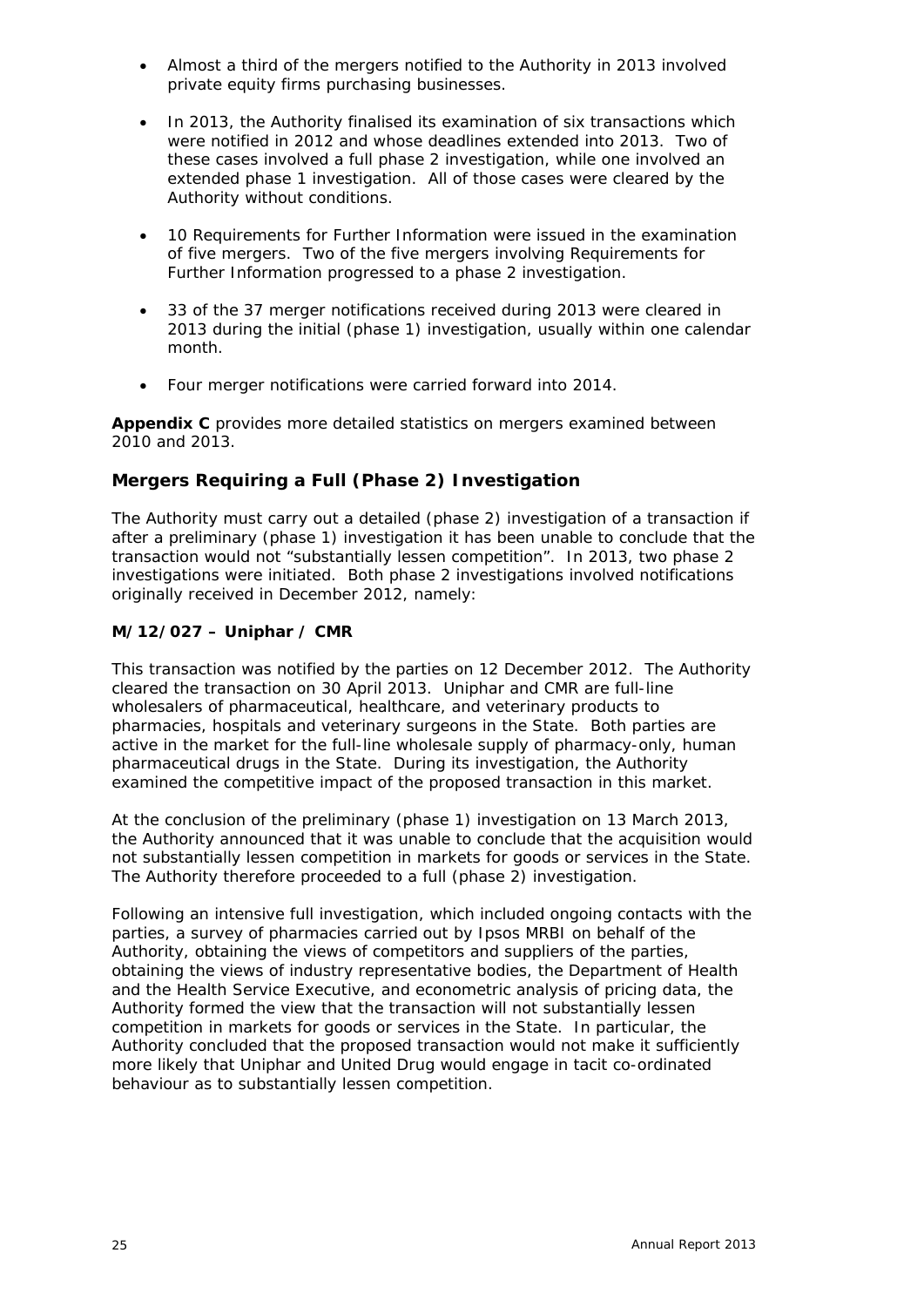# **M/12/031 – Top Snacks / KP Snacks**

On 18 December 2012 the Authority was notified of a proposed transaction whereby Intersnack International BV, through its subsidiary Top Snacks Limited, would acquire certain assets, comprising the business known as KP Snacks, from United Biscuits (UK) Limited.

Intersnack BV is part of the Intersnack Group, a major European manufacturer of branded and non-branded crisps and snack products. Intersnack BV's UK-based subsidiary Top Snacks has a controlling interest in Irish-based Largo Foods. Largo Foods brands include Tayto, King, Hunky Dorys, Perri and Sam Spudz.

KP Snacks, the target business in the merger, is a UK-based manufacturer and supplier of crisps and snacks. KP Snacks brands sold in Ireland include KP Nuts, Hula Hoops, McCoy's, Meanies, Rancheros and Skips.

As part of its analysis, the Authority examined the closeness of competition between the various crisp and snack products and the extent to which the acquisition of KP Snacks by Top Snacks might harm consumers within the State.

On 22 April 2013 following an intensive full investigation, which included ongoing contacts with the parties, obtaining the views of both competitors and customers of the parties, a survey of consumers and econometric analysis, the Authority formed the view that the transaction would not substantially lessen competition in markets for goods or services in the State.

# **Extended Phase 1 Merger Investigations - Requirements for Further Information**

The Authority can issue a Requirement for Further Information (RFI) to any one or more of the parties to a merger in order to obtain information which will assist it with the examination of a merger. An RFI may be used to get, for example, more detailed information about the business activities of the parties, the parties' decisions regarding the transaction, the transaction process, empirical information concerning market shares, or data such as prices. The precise nature of any particular RFI depends on the type and extent of the information required by the Authority.

An RFI requires parties to respond within a specified timeframe. During the phase 1 period, an RFI has the effect of changing the appropriate date and consequently the phase 1 deadline. (The 'appropriate date' is the start date of the timeframe for phase 1 and phase 2 decisions). The RFI stops the clock and the clock restarts only after we have received the requested information. In contrast, the phase 2 deadline remains unchanged by the issuing of an RFI.

In 2013, 10 formal RFIs were issued in five merger cases.<sup>4</sup> None of these cases were carried over to 2014. Three of these cases were cleared in phase 1 following an extended investigation lasting, on average, two to three months. Two of these involved subsequent phase 2 investigations, both of which were ultimately cleared and are discussed above. Of the extended phase 1 investigations the following case is of interest.

#### **M/12/030 – C&C / Gleeson**

On 18 December 2012 the Authority was notified of a proposed acquisition by C&C Group plc, through its wholly owned subsidiary C&C (Holdings) Limited, of the entire issued share capital of M&J Gleeson (Investments) Limited. On 16

-

Annual Report 2013 26 <sup>4</sup> Namely: Notifications M/12/027 - Uniphar / CMR, M/12/030 - C&C / Gleeson, M/12/031 - Top Snacks / KP Snacks, M/13/001 - BlackRock / CS ETF Business, and M/13/003 - BT / ESPN Global. See: http://www.tca.ie/EN/Mergers--Acquisitions/Merger-Notifications.aspx for more details. Two RFIs were issued in each of notifications listed above.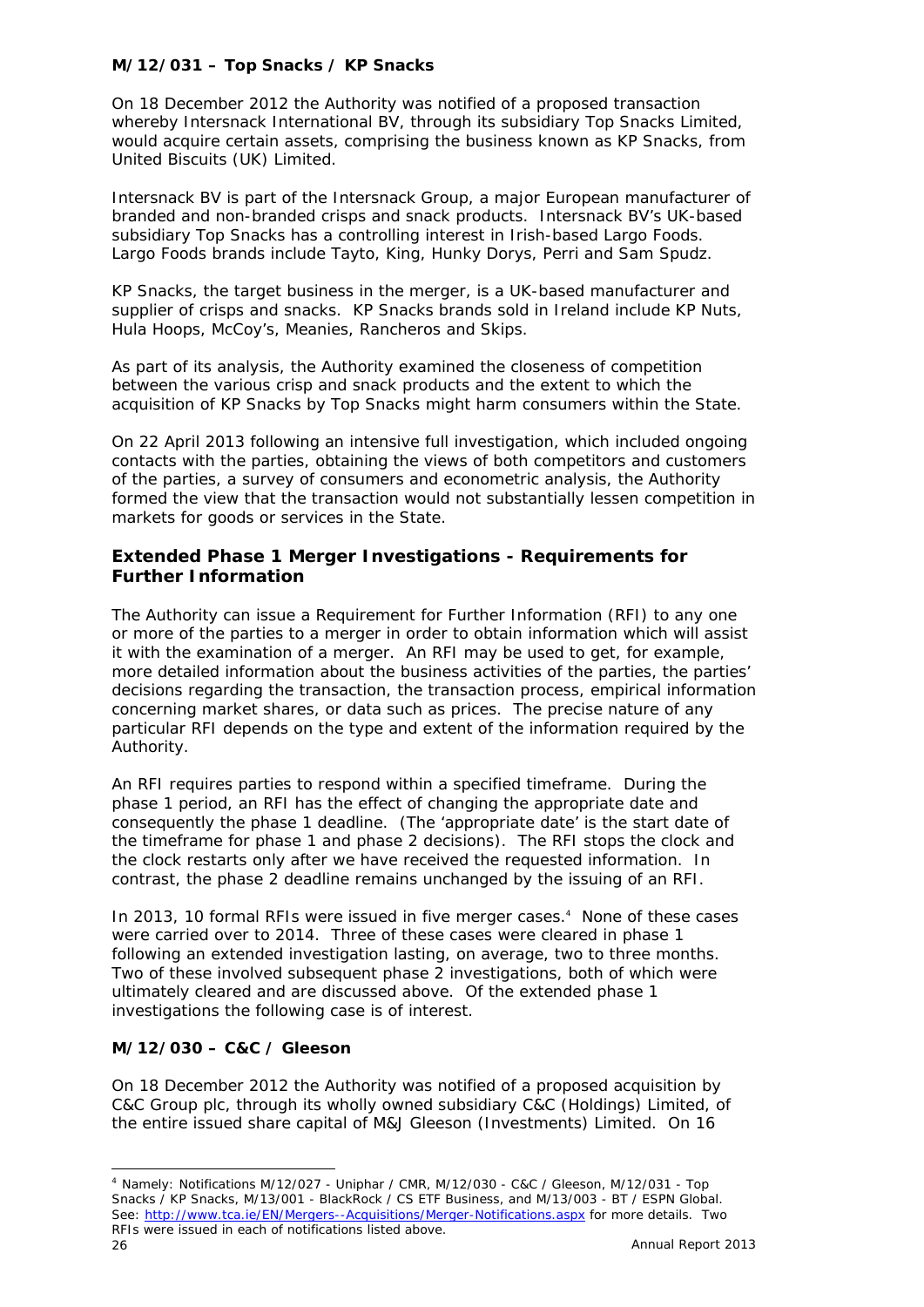January 2013 the Authority issued an RFI to each of the parties, both of whom duly complied on 29 January 2013.

C&C is involved globally in the manufacture, marketing and supply of branded long alcoholic drinks (LADs), specifically cider and beer products, to wholesalers and retailers in both the on-trade and off-trade sectors. C&C manufactures, markets and supplies cider in the State under the Bulmers brand and internationally under several brands including the Magners brand. C&C also manufactures various Tennent's beer brands and acts as the exclusive supplier for a range of AB InBev's products.

Gleeson is involved in the wholesale distribution of beverage products (both alcoholic and non-alcoholic), such as LADs, wine, spirits, soft drinks and water. Gleeson manufactures several non-alcoholic products including mineral waters (Tipperary and Crystal Springs brands), soft drinks (Finches, Country Springs, Score and Cadet) and freeze pops (Magic Stick). Gleeson is not engaged in the brewing or manufacturing of alcoholic drinks but acts as the exclusive agent in the State for the supply of some products including soft drinks, beers and wine.

During the investigation, which included ongoing contacts with the parties and obtaining the views of both suppliers and competitors, the Authority focused on vertical issues such as input foreclosure and customer foreclosure along with other potential competition issues. The Authority sought the views of a number of third parties, comprising competitors, customers and suppliers of both C&C and Gleesons. In particular, the Authority sought the views of third parties involved in the distribution of cider and beer.

The Authority concluded that the proposed transaction would not substantially lessen competition in any market for goods or services in the State. The Authority cleared the transaction on 27 February 2013.

# **Mergers Involving Media Businesses**

The Act allows for the possibility that a media merger cleared by the Authority on competition grounds after a full investigation may still be blocked by the Minister for Jobs, Enterprise and Innovation on public interest grounds. Of the five media mergers notified to the Authority in 2013, four were cleared following a phase 1 investigation during the year. Table 3 provides a summary of these four media mergers. No direction was made by the Minister for Jobs, Enterprise & Innovation during 2013, under section 23(2) of the Act, to the Authority to carry out a full investigation under section 22 of the Act.

| <b>Notification</b>                                                 | <b>Economic Sector</b>                                    | Date of<br>Notification | <b>Status</b>        |
|---------------------------------------------------------------------|-----------------------------------------------------------|-------------------------|----------------------|
| M/13/003 - BT / ESPN<br>Global                                      | <b>Broadcasting</b>                                       | 27/02/2013              | Cleared<br>(phase 1) |
| M/13/005 - BSkyB / Be Un<br>Limited                                 | <b>IUK</b> residential fixed<br>broadband and telephony   | 04/03/2013              | Cleared<br>(phase 1) |
| M/13/006 - Clare FM /<br>Terence and Gay Mangan /<br><b>Tipp FM</b> | Radio advertising in County<br>Tipperary and County Clare | 14/03/2013              | Cleared<br>(phase 1) |
| M/13/029 - Fox / Setanta<br><b>Africa</b>                           | <b>Broadcasting</b>                                       | 07/10/2013              | Cleared<br>(phase 1) |

#### **Table 3: Notified Media Mergers in 2013**

The fifth media merger notified in 2013 - M/13/033 – Sappho / TCH – was carried forward into 2014 as the parties submitted proposals to the Authority which extended the phase 1 deadline to 45 days into January 2014.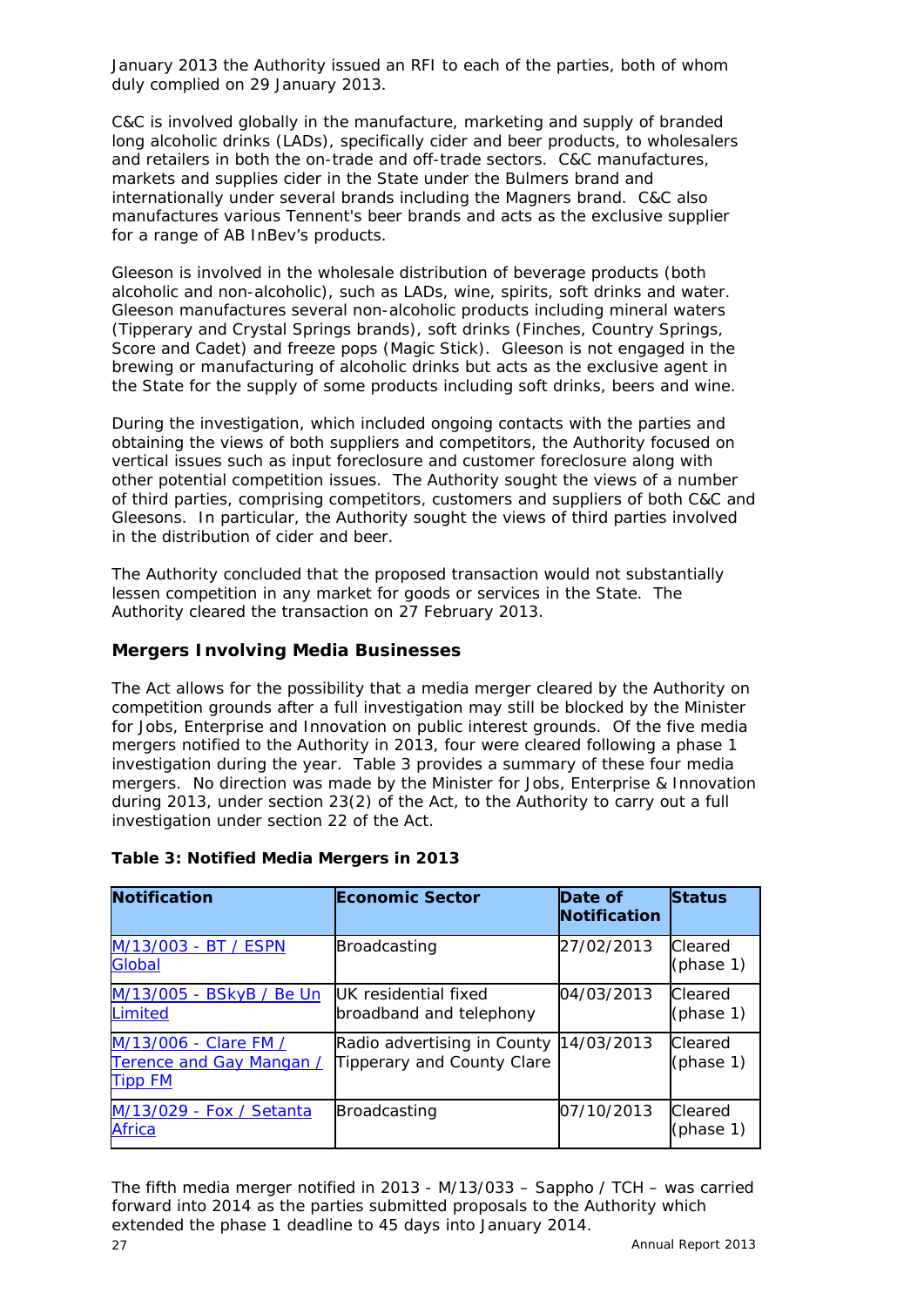# **Review of Non-notifiable Mergers**

Although the main role of the Mergers Division is to perform the statutory task of reviewing proposed mergers that are notified to the Authority it also investigates non-notified mergers that risk breaching sections 4 and/or 5 of the Act. The Mergers Division undertakes this task in co-operation with other divisions of the Authority.

# **Corrib Oil / Suttons Oil**

Corrib Oil Limited and Suttons Oil Limited are both heating oil suppliers based in the west of Ireland. The Authority became aware in early September 2013 that Bord na Móna had reached an agreement to sell its oil distribution business, namely Suttons Oil, to Corrib Oil. The Authority received a complaint from a member of the public in relation to this proposed merger. It centred on the fact that Corrib Oil has a previous conviction under the Competition Act 1991 (as amended) for price-fixing.<sup>5</sup>

Under the circumstances, and given the characteristics of the industry, the Authority decided to investigate the likely competitive impact of the proposed transaction. The investigation included requests for information from the parties, and obtaining the views of a large number of third parties, including competitors and customers of both parties.

Following its investigation, the Authority informed the parties that, based on the information available to it, it did not intend to challenge or object to the completion of the proposed acquisition. The Authority also informed the parties, however, that since this acquisition was not notified to it under section 18 of the Act, it retains and reserves the right to consider any competition issues under the Act at some future date should the need arise.

# **Kerry / Breeo Case**

On 28 August 2008, the Authority made a decision to block the acquisition of Breeo Foods Limited and Breeo Brands Limited by Kerry Group plc (M/08/009). Kerry successfully appealed to the High Court which, on 19 March 2009, annulled the Authority's decision to block the acquisition.

On 7 April 2009, the Authority appealed the High Court decision to the Supreme Court. The appeal was in accordance with section 24(9) of the Act, which specifies that an appeal to the Supreme Court may only be made on a question of law.

In 2010, the Authority made an application for a priority hearing of the Supreme Court appeal in the Kerry / Breeo case. This application was not granted. Work on the case however continued and the Authority submitted documentation to the Courts in early 2013 and has liaised with the Supreme Courts Office and the legal advisors to Rye Investments Limited (Kerry Group) in an effort to fix a date for the hearing of the appeal. It is now anticipated that the hearing of the case will take place during the second or third law term of 2014.

# **Merger Guidelines**

The Authority concluded its review of its current merger guidelines, *Notice in respect of Guidelines for Merger Analysis, Decision No. N/02/04*, published in December 2002. The Authority issued revised draft merger guidelines for consultation on 13 September 2013 requesting submissions by 26 October. Ten submissions were received.<sup>6</sup> "*Guidelines for Merger Analysis - Notice N/13/001*"

6 These are available to view at http://www.tca.ie/EN/Mergers--Acquisitions/Legislation--Guidance/Guidance-on-Mergers/Merger-Analysis.aspx

-

<sup>&</sup>lt;sup>5</sup> For information on this case see: http://www.tca.ie/EN/Enforcing-Competition-Law/Criminal-Court-Cases/Home-Heating-Oil.aspx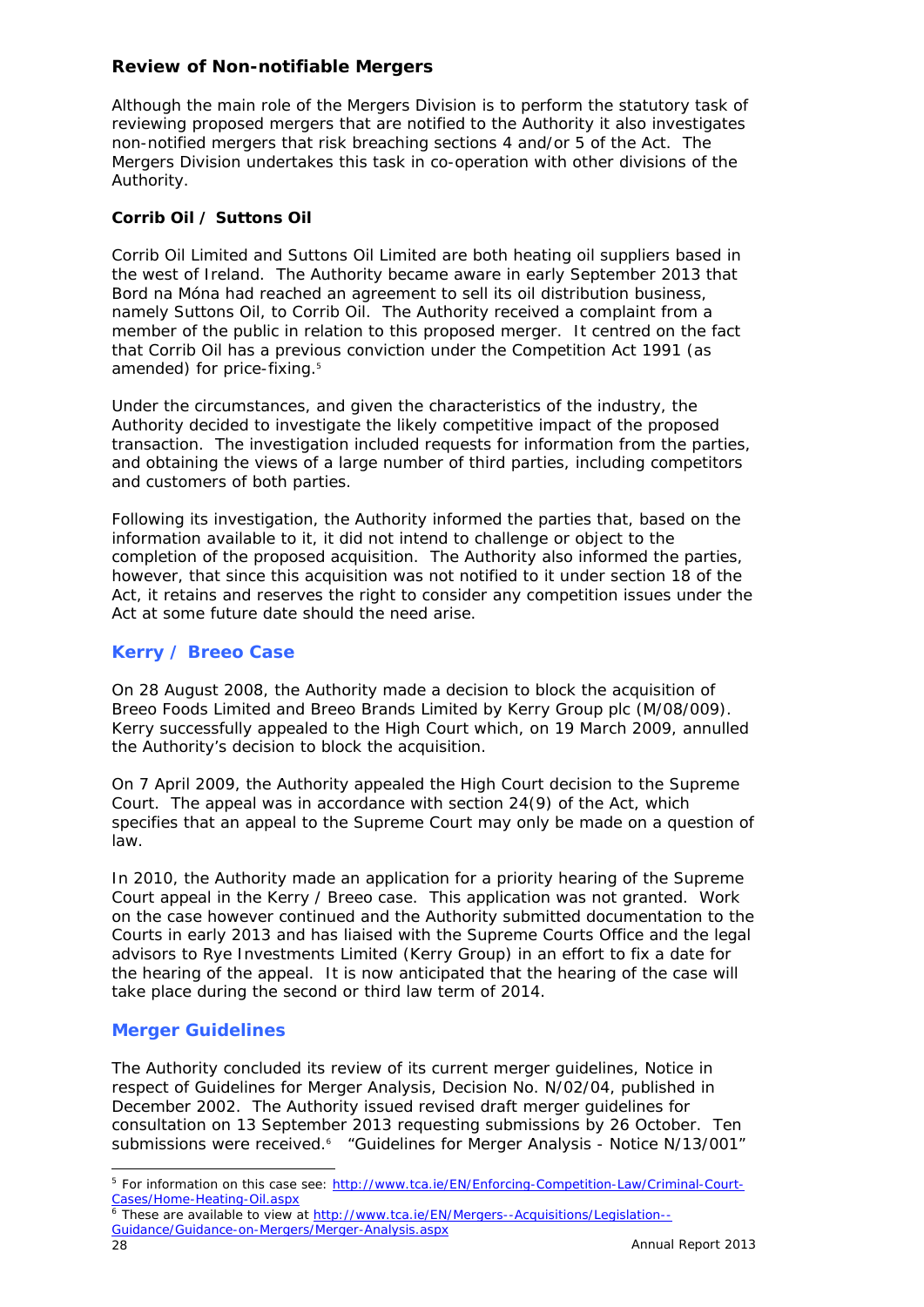was published on 20 December 2013. These Guidelines replace the Authority's previous 2002 Guidelines. They reflect the Authority's experience in reviewing mergers since it was given this power by the 2002 Act and also take account of international developments in merger review over the last decade or so. They include detailed explanations of the Authority's approach to merger review and provide guidance on the issues that are central to the Authority's review of mergers and acquisitions.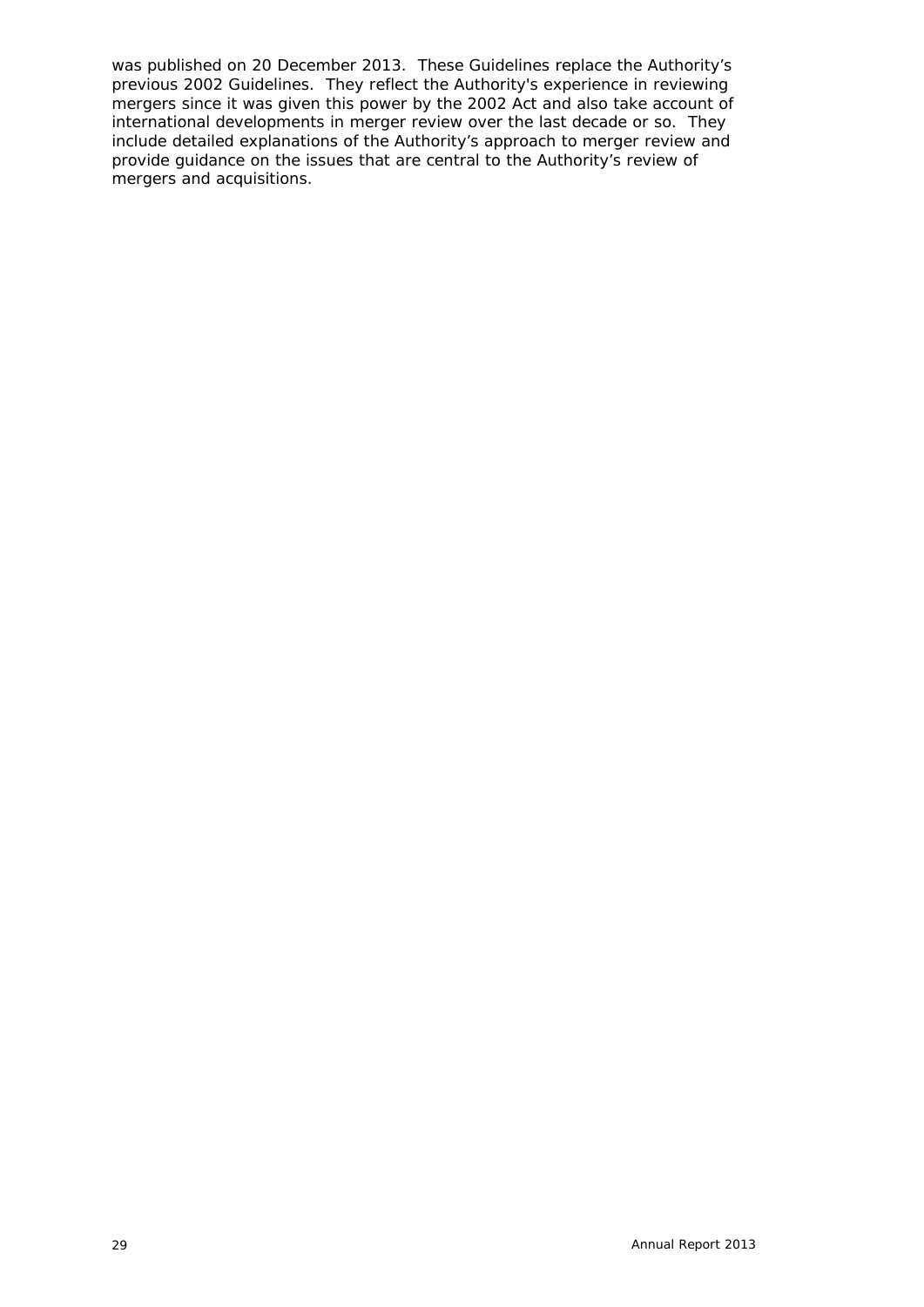# **4. PROMOTING COMPETITION IN IRELAND**

The Authority promotes competition in many different ways. We highlight areas of the economy where competition is restricted, we publish reports on how competition may be improved in certain sectors, we advise Government Departments and other State agencies on competition issues relevant to their work, including procurement and tendering for public contracts, and in particular, we comment on proposed legislation and respond to public consultations. We promote the idea of a competition culture to the wider community through publishing guidelines, organising and participating in conferences and seminars and interacting with business organisations.

# **Action Plan for Jobs – Irish Ports Sector Market Study**

As an island, Ireland is heavily dependent on its ports. Exports have been Ireland's only net contributor to economic growth in recent years. So ensuring that competition is working as well as it can, and increasing Ireland's ability to trade internationally, are vital. In that context, the Action Plan for Jobs 2013 required the Authority to publish a report on competition in the Irish ports sector.

We published our comprehensive study in November 2013, which made six recommendations aimed at improving competition in the sector.

**Recommendation 1** - Leasing and licensing of Dublin Lo-Lo terminals: The Authority recommended that the way that leasing and licensing of Dublin Lo-Lo terminals is managed should be changed to substantially reduce the duration of the leases (sometimes over 100 years) and to change the way in which licences are automatically renewed. The Authority also recommended that performance measures should be incorporated into any future terminal leases or licences.

**Recommendation 2** - Stevedore licensing: The Authority recommended that:

- At least two new general stevedore licences should be issued in Dublin Port.
- General stevedore licences should be granted to applicants on a fair, reasonable and non-discriminatory basis, or through a tendering process.
- General stevedore licences should not be automatically renewable.
- Ports should not require applicants to demonstrate that they will attract new business to the port as a condition for granting new licences.
- Self handling licences should be granted by Dublin Port Company on a fair, reasonable and non-discriminatory basis.
- Where stevedore services are provided exclusively by the port directly, this should be clearly justified by the port authorities in question.

**Recommendation 3** - Port closure and amalgamation: The Authority did not recommend any specific port closures or amalgamations. Rather, we recommended that the policy focus should be on preserving competition and ensuring larger ports are operating efficiently and competing with one another. While port closures may result in lower administrative costs, they are unlikely to enhance competition among ports. The report recommended that the Department of Transport, Tourism and Sport should be required to seek the views of the Competition Authority on any proposed port mergers, or alternatively, that ports with turnovers below the existing merger thresholds should be designated by the Minister for Jobs, Enterprise & Innovation as a class of merger that must be notified to the Authority regardless of whether it meets the merger thresholds.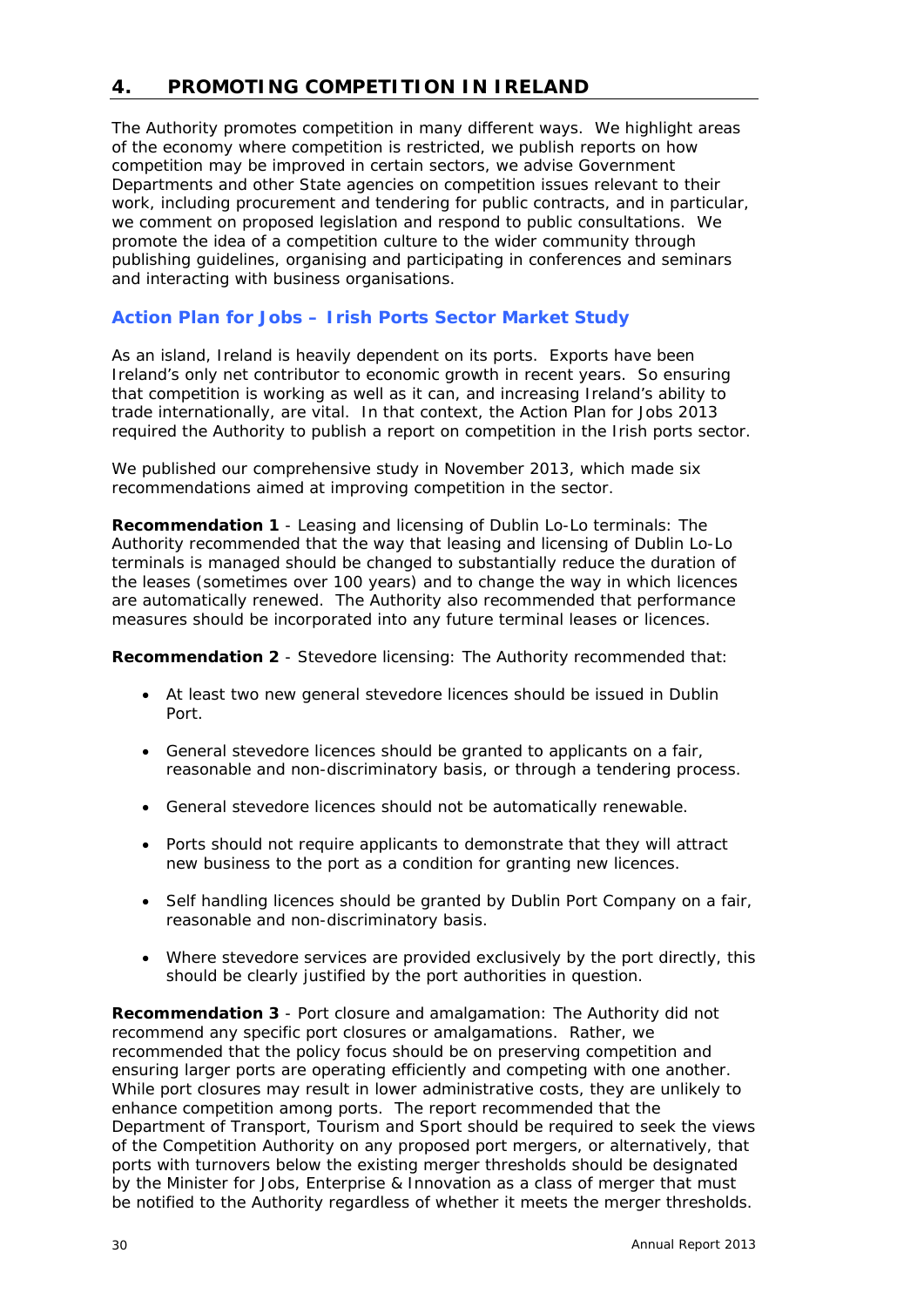**Recommendation 4** - Management models: The Authority recommended that the Department of Transport, Tourism and Sport should ensure that effective competition within ports is a key objective for port authorities.

**Recommendation 5** - Investment in port-related road and rail infrastructure: The Authority concluded in its report that it is unlikely that future Government investment in port-related road and rail infrastructure could be justified purely on the grounds of improving competition between ports, and therefore any decision to invest in infrastructure in this context should be carefully considered.

**Recommendation 6**- Data collection and performance measures: Data collection and port performance measures are vital in order to analyse the level of competition within the sector and to guide future policy-making. However, the Authority's study highlighted a lack of both. The Authority recommended that the Department of Transport, Tourism and Sport prioritise the development of performance measures and data collection for the main ports.

Commenting on the report, Minister for Jobs, Enterprise & Innovation, Richard Bruton TD, said, "*A strong export performance will be crucial to the recovery in the economy and jobs market we are working so hard to achieve. That is why providing better supports and a better environment for exporters is at the centre of our Action Plan for Jobs. As part of this drive, I asked the Competition Authority to carry out a study on how competition in our ports sector can be improved, in order to make it easier and cheaper for our exporters to do business. The report produced today is an excellent piece of work, and Government will study its recommendations in detail and take appropriate action. This will ensure that we continue to improve the environment for exporters and support the growth in jobs and the economy we need*".

Welcoming publication of the report and signalling his commitment to exploring its recommendations, Minister for Transport, Tourism and Sport, Leo Varadkar TD, said, "*My Department will now consider these recommendations in detail and within six months will reply to the Competition Authority with a 'reasoned response' stating in each case whether we accept or reject the individual recommendations and explaining why.*"

# **Advice on Proposed Legislation, Regulations and Competition Issues**

Public restrictions on competition – for example, unnecessary limits on the number of firms allowed to provide a service, or overly restrictive rules on how they can operate - often force consumers to pay more for services. These public restrictions on competition increase business input costs, making businesses less competitive. They allow sheltered sectors of the economy to free-ride on competitive sectors, and reduce productivity and growth in the economy as a whole. The end result of public restrictions is the same as with private ones - less value for money, less choice for consumers and higher costs to both consumers and businesses.

Consumers and businesses have fewer options in dealing with public versus private restrictions, which makes identifying and commenting on them all the more important. Therefore, we promote competition by making submissions<sup>7</sup> and providing advice, to Government Departments, public authorities and other State bodies on the implications for competition of both proposed and existing laws, regulations and policies.

-

<sup>&</sup>lt;sup>7</sup> Copies of our submission are available on our website at http://www.tca.ie/EN/Promoting-Competitio/Submissions.aspx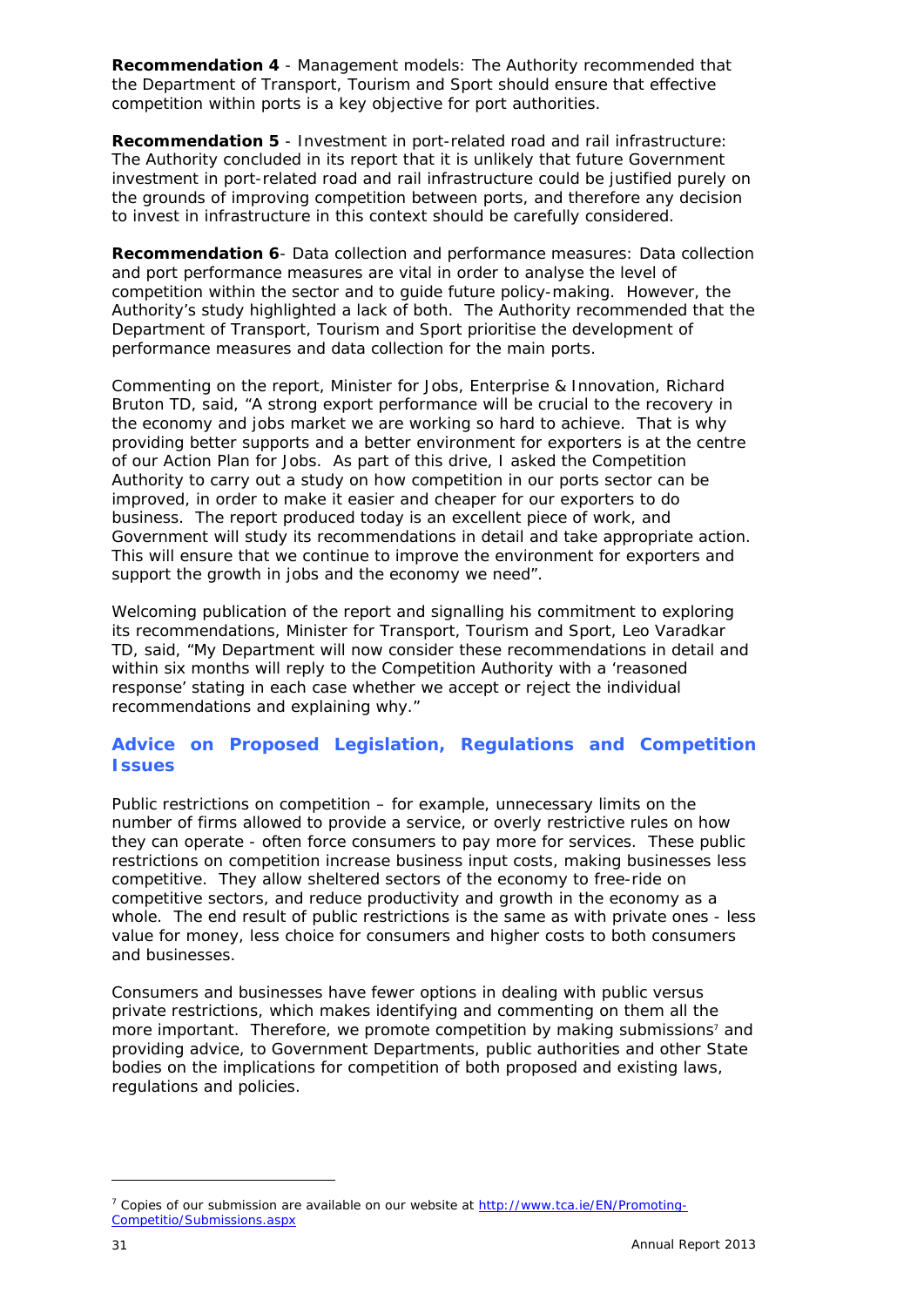# **Submissions**

#### **Registration of Architects**

In May 2013, the Authority made a submission to the *Independent Review of the Arrangements for Registration of Architects* established by the Department of the Environment, Community and Local Government. The submission noted that a properly regulated registration system for architects can provide important protections to consumers, by providing some indication of the competence, qualifications and experience of service providers. We raised a number of concerns however about aspects of the current registration system. Among the issues raised were questions regarding the registration of practically-trained architects, concerns about the recognition of Irish architects in Europe and concerns about the lack of part-time or modular courses in architecture.

Mr Garett Fennell, of GFC Consulting, who was appointed by the Minister to carry out the Independent Review, published his report in September. He made a number of recommendations for reforming the system for registering architects, which we welcome. Implementation of the proposed reforms will provide those applying for registration with greater clarity, transparency and certainty on the registration process; will enhance the actual and perceived independence of the regulatory functions of the Royal Institute of Architects in Ireland (RIAI); and will give greater protection and assurances to the consumers of architectural services.

#### **Government Statement on Economic Regulation**

The Authority made a submission to the Draft Consultation on the Government Statement on Economic Regulation. The Authority raised concerns regarding powers given to regulators in Ireland compared with other jurisdictions, particularly other EU Member States. In the Authority's view, the relative weakness of Irish regulators' enforcement powers with regard to the imposition of fines and other sanctions means that structural reform in regulated sectors in Ireland will likely lag behind that experienced in other EU Member States.

Economic regulation is a policy response to a market failure. In some cases, the need for regulation could be lessened by restructuring previously State-owned monopolies in advance so that only those areas that cannot support competition are left subject to regulation. Failure to do this will make regulation more complex and, as a result, more costly. Consumer welfare will also be reduced relative to its potential.

#### **Reforming the Dental Profession**

The Authority made a submission to the Department of Health's public consultation on new legislation to replace the Dentists Act 1985. The public consultation put forward a number of legislative proposals which will implement most of the outstanding recommendations in the Authority's 2007 report on competition in the dental profession (Dentists Report 2007) and yield benefits to consumers.

The Authority welcomed the proposal to amend the composition of the Dental Council to provide that the majority of Council members are not dentists.

The Authority agreed with the proposal to introduce regulations to allow the public to directly access some classes of auxiliary dental professionals so as to improve consumers' access to quality dental services, and lead to improved oral healthcare in Ireland and encourage competition in dental services, in terms of price and quality.

The Authority also endorsed the proposal to remove the prohibition on the incorporation of dental practices as this will offer benefits to dentists by giving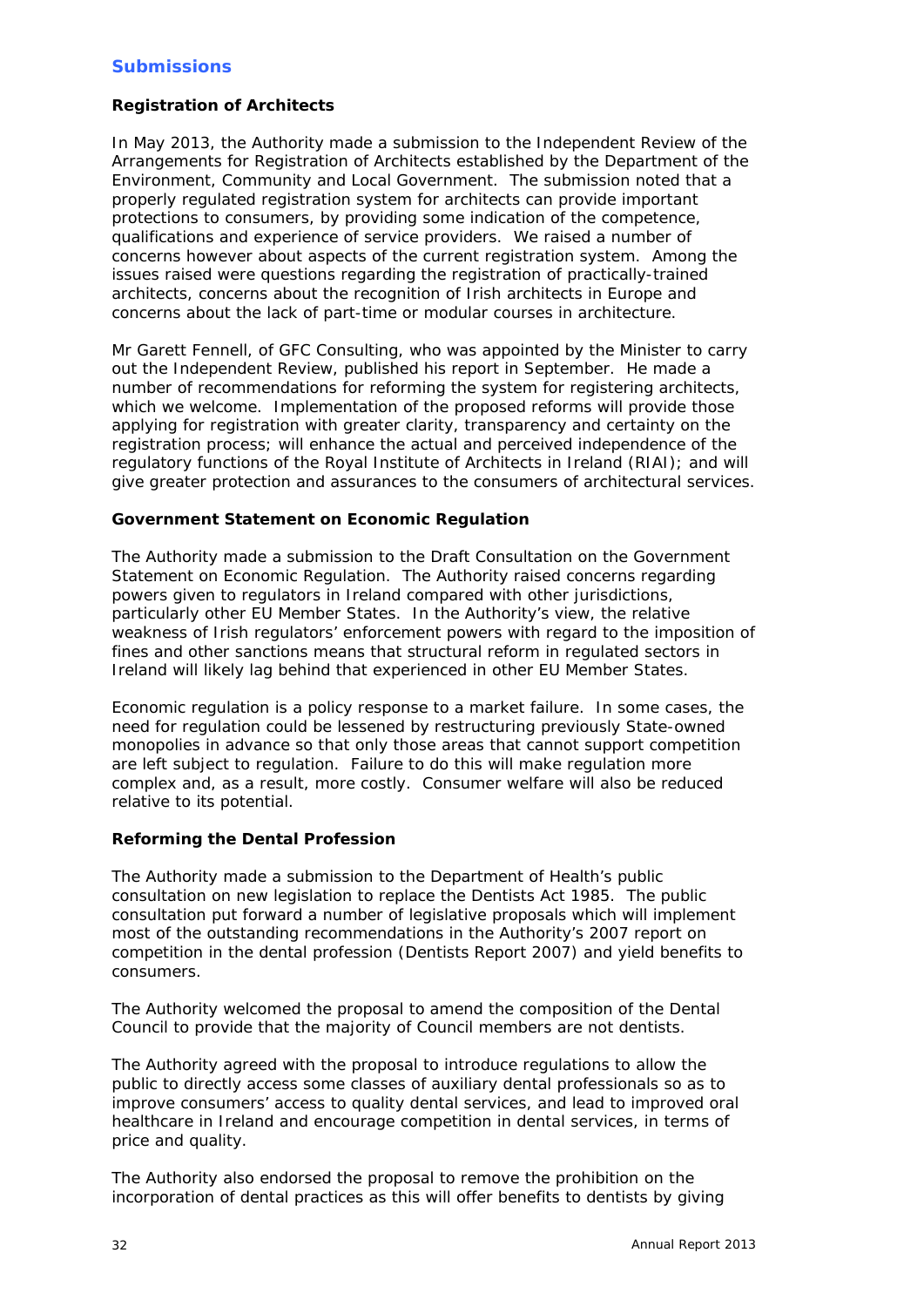them more flexibility to choose between establishing their own practice and working on a full or part-time basis as an employee.

The submission supports the proposal to give power to the Dental Council to make rules – within reasonable and limited circumstances - regarding advertising. Informative advertising of the services provided by healthcare professionals helps consumers make better choices and leads to lower prices.

#### **Producer Responsibility Initiative**

Producer responsibility initiatives (PRIs) have their origins in the "producer pays principle". PRIs create a duty for the producers of waste to treat or have the waste they produce treated in accordance with EU requirements. They try to ensure that producers involved in a particular waste stream pay the full costs of waste management services provided including collection, treatment and disposal. The waste streams covered by PRIs in Ireland include packaging, waste electrical and electronic equipment, end of life vehicles, batteries, farm plastics and tyres.

The Authority made a submission to the Department of Environment, Community and Local Government's public consultation on the Report on Corporate Governance in the Producer Responsibility Initiative sector in Ireland.

The Authority welcomed generally the proposals outlined in the consultation document, which sets out a clear, standardised, consistent and accountable relationship between the Department of Environment, Community and Local Government and compliance schemes. However, to facilitate effective competition among compliance schemes, we made the following recommendations:

- There should be limited restrictions on waste producers' ability to switch between compliance schemes where possible, and on the ability to switch to self-compliance.
- PRIs should limit the opportunities for waste producers and compliance schemes to share commercially sensitive information.
- Regulatory functions e.g., ensuring Ireland achieves its recycling targets, enforcing contingency plans in case of failing schemes, and carrying out educational and promotional activities for encouraging "reduce, reuse and recycle" – should rest with an existing State agency or Government Department to avoid potential conflicts of interest.

#### **Proposals to directly award Public Bus Services Contracts to Dublin Bus and Bus Éireann in 2014**

The Authority made two separate submissions to the National Transport Authority (NTA) regarding its public consultation on Directly Awarding Public Bus Services Contracts to Dublin Bus and Bus Éireann in 2014. The NTA proposed directly awarding new contracts for the operation of all services covered by the current public contracts to Dublin Bus and Bus Éireann on 1 December for five years.

The Authority queried the grounds for the NTA's decision to directly award contracts to Dublin Bus and Bus Éireann in 2014. The Authority felt that it was not clear from the consultation documents that continued adequacy of public bus passenger services could "only be guaranteed" by another direct award contract to Dublin Bus and Bus Éireann - the relevant legal test<sup>8</sup> to be applied.

<sup>-</sup> $8$  Section 52(6)(c)(ii) of the Dublin Transport Authority Act 2008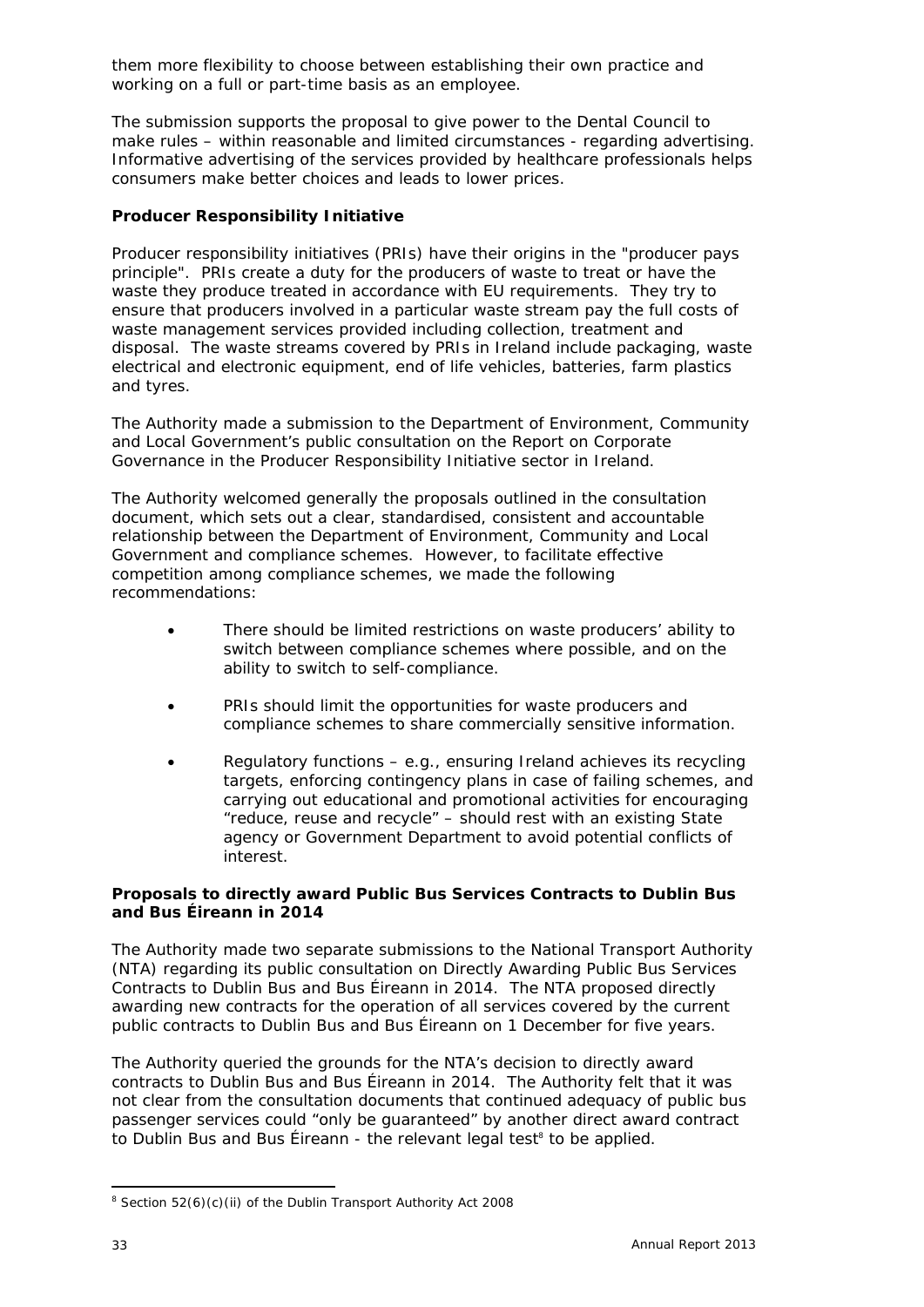Although the NTA also proposes to open up part of the services covered by the current public contracts held by Dublin Bus and Bus Éireann to competitive tendering in 2016, at least 90% and 93% respectively will still be covered by the directly awarded contracts until 2019. Moreover, there is no indication whether the market is to be opened further after 2019, which could affect investment decisions by new entrants.

The Authority urged the NTA to reconsider its proposals and to facilitate the introduction of effective competition in the bus services sector as early as possible.

A list of formal submissions made by the Authority in 2013 is available at *Appendix D*.

# **Advice to Government Departments and Agencies**

#### **Medium Term Economic Strategy**

The Authority provided input to the development of the Government's Medium Term Economic Strategy (MTES). It outlined the current state of play in key sectors to identify any competition-related issues which might need to be addressed by the MTES. In a small, open economy like Ireland, the key driver of economic growth is international competitiveness: this is the ability of Irish-based companies to export. By exporting goods and services, businesses in Ireland create wealth and employment.

Competition is the catalyst that drives innovation and creativity and has brought us exciting new products and services. While there has been some progress made in introducing competition in previously sheltered sectors, there are still a number of sectors where opportunities exist for further reform. These include: banking, energy, professions, transport, groceries/retail sector and utilities.

It is important that competition principles form the bedrock of the MTES and that no exemptions from competition law are granted. The Irish economy can no longer afford the cost of sheltering certain sectors from competition, the cost of which is paid for by consumers and businesses in the form of higher prices by the economy in the form of lost jobs and by the State and taxpayers in public services.

# **Banking**

The Authority and the NCA made a joint submission to the Department of Finance's review of the regulation of bank fees. Bank fees in Ireland are currently regulated under section 149 of the Consumer Credit Act 1995, as amended.

Given the current conditions in the banking sector and in the absence of convincing evidence to the contrary, the two agencies concluded that removing section 149 at this time would eliminate important consumer protections. In normal competitive conditions price regulation is less effective than competition as a means of protecting the consumer interest. In a competitive banking market there would be no need for regulation of bank fees. However, competition in the Irish banking market is so weak at present that any removal of price regulation of incumbent banks is likely to lead to higher prices to the detriment of consumers.

The Irish banking landscape is dominated by the two pillar banks who command significant market share in the main retail market segments. As part of the conditions under which the Irish banks received State Aid, Ireland made various 'sectoral commitments' to the European Commission in order to promote competition in the Irish banking sector. Among these commitments, section 1.1 (b) of the approved State Aid for Bank of Ireland states; "Legislation will be

-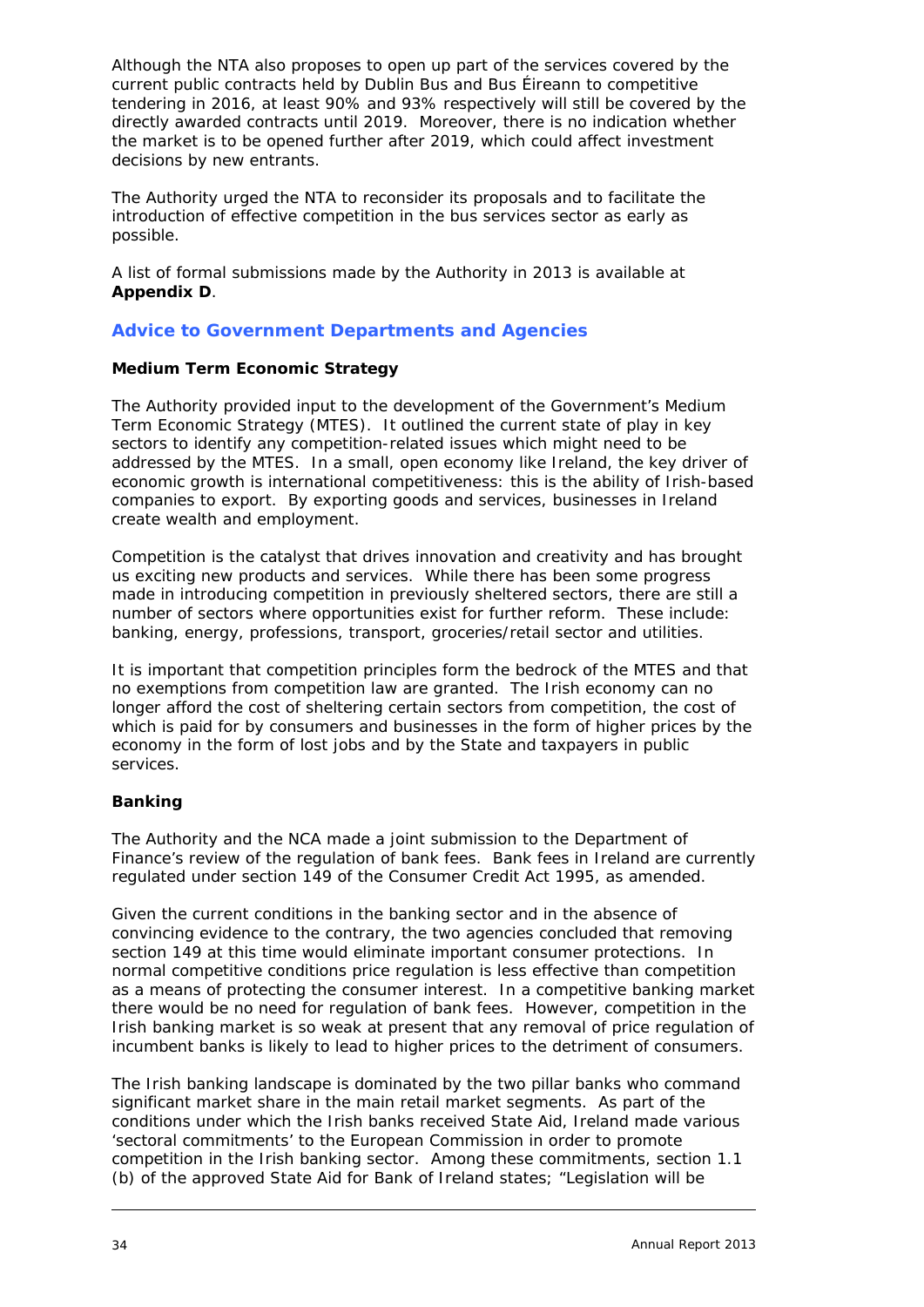enacted that will provide that section 149 of the Consumer Credit Act 1995 regarding price regulation and fees will not be applied to new entrants in their first three years of commencing business in Ireland<sup>9</sup>".

This three-year exemption from section 149 has been given effect in the Central Bank (Supervision and Enforcement) Act 2013. Given that this exemption was only enacted in July 2013 and other sectoral commitments have also only been recently introduced to encourage competition and consumer protection, the two agencies pointed out that it will take some time for the effect of these initiatives to be realised.

The restoration of competition by encouraging new entry is a more progressive and effective way of safeguarding consumers' interests than easing the constraints on incumbents' profitability. As a wide range of commitments have been implemented to improve the competitive landscape in banking, including amending section 149, its removal at this point in time, and in the current state of the market, is likely to harm consumers.

#### **Waste Sector**

The Authority has consistently advocated for effective competition in the household waste collection market. The Waste Management Policy Statement 2012 asked the Authority to

- maintain an ongoing oversight of household waste collection markets, and
- produce a report in 2016 as part of a mid-term review of the implementation of the new waste management policy.

To help the Authority and/or the Minister decide whether a report on competition in the waste sector is appropriate in 2016, we will need access to data that allows us to examine how competition is working. We therefore engaged with the Department of Environment, Community and Local Government in 2013 to explore the availability of the relevant data regarding the waste collection market. We will continue to work with the Department and other relevant agencies such as the EPA in 2014 to ensure that there is a good data resource available.

The Department of Environment, Community and Local Government published two public consultations in the area of producers' responsibility initiatives for Tyres and Waste Tyres and End Life Vehicles in 2013. Although the Authority did not make formal submissions to those consultations, we engaged with the Department of Environment, Community and Local Government to welcome most of the proposals that will tighten up the current regulatory regimes for these waste streams. However, we expressed some concerns about removing the selfcompliance option for tyres and waste tyres and cautioned that any decision to use end consumers as a source of funding for producers' responsibilities for End of Life Vehicles should be carefully considered.

#### **Water**

Irish Water was established in 2013. The Authority recognises that the role of competition in the provision of transport of water and collection of waste water is generally limited. However, the Authority has continually advocated that the government should avoid putting in place anything which could prevent the emergence of competition in the future. It is equally important not to create a state-owned monopoly water company with expectations that such a model may continue indefinitely. To signal and prepare for that eventuality at the outset, the regime should establish the possibility of "yardstick" competition, where the

-

<sup>&</sup>lt;sup>9</sup> European Commission State Aid decision SA 33443 (2011/N) - Second restructuring of Bank of Ireland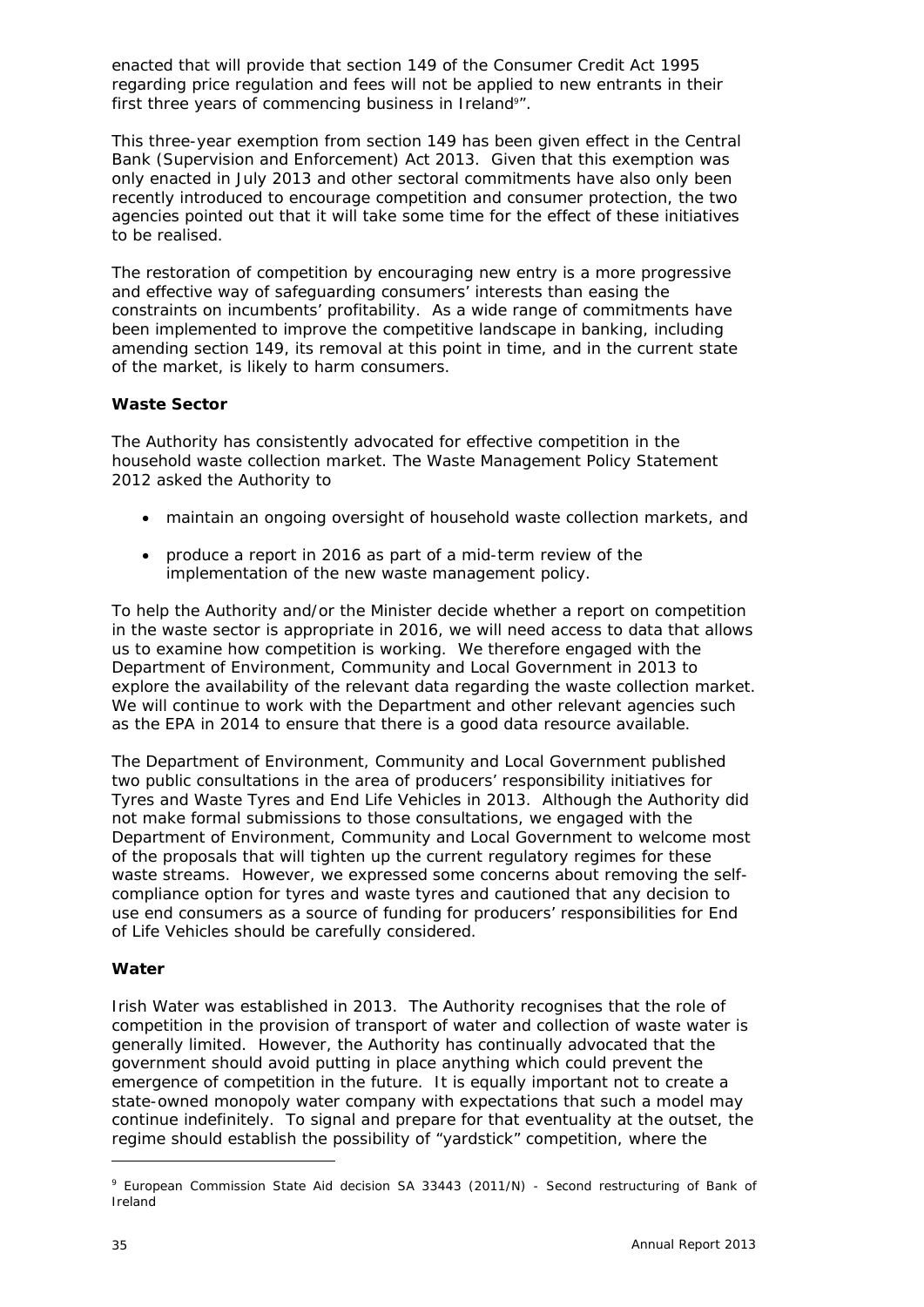performance of comparable units can be examined so that best practice can be established and efficiency rewarded.

#### **Taxis**

The Authority has a representative on the Taxi Advisory Council to provide ongoing guidance and advice on any issues that may arise that could have a negative impact on competition. We participated in three meetings of the Taxi Advisory Council in 2013.

# **Advice on Proposed Legislation, Regulation and Competition**

Government legislation and regulations can have competition implications. The Authority is asked from time to time to provide observations for different Government Departments' Memoranda for Government which is at the very latest stage of a proposed legislation. In 2013, the Authority provided observations on 21 Memoranda for Government. Sometimes, the Authority has the opportunity to engage with the relevant Government Department at an earlier stage of newly proposed legislation or regulations. In 2013, the Authority engaged with relevant bodies including the Departments of Finance; Public Expenditure and Reform; Communications, Energy and Natural Resources; Justice; and Environment, Community and Local Government. Specific topics included:

#### **Grocery Code of Practice**

The Authority appeared before the Joint Oireachtas Committee on Agriculture on 16 July 2013 to discuss the policy proposals in the grocery sector, which recommend implementing a statutory Code of Practice for Grocery Goods Undertakings.

The Authority cautioned that the potential for administration of the Code to impose costs on consumers should be carefully considered in designing it. Overly prescriptive Codes of Practice are not always fit for purpose and may not solve the problems for which they were intended. In addition, Codes of Practice can impose significant compliance costs on small and large businesses alike, which are likely to be passed on to consumers. Furthermore, the effective enforcement of such a code depends on access to credible evidence, and on the willingness of witnesses to go on the record.

# **Legal Services Regulation Bill**

The Authority welcomed the publication of the Legal Services Regulation Bill which will substantially reform the legal profession and will stimulate competition between legal practitioners, if it is enacted in its current form. The Bill, as it stood at 31 December 2013, builds on recommendations the Authority made in its legal profession report of 2006 and on other recommendations made by the Legal Costs Working Group.

The most important innovation of the Bill and the key recommendation of our report is the introduction of an independent regulator for the legal profession – instead of the present system of self-regulation by the Bar Council and the Law Society. This would be in line with Better Regulation principles and mirror reform in other sectors and in the legal profession in other countries. The Bill provides for the establishment of a new regulator of both branches of the legal profession to protect and promote the interests of consumers.

The Authority welcomes the proposed introduction of an independent regulator as this should bring more transparency to the regulatory process and should substantially reform the legal profession to the benefit of consumers and the economy as a whole.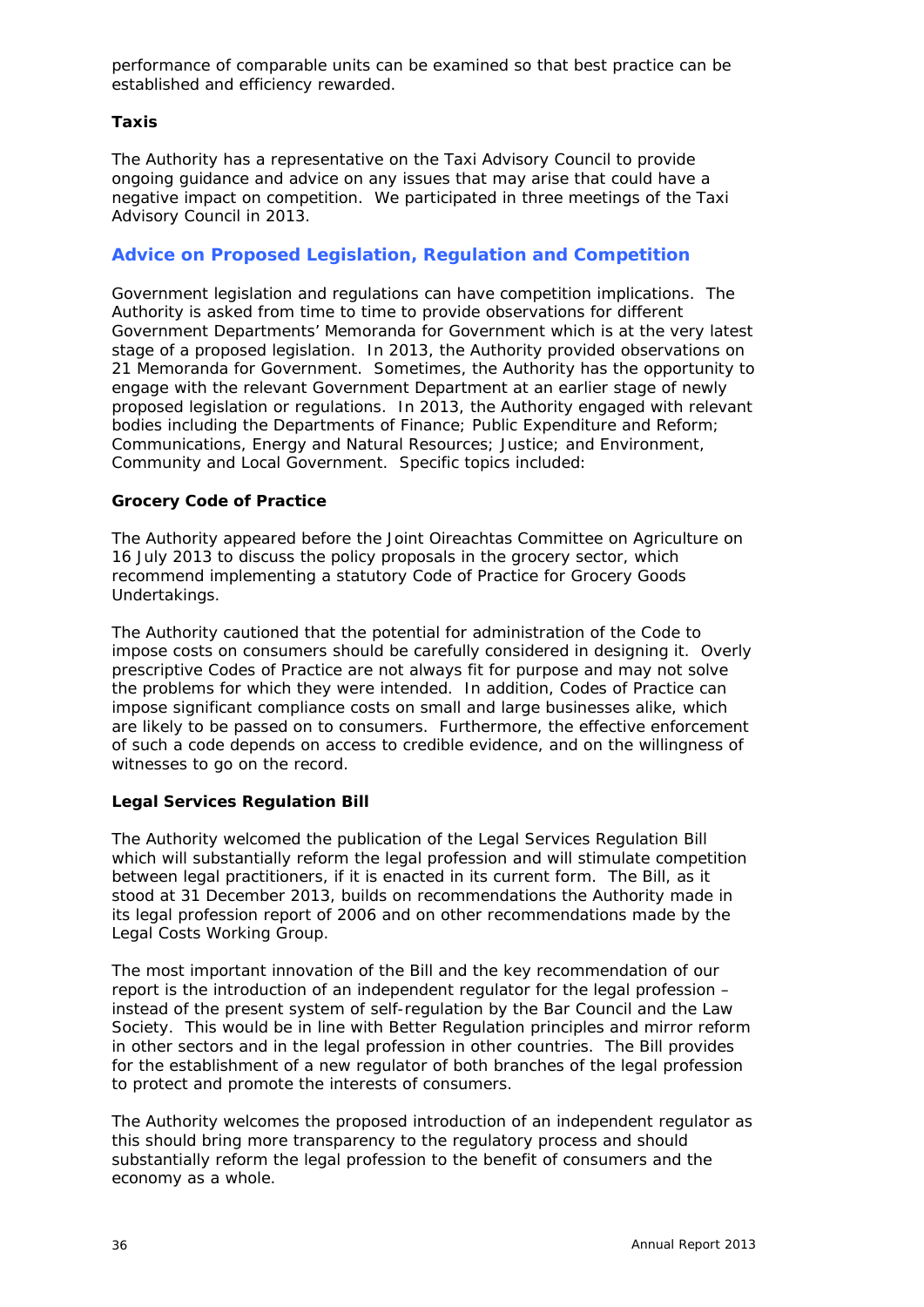There are a number of other measures provided for within the Bill that will help modernise the legal services sector and benefit consumers of legal professional services.

- Consumers will have the right of direct access to barristers for legal advice. This means that clients will be in a position to avoid the cost of retaining solicitors in appropriate circumstances.
- Barristers will be permitted to operate in partnerships and not be confined to operating as sole traders. Allowing barristers to form partnerships would allow them to benefit from the economies and efficiencies derived from shared costs, shared work, shared risk and shared professional reputation. Clients would benefit from a choice of service delivery that suits their needs and face less risk of being left without a barrister at short notice due to scheduling issues.
- Qualified barristers employed by firms will be allowed to represent their employers in court, thereby eliminating a restriction which leads to an unnecessary replication of work and raises costs for many firms.

The Bill requires the new authority to examine issues relating to the establishment of multi-disciplinary practices (MDPs) with a view to permitting them. Having examined the issues in some detail in our 2006 Report, the Authority acknowledged that there are regulatory hurdles to overcome in establishing MDPs in Ireland, however these hurdles are not insurmountable and the potential consumer benefits are such that this issue should be explored further.

# **Government Commitment on Authority Recommendations**

The Authority continually advocates for the implementation of recommendations we have previously made in market study reports. We do this by creating public awareness and engaging in public debate. We advise decision makers of the benefits that our recommendations will bring to consumers and businesses.

Government has committed that, in respect of recommendations made by the Competition Authority in future market studies, the Minister with relevant policy responsibility for those recommendations will, within nine months of the publication of the report, bring a report to Government giving their position on implementation of the recommendations.

Furthermore, it was decided that where any outstanding recommendations or future recommendations made by the Authority are of relevance to the recently launched *Action Plan for Jobs*, their implementation should be monitored in that context.

Following the publication of the ports sector market study, the Authority made six recommendations to the Department of Transport, Tourism and Sport and relevant port companies. The Department of Transport, Tourism and Sport has committed to responding to those recommendations within six months. We will work with the Department and relevant port companies in 2014 to ensure that the potential benefits of those recommendations can be realised.

# **Other Areas of Advice**

In addition to the major areas of work outlined above, we engaged with Government Departments and public bodies in 2013 on a range of other policy issues. These are summarised in Table 4 below.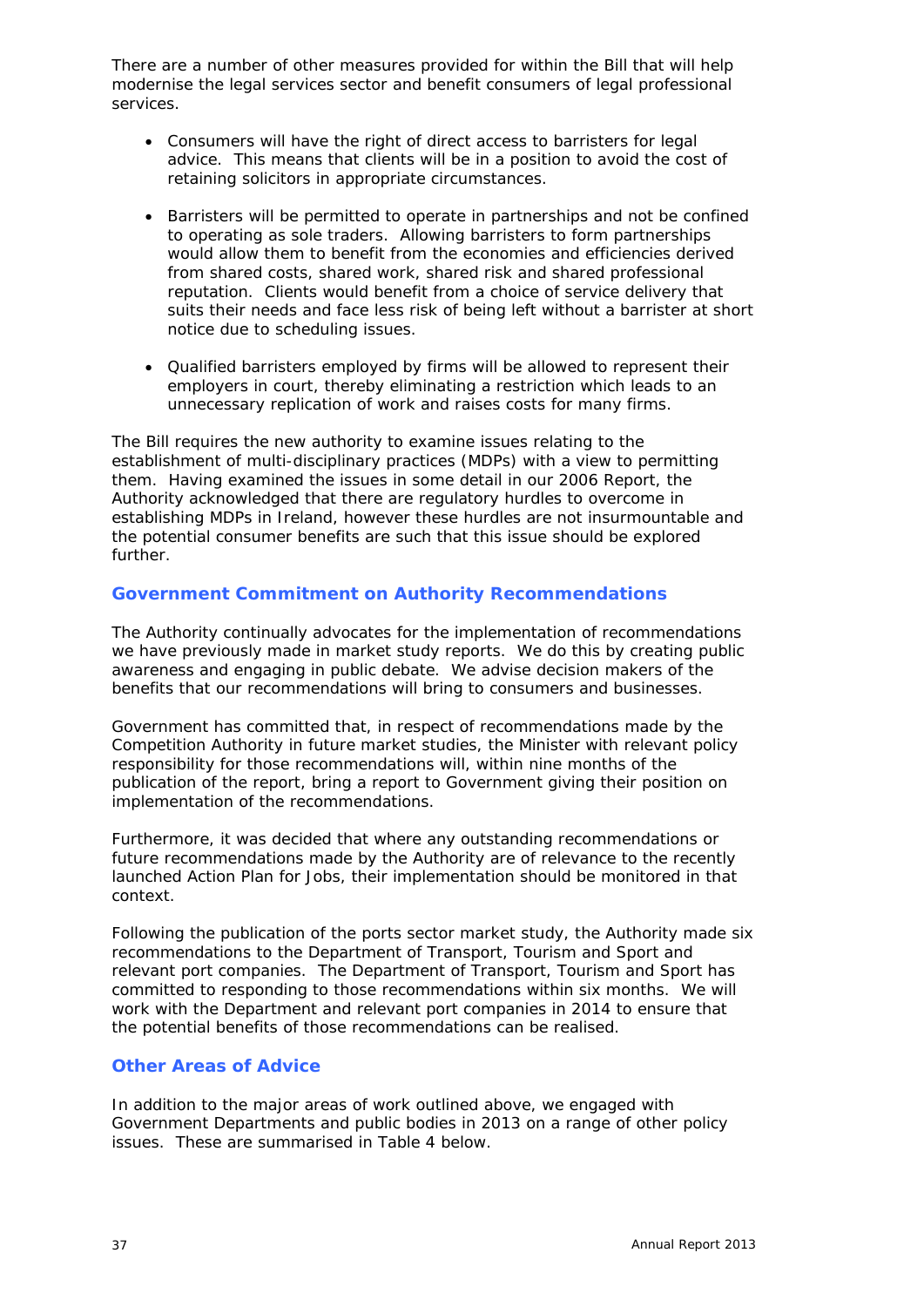# **Table 4: Advice Provided to Government Departments and Public Bodies in 2013**

| Department/Pubic Body                                  | <b>Topic</b>                                  |
|--------------------------------------------------------|-----------------------------------------------|
| EPA                                                    | Minimum price for inspection                  |
| Department of Finance                                  | OECD questionnaire on professions             |
|                                                        | Regulatory reform of legal services           |
| Department of                                          | <b>REMIT Directive</b>                        |
| Communications, Energy and<br><b>Natural Resources</b> | Better Energy Financing Project               |
|                                                        | Merger procedures                             |
| Department of Environment,<br>Community and Local      | <b>Building Control Regulation</b>            |
| Government                                             | Independent Review of Architects Registration |
| RIAI                                                   | Code of Conduct                               |
| Kerry County Council                                   | Electricity prices in Ireland                 |
| Radiographers Registration<br>Board                    | Code of Conduct and Ethics                    |
| Department of Health                                   | Government health care reform programme       |
| Forfás                                                 | <b>Consumer Price Differentials Study</b>     |
| NCC and Forfás                                         | <b>Action Plan for Jobs</b>                   |
| CORU                                                   | Framework Code of Conduct and Ethics          |
| Private Security Authority                             | Licensing regime                              |
| New Era                                                | Merger procedures                             |

# **Raising Awareness**

One of our key objectives is to raise awareness and understanding of the benefits of competition, competition law and of the Authority's role and activities among

- consumers and the public generally,
- businesses, and
- policy-makers.

The way we communicate to each group may differ, but the core message remains the same. Our objective is to explain our role and functions and to help people understand why competition is good for everyone. Where there is healthy competition purchasers of goods and services - whether individuals or businesses - benefit from

- lower prices for goods and services,
- having more choice and better quality goods and services, and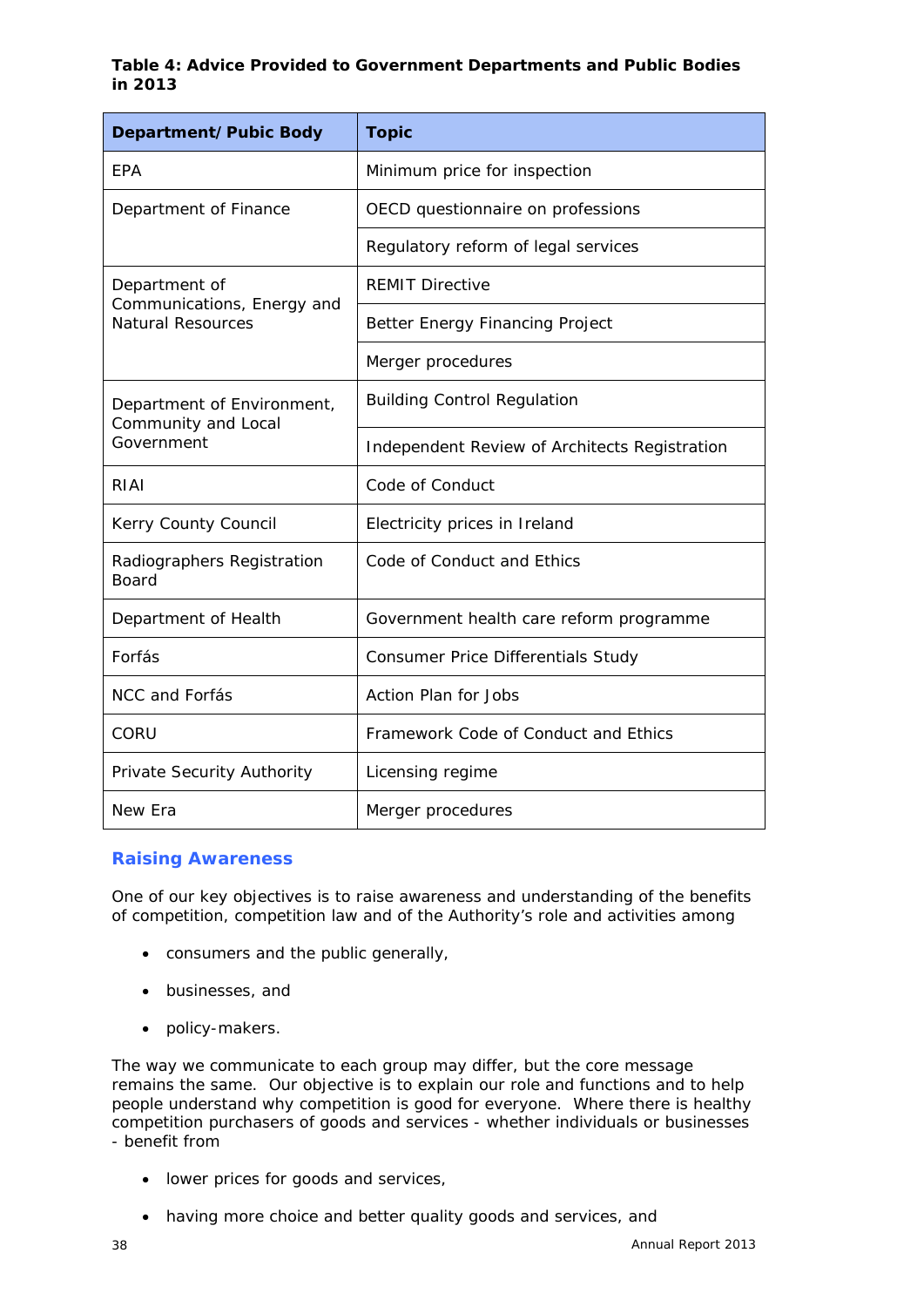• more innovation.

When purchasers of goods and services benefit from competition, so does the economy as a whole. The cost of doing business comes down, which helps Irish businesses to be more competitive at home and abroad, which in turn supports economic growth and ultimately helps job creation.

# **Education and Outreach**

2013 saw further work on our education and outreach programme to the business community. We have further strengthened our interactions with a number of business associations. The aim of engaging with the business community is to raise awareness of competition law and policy and to encourage compliance.

We also published a new information booklet called *'Complying with Competition*  Law: A quide for Businesses and Trade Associations' which is aimed at helping businesses and trade associations stay on the right side of competition law. It also provides useful information on setting up a compliance programme. The booklet was produced following feedback from a number of business organisations. We distributed these and other information booklets at events throughout the country during 2013. A digital copy of the booklet is also available on our website (or by clicking on the link above).

# **2013 European Competition and Consumer Day**

As part of Ireland's Presidency of the Council of the European Union 2013, the Authority and the NCA hosted the 2013 European Competition and Consumer Day in Dublin Castle. The conference was attended by more than 200 delegates; representatives of competition and consumer agencies, officials from Government Departments, representatives of consumer organisations and legal practitioners, from Ireland and abroad.

The conference was opened by Mr Richard Bruton TD, Minister for Jobs, Enterprise & Innovation. The keynote speakers, Dr Tonio Borg, EU Commissioner for Health and Consumer Policy, and Dr Alexander Italianer, Director General, Competition Policy (European Commission), provided an update on recent developments in European consumer and competition policy.

The rest of the conference focused on the challenges and choices faced by consumer and competition organisations. The heads of the OFT (UK), the Authority for Consumers and Markets (Netherlands), the Competition and Consumer Authority (Denmark) and the Federal Trade Commission (USA) held thought-provoking discussions on the synergies between consumer protection and competition policy. They agreed that most of the benefits are in the areas of enforcement capability and advocacy. During the session on collective redress, Mr Eddy De Smijter, the Head of the Private Enforcement Unit of DG Competition, outlined the European Commission's views on Collective Redress which are now published in the *Commission Recommendation on common principles for injunctive and compensatory collective redress mechanisms<sup>10</sup>. The final session* on behavioural economics highlighted ways to develop a better and more coherent understanding of products, consumers and markets.

Presentations are available on the Authority's website<sup>11</sup>.

-

<sup>&</sup>lt;sup>10</sup> The document is available at http://ec.europa.eu/justice/civil/files/c\_2013\_3539\_en.pdf

<sup>11</sup> http://www.tca.ie/EN/News--Publications/Events/European-Competition-and-Consumer-Day-2012/Presentations.aspx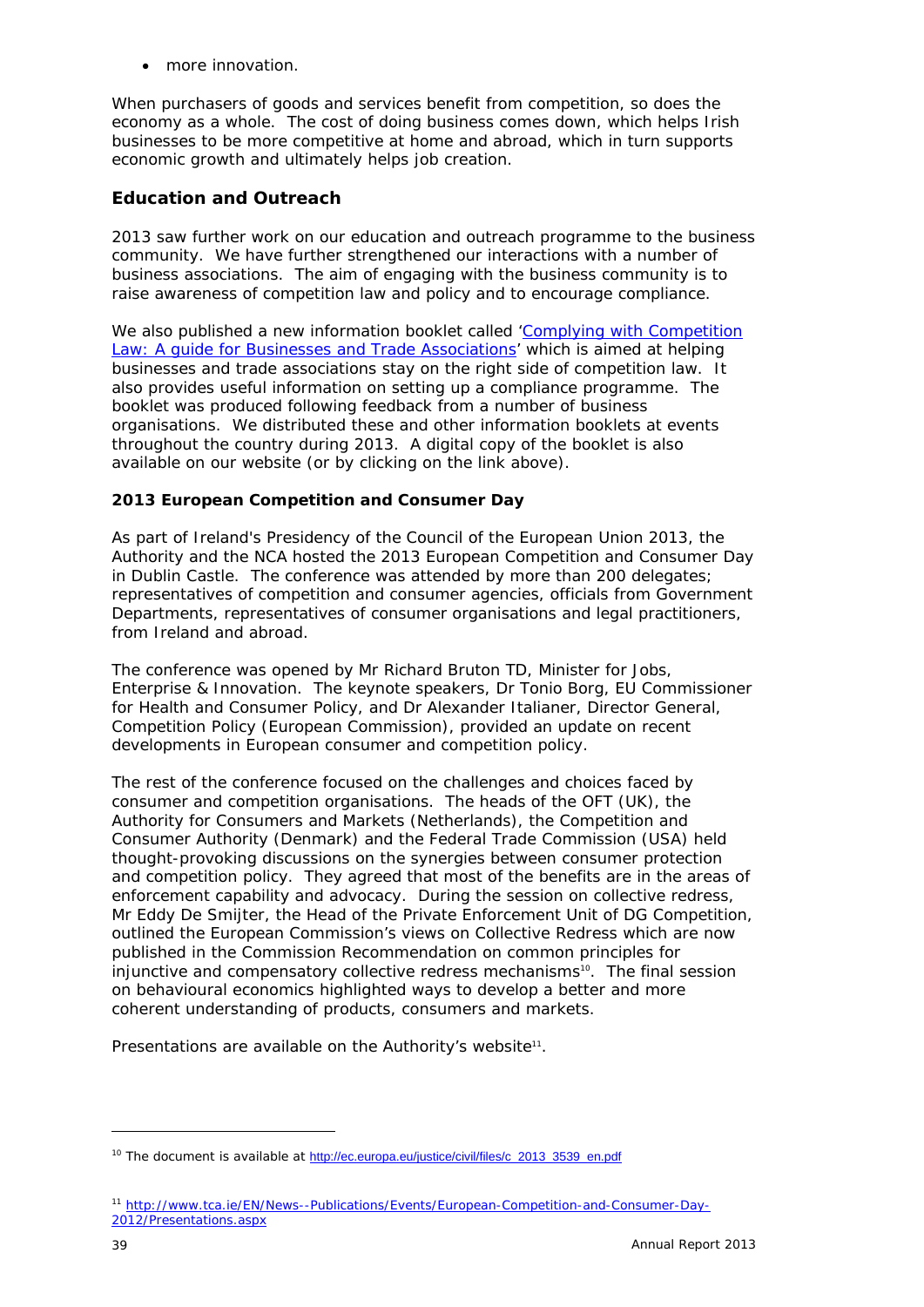

*Pictured at the conference are (L-R) Karen O'Leary, Chief Executive, NCA, Tonio Borg, EU Commissioner for Health & Policy, Richard Bruton TD, Minister for Jobs, Enterprise and Innovation, Alexander Italianer, Director General, EU Competition Policy, and Patrick Kenny, Acting Chairperson and Member of the Competition Authority*

# **Taking Care of Business – One-Stop-Shop**

A number of agencies under the Department of Jobs, Enterprise & Innovation together worked on a new initiative aimed at helping small and medium sized businesses. It involved the regulatory agencies within the Department coming together to host a joint event for the business community with the objective of making it easier to start up and do business in Ireland. The idea was that the event would offer a one-stop-shop for start ups and SMEs where they can come to a single, free event and meet all of the State agencies who can help them in terms of funding and support when setting up a business.

The first event took place in October 2013 in Dublin Castle and was a great success. 19 agencies participated with information stands and short presentations on the day. The event was opened by Mr John Perry TD, Minister of State with responsibility for Small Business. Over 800 people registered for the event. Based on the feedback forms, the event was very well received. The success of the pilot event led to a decision to continue with further events which will take place across the country in 2014.

#### **ISME Roadshow**

In 2013, the Authority partnered with ISME for their Briefing Sessions roadshow. Designed to give small and medium businesses a competitive edge, the sessions examined the operating environment for SMEs. Each session focused on practical and relevant information. This set of sessions looked at three topics:

- Are you ready for SEPA?
- Dealing with the banks
- Protect your business from anti-competitive practices

The Authority's presentations focused on what small and medium businesses need to know about competition law and how to protect themselves from anticompetitive behaviour by others. It also covered what businesses can do if they suspect others of anti-competitive behaviour, and also how they can make sure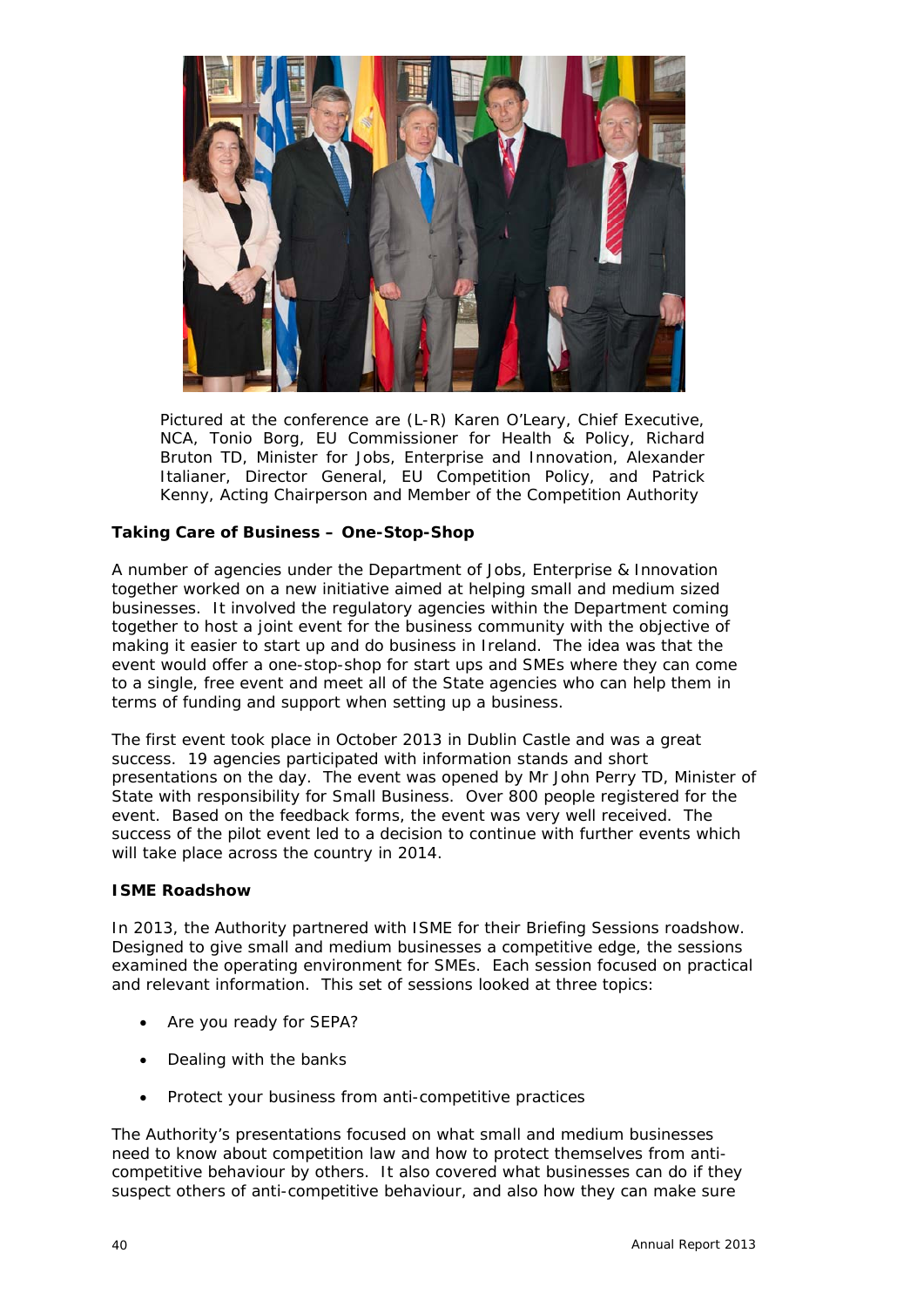their business stays on the right side of the law. There were 10 events nationwide during the month of June. Table 5 lists the IMSE roadshow events.

|  | Table 5: ISME Roadshow events |  |
|--|-------------------------------|--|
|  |                               |  |

| Date    | Location  | <b>Venue</b>           |
|---------|-----------|------------------------|
| 11 June | Gorey     | Amber Springs Hotel    |
| 12 June | Dublin    | Stillorgan Park Hotel  |
| 18 June | Waterford | <b>Granville Hotel</b> |
| 18 June | Cork      | <b>Silver Springs</b>  |
| 19 June | Tralee    | Manor West             |
| 19 June | Limerick  | Castletroy Hotel       |
| 25 June | Sligo     | <b>Clarion Hotel</b>   |
| 25 June | Galway    | The Connacht Hotel     |
| 27 June | Dundalk   | Fairways Hotel         |
| 27 June | Dublin    | <b>Red Cow Hotel</b>   |

# **Irish Franchising & Start Ups Expo**

In 2013, the Sunday Business Post combined the Start Ups Summit, which the Authority sponsored in 2012, with the Franchise Association annual showcase to create the Irish Franchising & Start Ups Expo. The event took place in the RDS in October. It was aimed at anyone interested in setting up a business or becoming a franchisee. The Authority co-sponsored the event with Ulster Bank and attended on the day with an exhibition stand and a presentation by Patrick Kenny.



*Pictured at the launch of the event are Orna Stokes, Ulster Bank, Tom Shanahan, Executive Director, Irish Franchise Association and Clodagh Coffey, Communications Manager, The Competition Authority*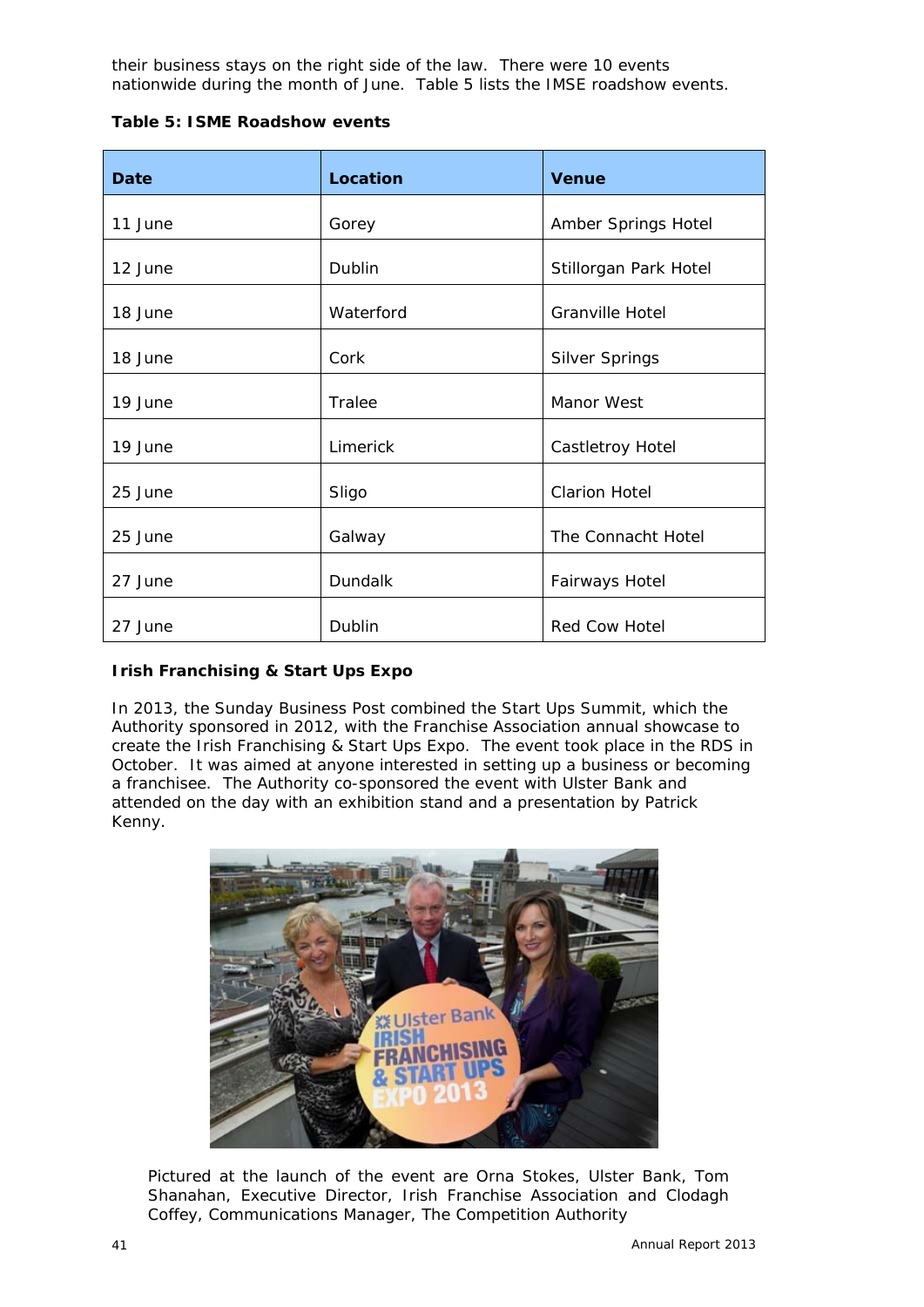### **Other Outreach Events**

In total, the Authority participated in 21 events during 2013, aimed at raising awareness among the business community and consumers about competition law, the role of the Authority and how they can protect themselves against anticompetitive behaviour. These included attendance at the National Ploughing Championships, the Irish Tatler Women's Business Academy and the National Business Expo. These events were in addition to over 40 speeches, presentations and papers delivered during the year to a number of different audiences including academics and the public sector as well as businesses.

An example of the type of event we attended during the year was MeetWest which took place in Mayo in November. It was a joint enterprise by the County Councils and Enterprise Boards from Mayo, Galway and Roscommon and the Western Development Commission. It was a two-day event encompassing a conference on day one, and a networking dinner that night with guests of honour An Taoiseach, Enda Kenny TD, and Minister of State for Small Business, John Perry TD. Day two was a full day of one-to-one networking meetings between businesses where the Authority had the opportunity to meet with many businesses from the locality and beyond. We also had a stand at the event. There were over 440 delegates present.



*Pictured at MeetWest are David McFadden, Competition Authority, Enda Kenny, Taoiseach, and Clodagh Coffey, Competition Authority* 

This is an important part of the Authority's work. We will continue to build on this outreach in 2014 with activities aimed at consumers, in addition to businesses and policy-makers. A list of speeches, presentations and papers given in 2013 is available at *Appendix E*.

# **Public Procurement and Competition**

 Annual Report 2013 42 For the past number of years the Authority has been running a bid-rigging roadshow. This is aimed at raising awareness of the importance of competition in tendering, and avoiding bid-rigging as a way to combat fraud, waste and corruption and to save money, especially in the public sector. Over the past number of years we have met with a number of Government Departments and public bodies about public procurement and the Competition Act. In 2013, the Authority delivered five bid-rigging presentations to public bodies. During the course of 2013 the Authority started the process of working with the Office of Government Procurement to ensure that systems are put in place to detect and deter bid-rigging in public procurement and to ensure that the procurement process is as competitive as possible to ensure value for money for taxpayers and citizens.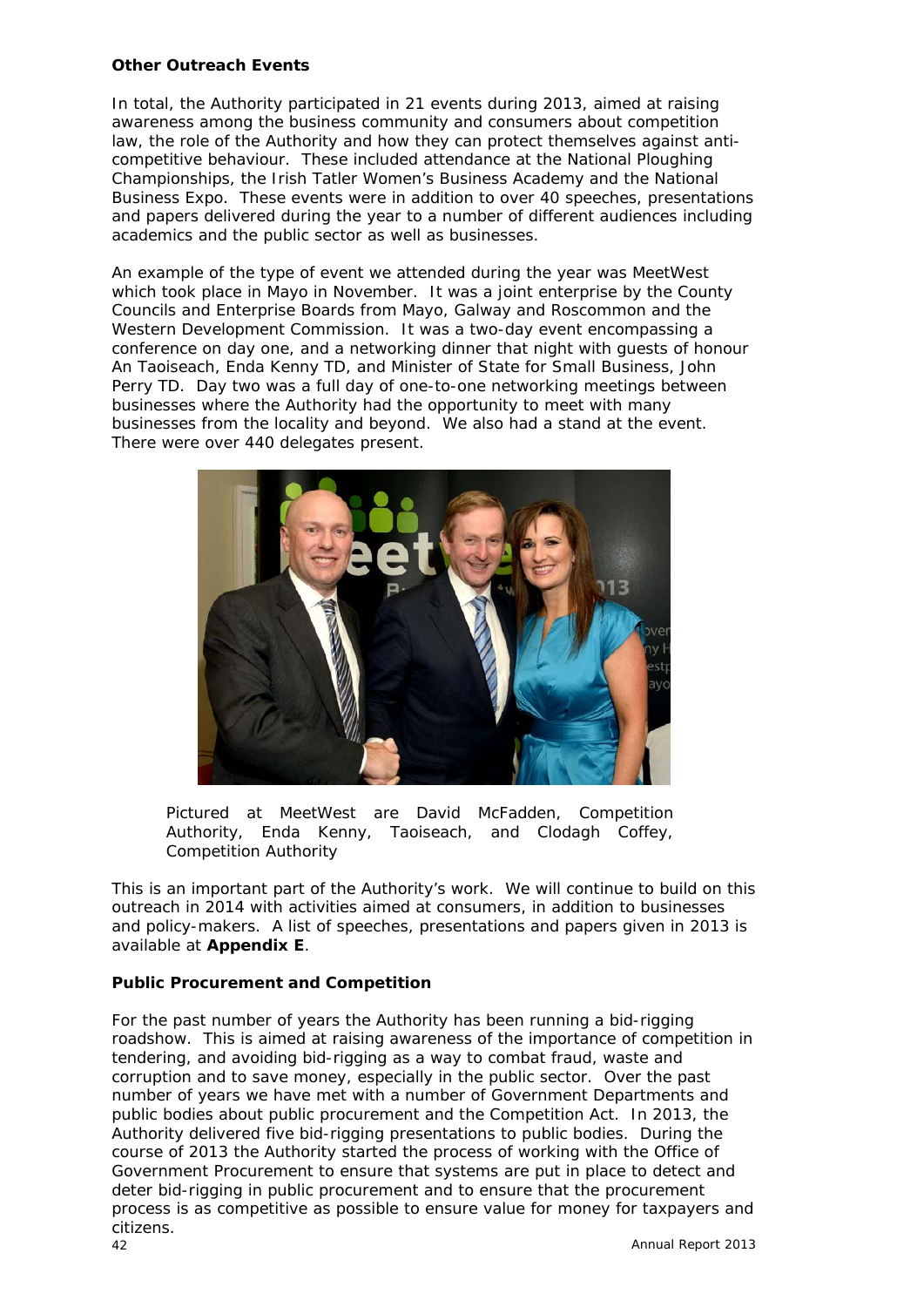# **Education Outreach**

The Authority also takes the opportunity to inform trainee lawyers, law students and academics and judges on competition law issues. In particular, the Authority has given lectures on the enforcement of competition law in the following:

- Law Society Professional Practice course (for trainee solicitors)
- Kings Inns Diploma in White Collar Crime
- Trinity College Extra-Mural Course in White Collar Crime
- LL.M. Business Law class in University College Cork
- LL.M. class in University of Limerick
- LL.M. class in University College Dublin
- EU Commission/UCD training course for EU national judges and competition enforcers

The Authority has also participated in other third level courses giving lectures on the role of economics in competition policy to the MA in Economics class in UCD.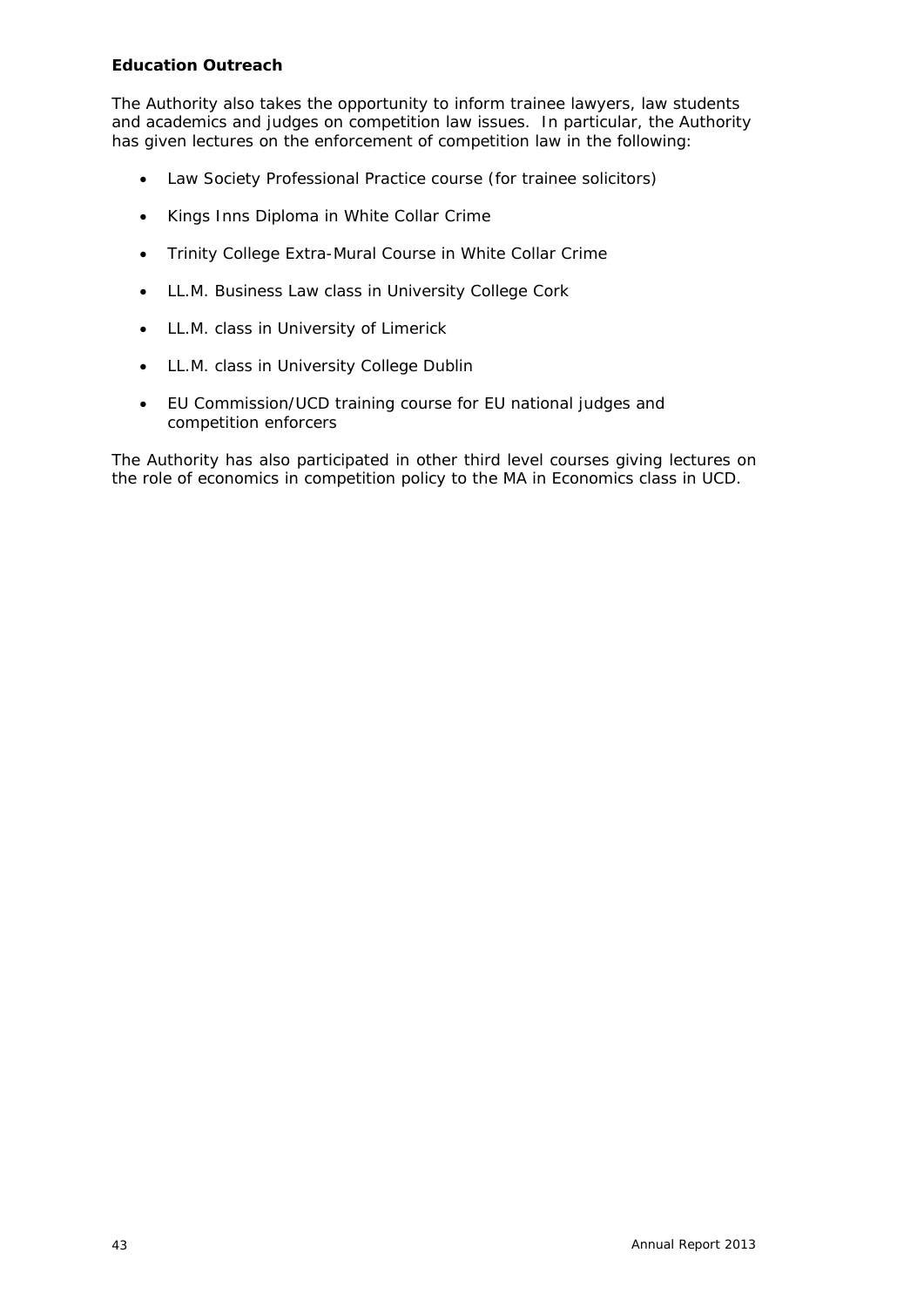# **5. INTERNATIONAL WORK**

We continued to fulfil our EU obligations and participated in international organisations in 2013. Our international work stems mainly from our role in enforcing European competition law, along with the European Commission and competition agencies in other Member States.

The Authority is also Ireland's representative at the Competition Committee meetings of the Organisation for Economic Co-operation and Development (OECD) and participates in other international fora as a means of promoting best practice within the Authority and to disseminate knowledge of competition issues. The Authority exchanges views on competition issues with other competition agencies.

# **European Commission**

The Authority attends Oral Hearings and Advisory Committee meetings of the European Commission on behalf of Ireland in relation to competition enforcement and initiatives on competition law and policy. Before adopting a decision finding an infringement, for example, or adopting a phase 2 decision in relation to a proposed merger, the Commission must hold an Oral Hearing. This is to give defendants, complainants and interested third parties, or merging parties an opportunity to voice their opinion. The Commission must then consult an Advisory Committee, to which each Member State belongs and in which they can articulate their opinions.

The Commission also consults with Member States on proposed enforcement practices, guidance, policies and legislation relating to Community competition law and policy. We fulfil this role by attending decision-making and other meetings such as Advisory Committees and Oral Hearings, as well as making written and oral contributions to policy and case analyses. Given constraints on resources we do not attend all meetings but focus resources on those cases that have an (actual or potential) impact on Irish consumers and on the high level meetings that encourage the consistent and efficient application of European law.

Enforcement staff represented the Authority in participating at four oral hearings.

In 2013, the Mergers Division followed the progress of and participated in the Advisory Committee hearings of two EU Merger Review cases:

- *Aegean / Olympic II Case No. COMP/M.6796*
- *Ryanair / Aer Lingus Case No. COMP/M.6663*

In 2013, the Mergers Division also followed the progress of and provided its views to the European Commission, where appropriate, in several other cases.

In addition, on 20 September 2013 the Authority made a submission to the European Commission in response to its public consultation on possible improvements to EU merger control in two areas: minority shareholdings and the transfer of cases between the Commission and national competition authorities. The Authority focused its submission on the issue of non-controlling minority shareholdings.

# **European Competition Network**

Membership of the European Competition Network (ECN) is compulsory for national competition authorities of Member States and for the Commission. It was established in 2004 to facilitate co-operation in the consistent application of Community competition rules through arrangements for information sharing, assistance and consultation. The ECN's objective is to build an effective legal framework to challenge companies that are engaged in cross-border practices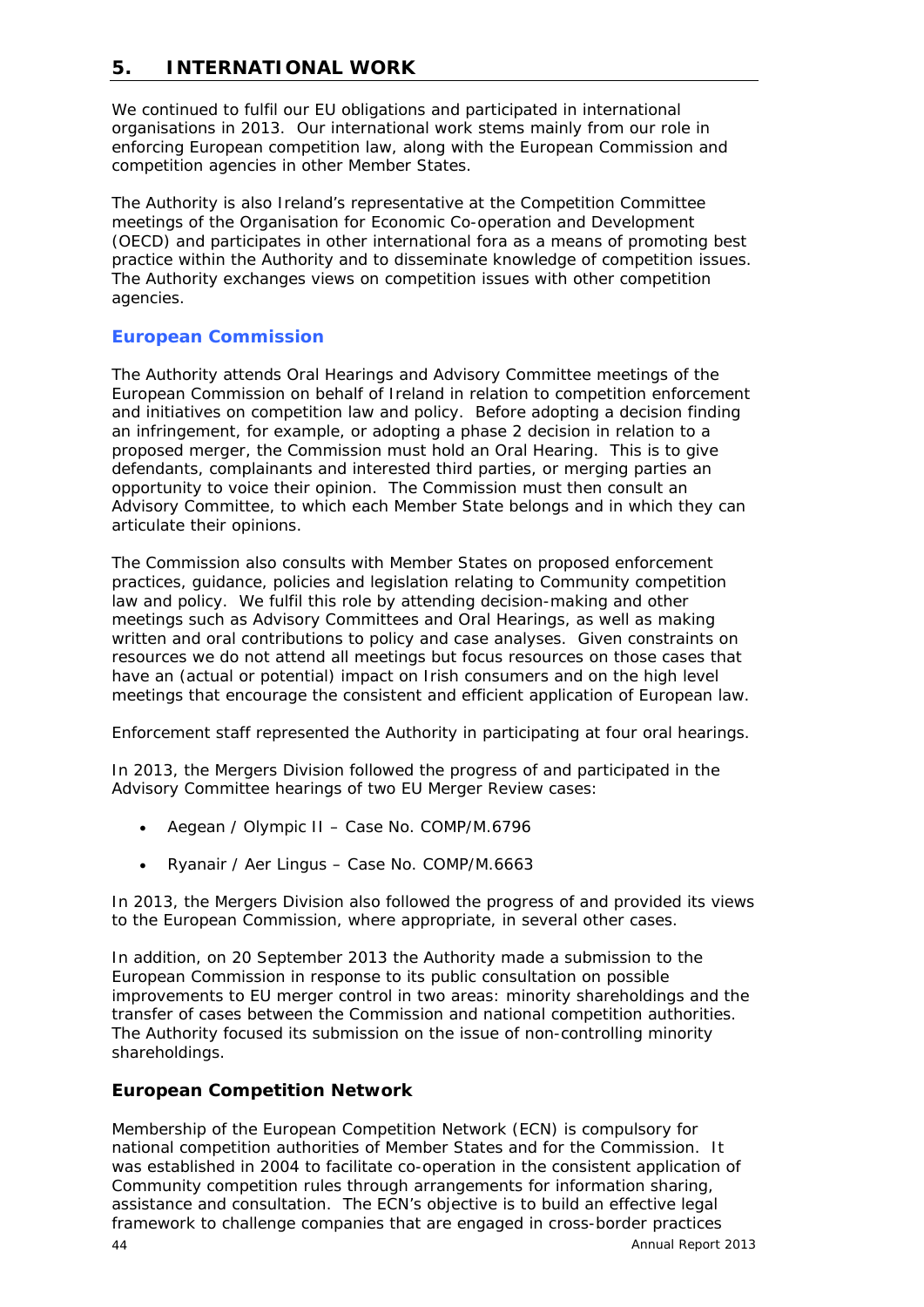which restrict competition and are detrimental to consumer welfare. Staff represented the Authority in participating at the following ECN meetings:

#### *ECN Verticals Working Group*

The ECN Verticals Working Group discusses the application of competition law in general, and the EU Verticals Block Exemption Regulation (BER) and Guidelines in particular, to vertical agreements concluded by firms in the EU. The Working Group also has a central role in discussing revisions to the BER and Guidelines.

During 2013 the Working Group turned its attention to the specific issue of competition in the online travel agency market, and organised two workshops on this topic, one in April in London, and one in Brussels in September. The Authority attended both workshops, and gave a presentation at the Brussels workshop, at which it set out its experience of market analysis in this sector.

#### *ECN Group on Fines*

Authority staff attended several meetings of the ECN Group on Fines, which meets to discuss various issues which are encountered by Member States when imposing fines on undertakings for breaches of competition law. Examples of issues discussed include: the legal basis for imposing fines; determining value of sales when calculating fines; applying fines to ensure sufficient deterrence; aggravating/mitigating circumstances; inability to pay; maximum levels of fines; leniency; symbolic fines; parental liability (of firms for their subsidiaries); and proposals for co-operation within the ECN in related cases.

In 2013 the Group produced a report on fines. As part of this report Authority staff provided detailed responses to a series of questions in relation to the fines regime in Ireland. The regime in Ireland differs from most Member States, in that the Irish Competition Authority does not have the power to impose fines as this power is reserved for the courts.

# *ECN Food Subgroup*

The ECN Food Subgroup provides national competition authorities and the Commission with an informal platform for the exchange of experiences and good practices in the food sector. In 2013, the main focus of the Food Subgroup was the outcome of the Common Agricultural Policy (CAP) reform and the issue of unfair trading practices (UTPs) in the grocery retail sector.

In the context of the CAP reform, the Food Subgroup has been assisting the Commission in drafting guidelines on the implementation of the new competition rules concerning joint sales by farmers in the sectors of olive oil, beef and veal and arable crops. To facilitate the preparation of these guidelines each national competition authority has completed two questionnaires in conjunction with their respective Departments of Agriculture.

# *ECN Working Group on Competition Issues and Due Process*

The ECN Working Group on Competition Issues and Due Process (WGCIDP) examines the state of convergence of enforcement procedures in the various Member States. It also focuses on the practical aspects of co-operation between the members of the Network.

In 2013, the Group drafted Recommendations on Powers to Investigate, Enforcement Measures and Sanctions, Commitment Procedures, Structural Remedies and Forensic IT procedures. Work also began on the Interviews Project, the Privilege against Self Incrimination Project and Substantive Standard for carrying out Inspections Project. These projects included the completion of questionnaires by each national competition authority. An ECN Modus Operandi manual was also produced by the Working Group.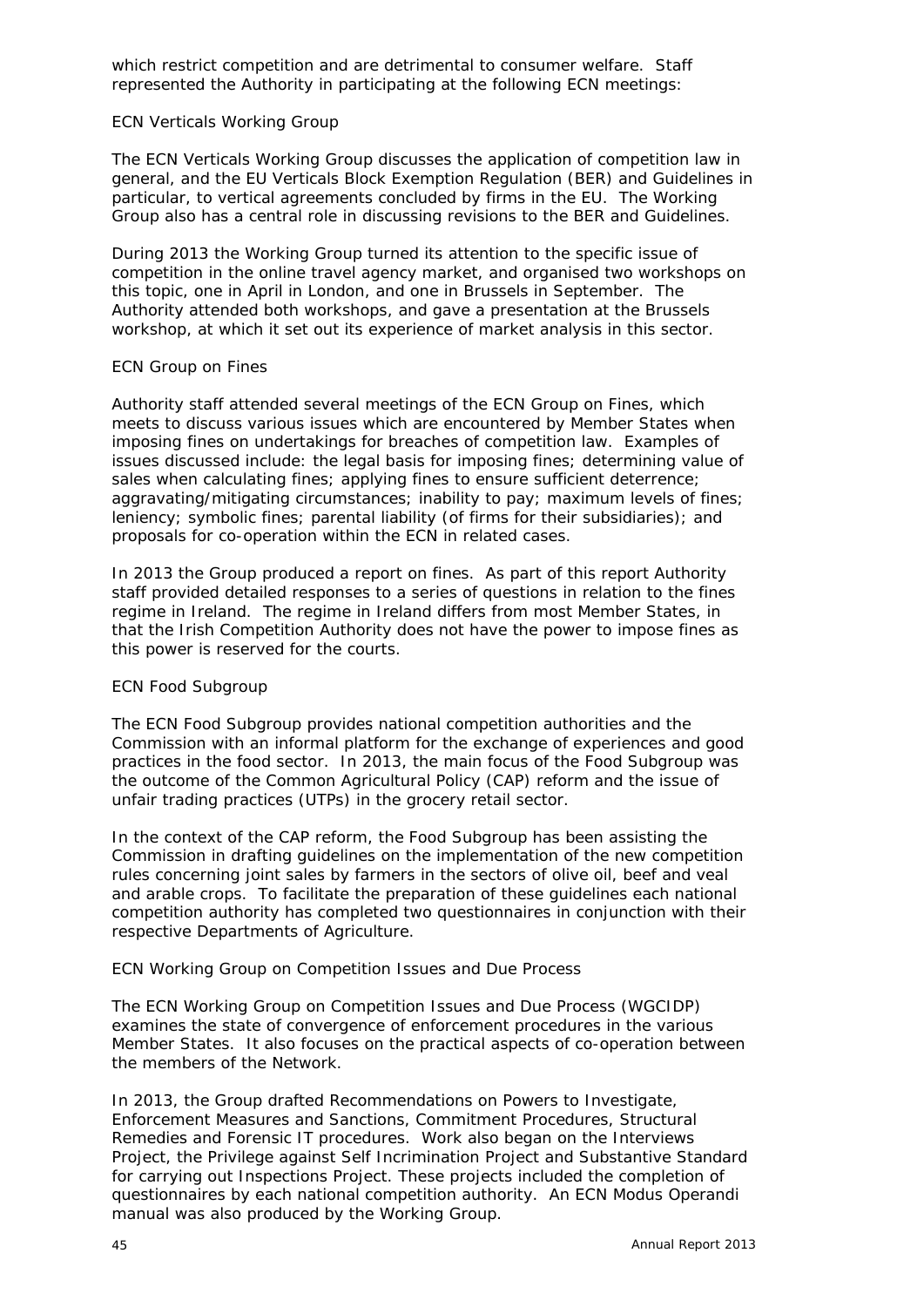## *ECN Technology Transfer Block Exemption Regulation Working Group*

Authority staff also attended the ECN Advisory Committee meeting on the revision to the Technology Transfer Block Exemption Regulation (TTBER). A technology transfer agreement is a licensing agreement where one party (the licensor) authorises another party or parties, the licensee(s), to use its technology (patent, know-how, software) for the production of goods and services.

The rules on how to assess technology transfer agreements are set out in two instruments, the TTBER and accompanying Guidelines. The TTBER exempts certain categories of licensing agreements concluded between companies that have limited market power and that respect certain conditions set out in the TTBER. Such agreements are deemed to have no anti-competitive effects or, if they do, the positive effects outweigh the negative ones. The Guidelines provide guidance on the application of the TTBER as well as on the application of EU competition law to technology transfer agreements that fall outside the safe harbour of the TTBER. The current TTBER expires on 30 April 2014. The revised TTBER will come into force on 1 May 2014 and will remain in place until 30 April 2026.

#### *ECN Cartels Working Group*

The ECN Cartels Working Group meets usually twice a year to discuss issues of mutual concern in the enforcement of competition law as regards cartels across all Member States. Members share information and experiences from cases with a view to developing best practice in the detection and prosecution of cartel offences across Europe. This group has been centrally involved in the development of the ECN Model Leniency Programme.

The Authority has been an active participant in the Cartels Working Group since its establishment. The Working Group had two meetings in 2013, one in Brussels and one in Rome, both of which the Authority attended. In 2013 it completed the final stage of its review of the ECN Model Leniency Programme Convergence Project and discussed a number of ongoing cartel cases in various Member States, changes in national leniency programmes and new competition laws.

#### *EU Merger Working Group*

During 2013, the Authority attended and actively participated in three merger group meetings, which included work on the EU merger simplification project and minority shareholdings. The Authority also responded to a number of information requests from other national competition authorities.

#### **ECN Newsletter and ECN Brief**

The ECN produces two documents concerning the activities of ECN members.

The ECN *Newsletter* is an internal confidential document that details investigations, studies and other activities of interest to the Network. There were five issues of the ECN *Newsletter* in 2013.

The ECN *Brief* gives information to the public on the activities of ECN members five times a year. To view past editions of the ECN *Brief* visit http://ec.europa.eu/competition/ecn/brief/index.html.

The Authority submitted five articles to the *Newsletter* and *Brief* in 2013.

# **International Competition Network**

The Authority is an active member of the International Competition Network (ICN), and it has representatives participating in five working groups. They are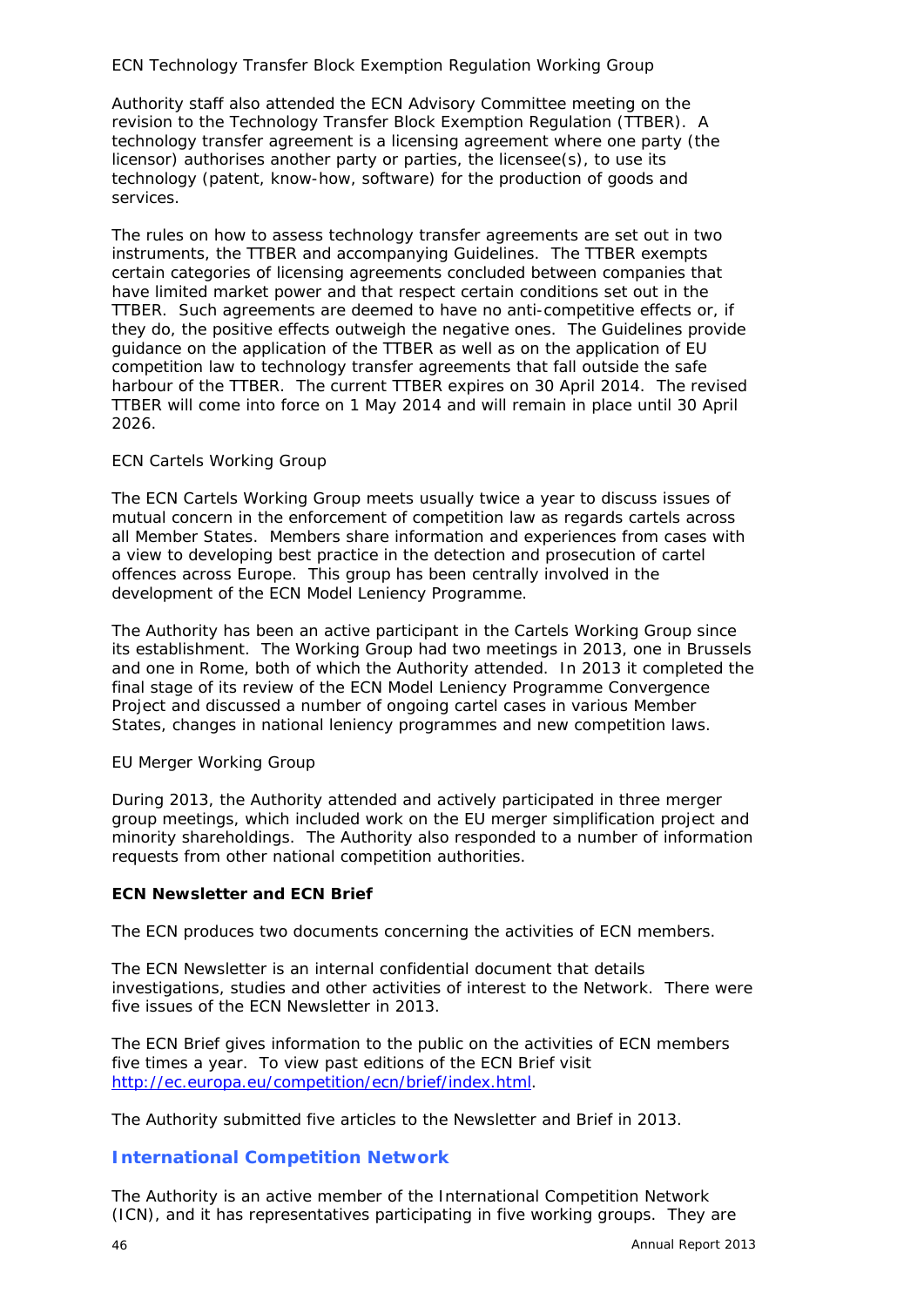Agency Effectiveness, Cartels, Mergers, Unilateral Conduct and Advocacy. Much of the work is carried out via conference calls and a number of webinars took place on specific subjects during the year.

The ICN promotes the adoption of superior standards and procedures in competition policy around the world, formulates proposals for procedural and substantive convergence, and seeks to facilitate effective international cooperation to the benefit of member agencies, consumers and economies worldwide.

Two members of staff represented the Authority at the 10<sup>th</sup> Annual ICN Cartel Workshop in Cape Town, South Africa, where they acted as moderators in breakout sessions on "Building political support for cartel enforcement" and "Building blocks for effective cartel enforcement teams". The Workshop was hosted by the Competition Commission of South Africa. The theme of this year's Workshop was "Tackling Roadblocks to Effective Cartel Enforcement". Approximately 185 people attended the conference, representing national competition agencies, the OECD, the UN, public prosecutors and a small number of non-Governmental agencies.

A member of the Authority's staff joined approximately 80 people from competition authorities and consultancies from around the world at an ICN workshop in Stockholm, Sweden. The purpose of the workshop was to promote best practice relating to legal enforcement of unilateral conduct exclusive dealing cases.

An Authority staff member gave a presentation at the ICN Advocacy Workshop, where the topics of "Competition in Recessionary Times" and "Creating Competition Culture" were explored. There was widespread agreement internationally that national competition authorities should be more persuasive in their advocacy efforts and should make greater effort to explain how competition policy can help governments achieve wider socio-economic objectives.

An Authority Member participated as a speaker on a panel on Public Interest Objectives in Merger Review: How to Reconcile Them with Competition Policy, at the ICN annual meeting in Warsaw in April 2013.

# **Organisation for Economic Co-operation and Development**

The Authority attends meetings of the Competition Committee of the Organisation for Economic Co-operation and Development (OECD), which is said to be the world's premier source of policy analysis and advice to governments on how best to harness market forces in the interests of greater global economic efficiency and prosperity. Bringing together the leaders of the world's major competition authorities, the Committee is the chief international forum on important competition policy issues.

In 2013, the Authority submitted written contributions to six OECD roundtables. These are listed in Table 6.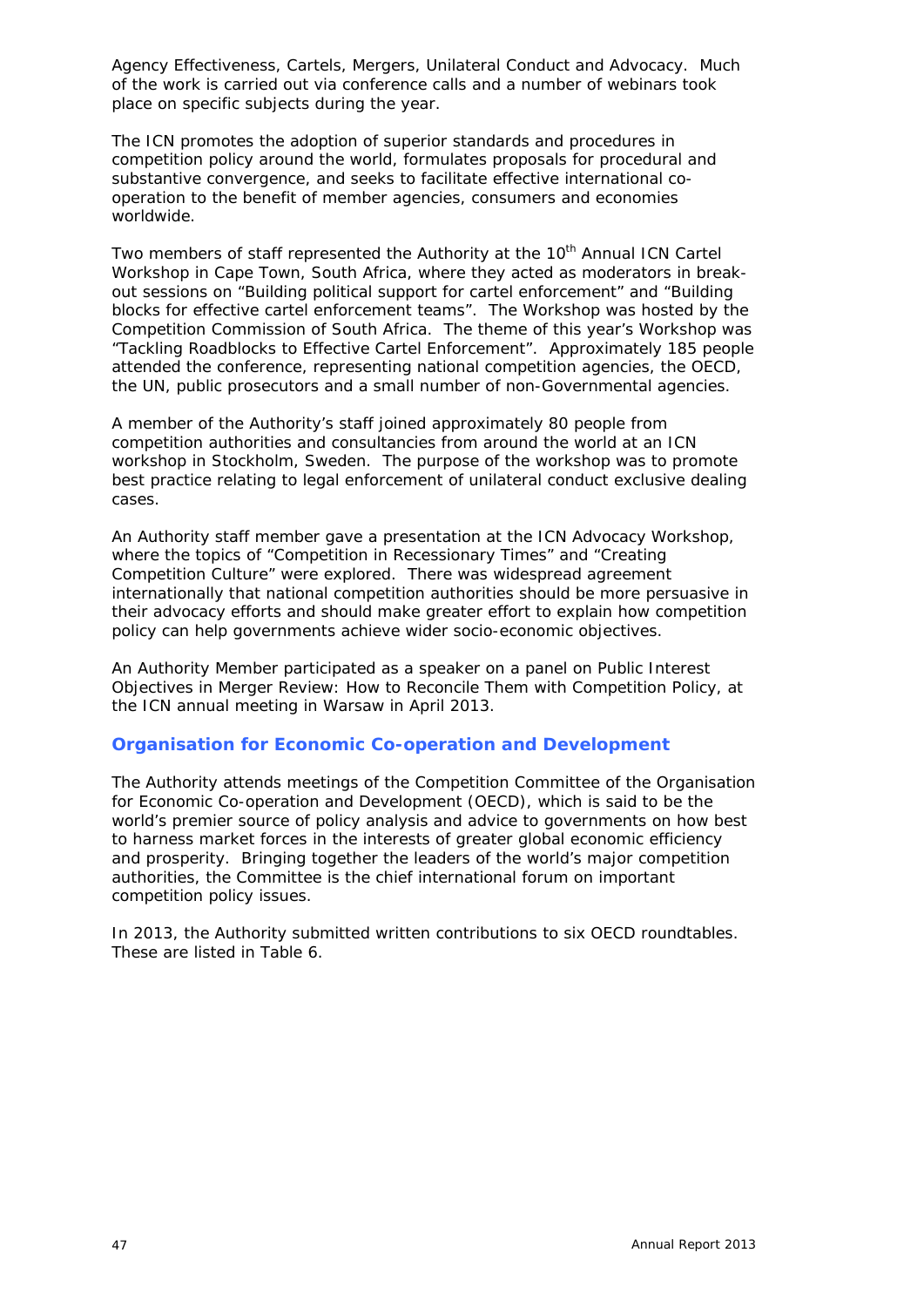## **Table 6: OECD Submissions**

| <b>Topic</b>                                              | Date          |
|-----------------------------------------------------------|---------------|
| Competition in Television and Broadcasting                | February 2013 |
| Competition in Local and Regional Transportation Services | February 2013 |
| Competition in Waste Management                           | October 2013  |
| Remedies in Cross-border Merger Cases                     | October 2013  |
| Competition in the Food Chain                             | October 2013  |
| Defining Confidential Information                         | October 2013  |

We also issued an annual report to the OECD in 2013.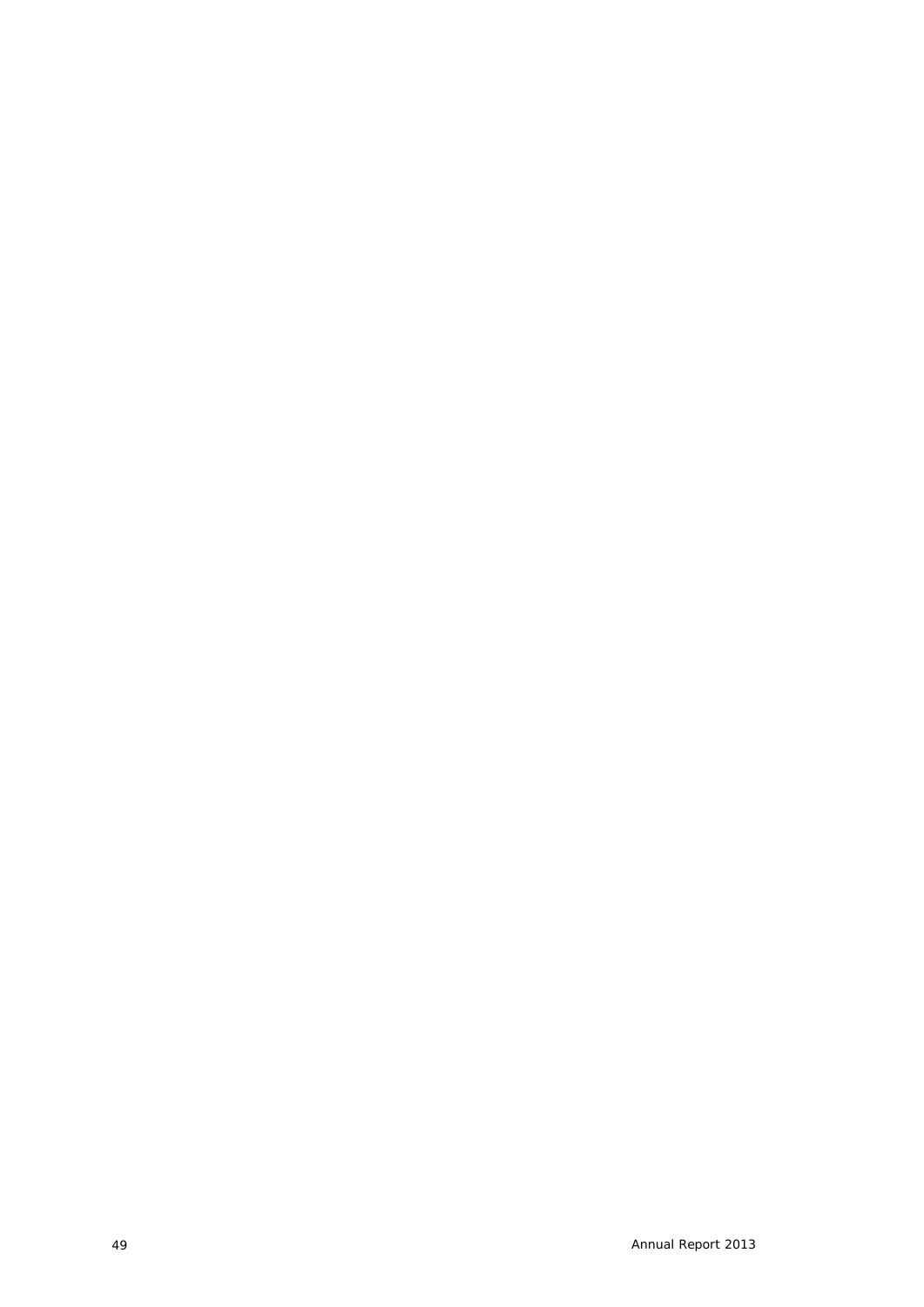# **6. CORPORATE SERVICES**

# **Finance**

The Authority's financial accounts are subject to audit by the Comptroller & Auditor General (C&AG). As the audit of our 2013 accounts is unlikely to be completed until June at the earliest, and as there is a statutory deadline for publication of our annual report by the end of February each year, it is not possible for us to publish our annual audited accounts in our annual report. In fact, the C&AG's audit of our annual accounts for 2012 was not completed until December of 2013 due to pressure of other work in his office and the accounts were immediately posted on our website. We will again publish our accounts on our website as soon as the audit is completed during 2014.

The Authority's grant from the Department of Jobs, Enterprise & Innovation in 2013 was €5,127,000, an increase of €473,000 from the 2012 budget allocation. The provisional, unaudited estimate of expenditure in 2013 is an outturn of €4,463,000. The increase in expenditure related mainly to pay costs arising from the recruitment of additional staff in 2013.

Income from merger notifications was up on 2012. 37 merger notifications were made to the Authority in 2013 realising income of €296,000 as against €256,000 in 2012. Each merger notified to the Authority under the Act must be accompanied by a fee of €8,000. The income received from merger notifications is paid over to the Exchequer through the Department of Jobs, Enterprise & Innovation.

The Code of Practice for the Governance of State Bodies requires that in the interests of transparency and good governance, State bodies should publish in their reports details of the salary of their Chief Executive. While the Authority does not have a specific post of Chief Executive, it considers that the Chairperson of the Authority, Isolde Goggin, fulfils that role. The Chairperson's annual salary is set by the Department of Public Expenditure and Reform in compliance with Government pay policy and is equivalent to the remuneration of a Deputy Secretary General in the Civil Service as set out in Appendix 1A of the Department of Finance Circular E107/22/06. The Chairperson received a salary of €170,345 in 2013 and does not receive any bonuses or additional remuneration. The salaries of all staff of the Authority are set by Government and no additional remuneration or performance bonuses are paid.

# **Internal Audit**

The Authority's Audit Committee is independent of the Authority in the performance of its functions and is not subject to direction or control from any other party. The Committee has three members, two of whom are external to the Authority. Mr Jim Bardon, one of the external members, chairs the Committee, Ms Noreen Fahy from the Institute of Public Administration is the second of the external members and Mr Gerald FitzGerald, a Member of the Authority, is its third member. Mr Bardon retired from his position on the Audit Committee on the completion of his term of appointment in December 2013. The Authority greatly appreciates the work and commitment of Mr Bardon during his time on the Committee. He has been replaced by Mr Brian Whitney.

The Authority's Audit Committee met on four occasions during 2013. In 2013 the Committee directed that a number of audits be conducted on its behalf by Capita Consulting, the Authority's internal auditors. These audits included Merger Notifications, Internal Financial Controls, Strategic Business Planning and Corporate Governance & Risk Management. In addition to reviewing the reports on these audits, the Committee also reviewed progress on implementation of any outstanding audit recommendations from previous audit reports.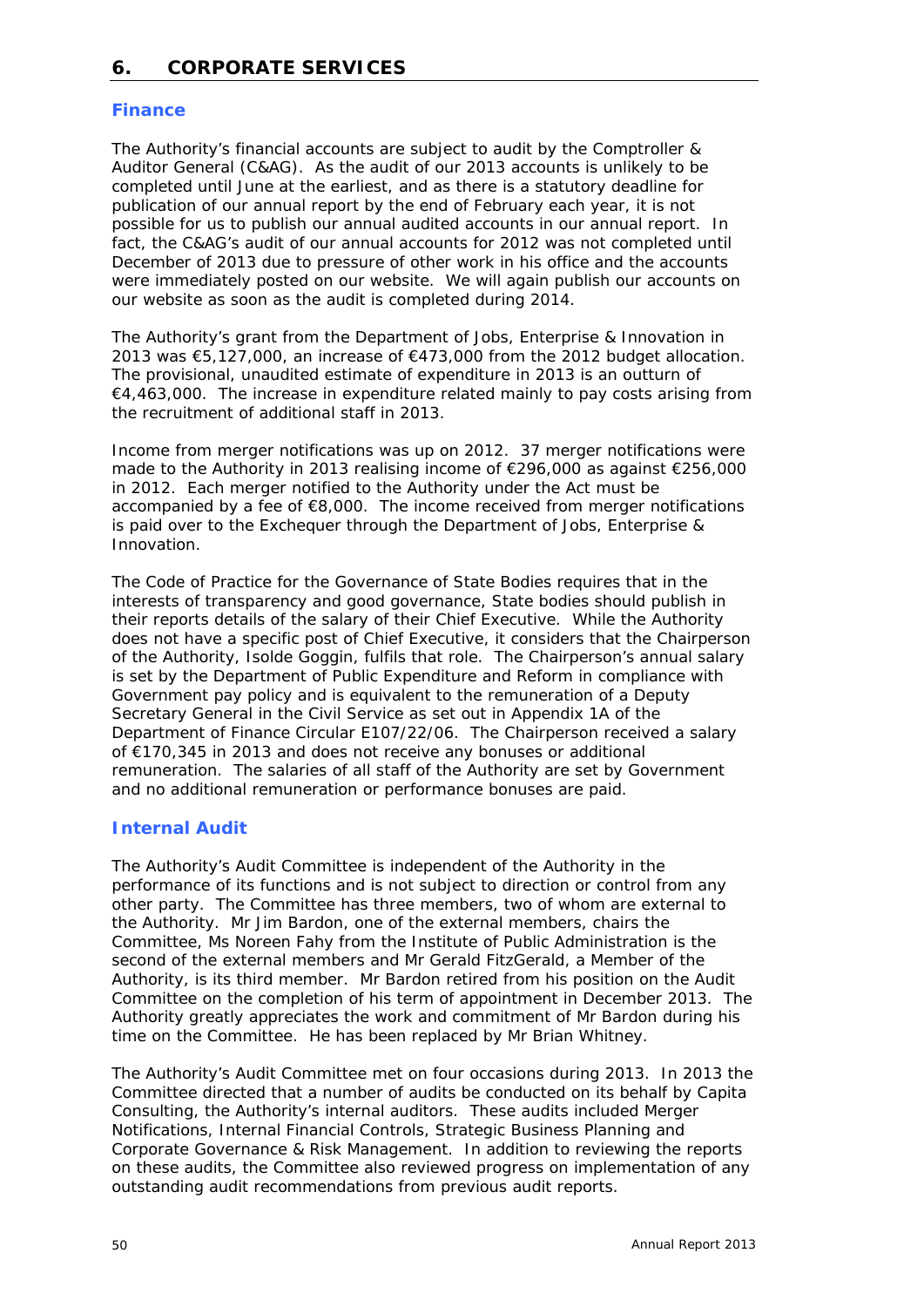# **Freedom of Information**

The Authority received three requests under the Freedom of Information Acts in 2013 – a similar figure to the previous two years. Of the three requests dealt with in 2013, two were part-granted and one was dealt with outside the Freedom of Information process and withdrawn. All three requests were business related. The Authority received one request for an internal review of the decision made in one case not to release a particular record. The internal review upheld the original decision not to release the record in question as the record was deemed to be legal advice and therefore covered by legal professional privilege. The prescribed fees totalling €105 were paid over by the Authority to the Department of Jobs, Enterprise & Innovation.

#### **Human Resources**

As reported in last year's annual report, at the beginning of 2012, in the context of the EU/IMF Memorandum of Understanding, the Government committed to review the adequacy of resource levels in the Authority. Arising from that review the Minister for Jobs, Enterprise & Innovation approved an additional 10 posts for the enforcement function of the Authority, bringing the Authority's staff complement up to 49 posts.

Of the 10 posts, three were filled in 2012, one on the basis of a secondment from the Department of Jobs, Enterprise & Innovation, one from the redeployment panel in the public service and one by an Authority employee returning from a career break. In September 2012 the Public Appointments Service launched a recruitment campaign to fill the seven remaining posts and interviews were conducted in November. Seven new appointments arising from that competition were made in the first half of 2013.

At the end of 2013 the Authority had three vacancies in its staff complement of 49. One of those vacancies arose from the retirement of Ms Noreen Mackey, one of its two legal advisers, earlier in the year. The Public Appointments Service commenced a competition to fill this post late in 2013 and an appointment is expected to be made early in 2014.

# **Customer Service**

The Authority has a Customer Charter which can be accessed on our website: http://www.tca.ie/EN/Customer-Charter.aspx. In our charter we commit to providing the highest level of service possible and we do this by setting out the standards of service that someone should expect from us. We also explain how to obtain information from us and how to provide us with feedback on the level of service provided.

The charter also contains a commitment on our part to report annually how we have lived up to the standards that we have set. In terms of our written and electronic correspondence our commitment is to acknowledge receipt of all correspondence within three days and to issue a more substantive response within 15 days. From our records it would appear that 97% of incoming correspondence was acknowledged within the three day target and 79% of correspondence received a more substantive response within the 15 day target. Our commitments in relation to service to telephone contacts and personal callers to our office are not as easily measured and so we rely on feedback from our customers. We did not receive any feedback or complaints about our customer service and so while the lack of complaints is not a definitive indication of complete satisfaction, we can assume that we are generally meeting the commitments set out in our charter.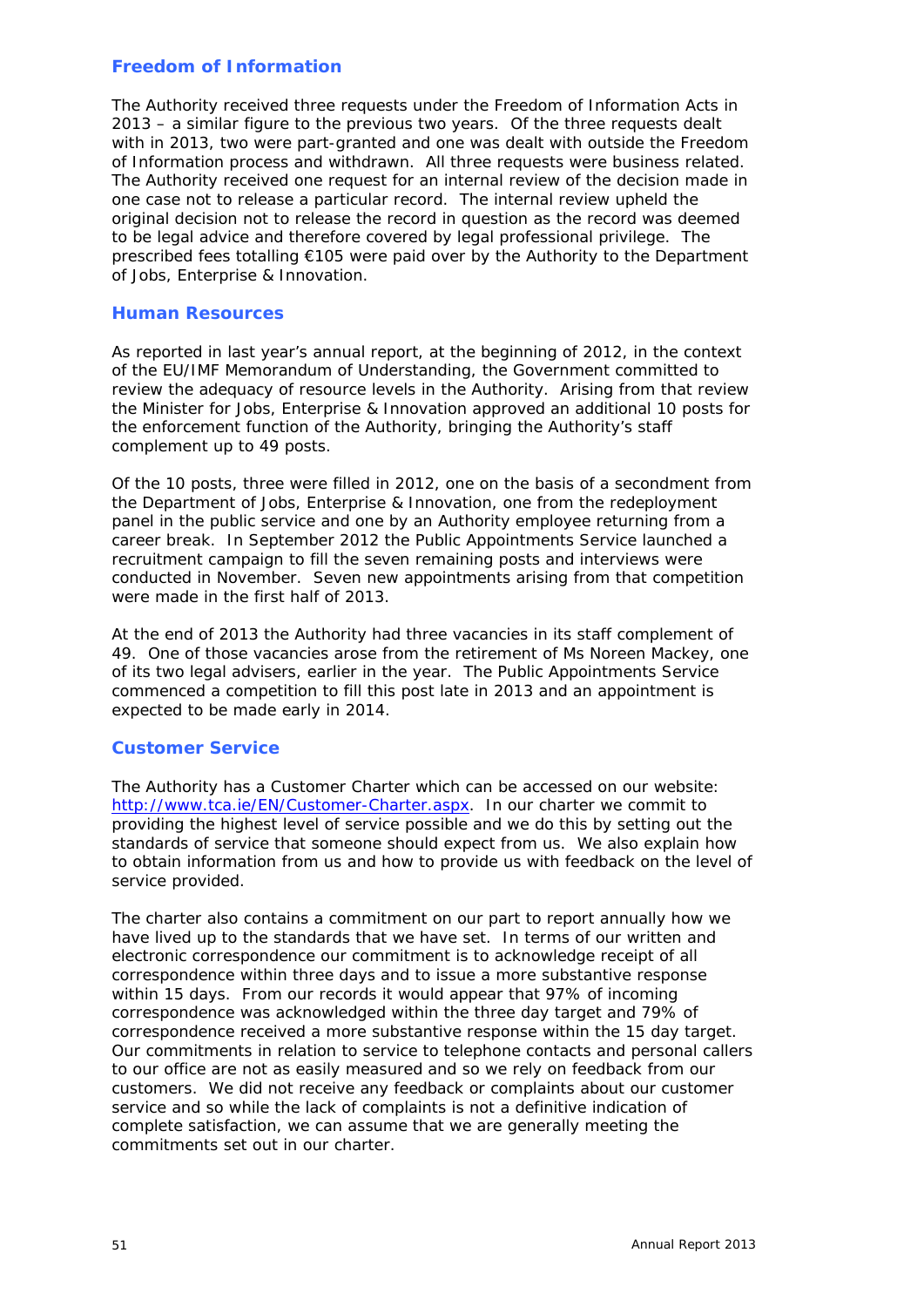# **Energy Consumption**

The Authority has one office which is located in Parnell House, a building shared with the Companies Registration Office (CRO). Based on the percentage occupancy of the building the energy consumption costs are divided, with the Authority paying for one third.

ln 2013, the Authority consumed 376.85Wh of energy, consisting of:

- 144.24MWh of electricity and
- 232.61MWh of fossil fuels, with natural gas being the only fossil fuel used.

#### **Actions Taken in 2013**

ln 2013, the Authority undertook a range of initiatives in conjunction with the CRO to improve our energy performance including:

- Energy-saving related emails were sent to staff reminding everyone to turn off PC monitors, printers, etc. each evening.
- Monthly 'No-Lift Days' were held.
- Out of hours energy audits were conducted.
- Air Handling Unit operating hours were monitored continuously.
- Heating timers were regularly programmed in line with current weather conditions.

It is not possible to give specific figures of energy saving for all of the above actions or indeed to break it down by organisation however

- the building had a decrease of 2.6% in electricity usage in 2013 compared to 2012,
- fossil fuel (gas) usage in the building rose by a total of 15.1% compared to 2012.
- overall energy usage increased by 7.6% and  $CO<sub>2</sub>$  emissions increased by 7.6% compared to 2012.

#### **Actions Planned for 20l4**

Infrastructural energy-saving initiatives were implemented in 2010 and resulted in an initial reduction of energy costs. The energy infrastructure of the building is quite old and not as energy-efficient as more modern systems. It was decided not to invest in further infrastructural energy-saving initiatives in the building due to the short lifetime remaining on the current lease. Therefore, the Authority focus for 2014 will be on staff awareness and enhancement of initiatives already implemented such as:

- Displaying new energy awareness posters around the building.
- Presentations to staff.
- Conducting out of hours energy audits.
- Monthly 'No-Lift Days'.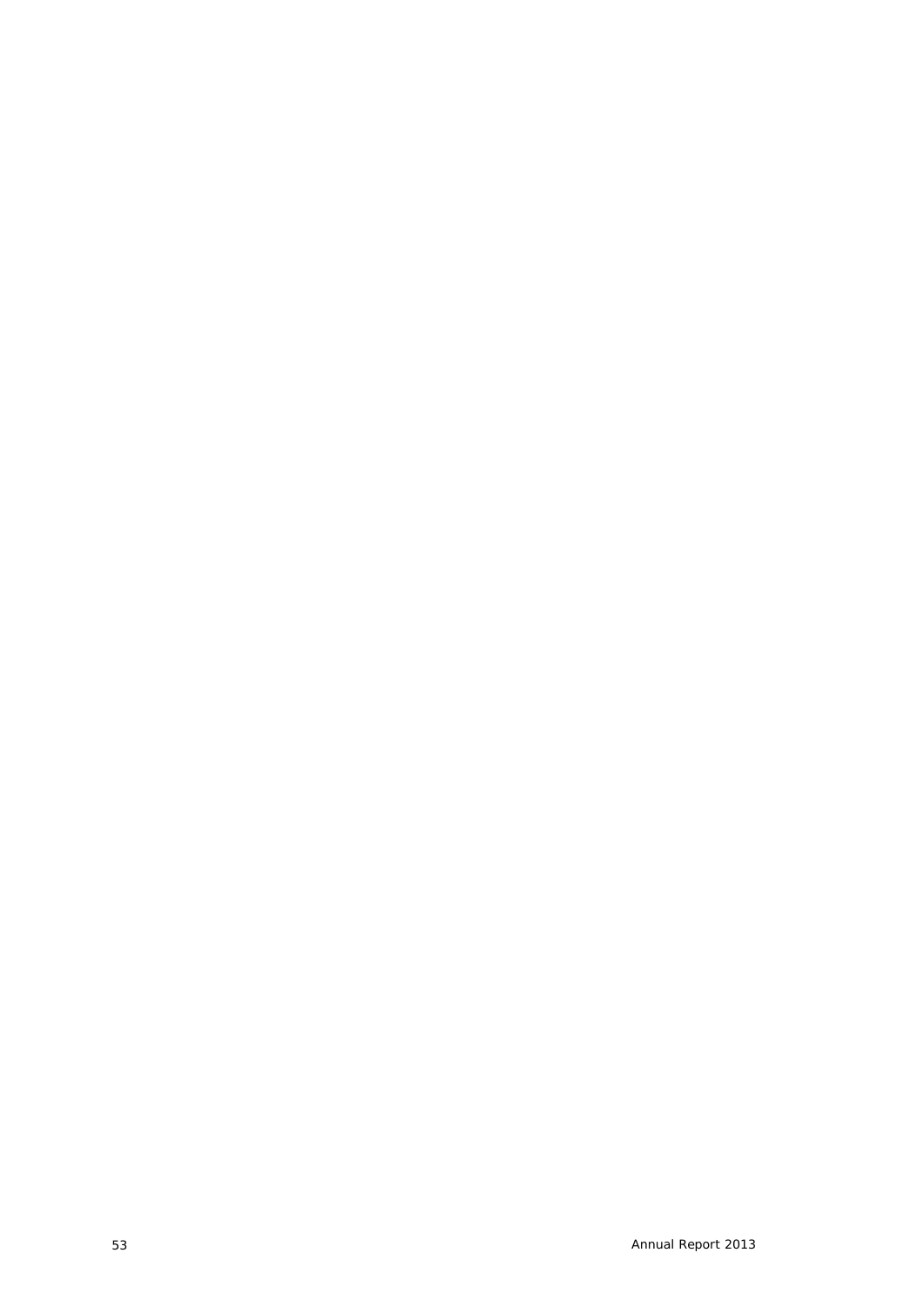# **Isolde Goggin**

**Chairperson** 

**Director of Advocacy Division, Corporate Services Division and Strategy Division**



# **Stephen Calkins**

**Director of Mergers Division** 



**Gerald FitzGerald Director of Monopolies Division**



# **Patrick Kenny**

**Director of Cartels Division**

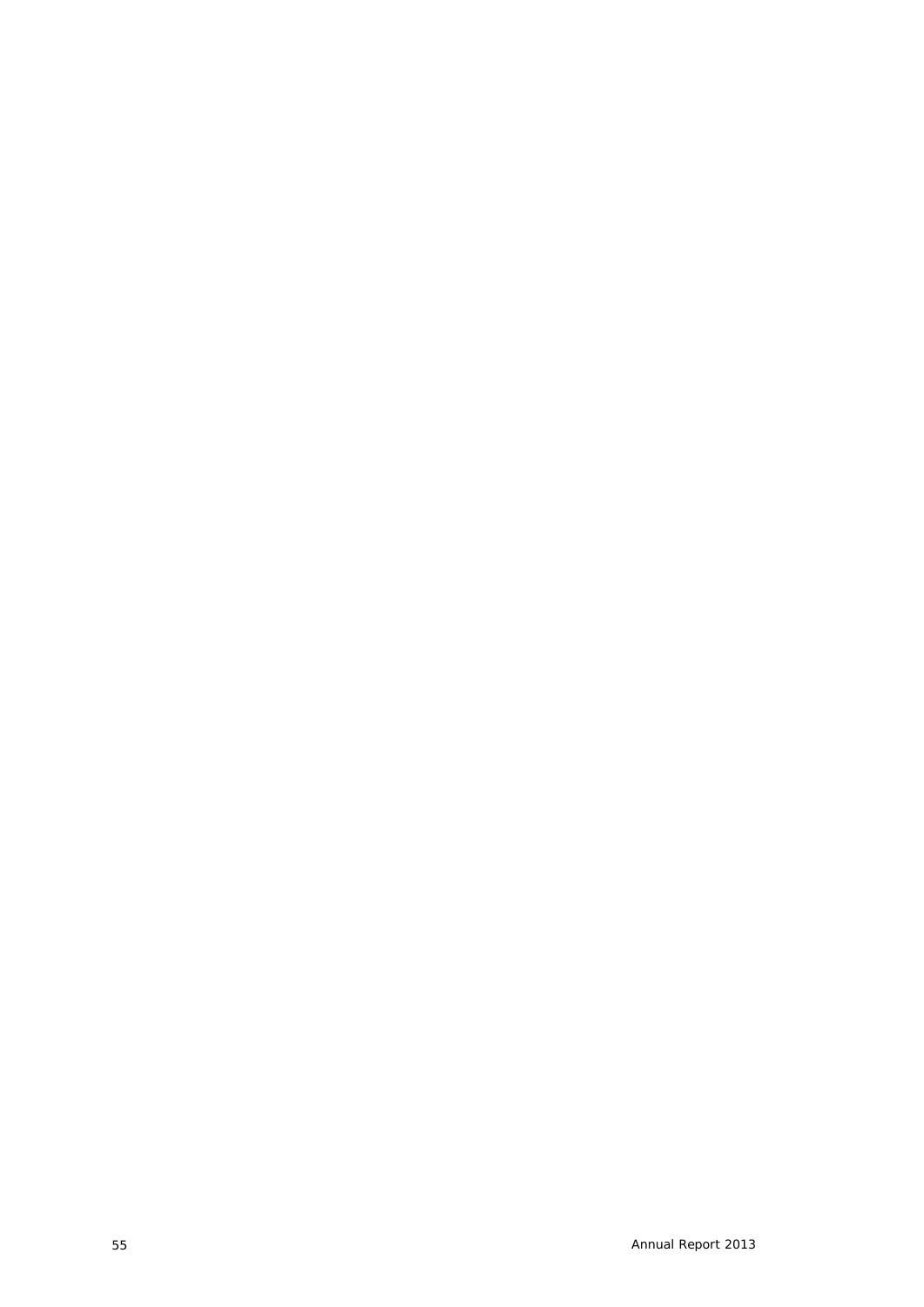# **B. MERGERS NOTIFIED TO THE COMPETITION AUTHORITY IN 2013**

| Notification                                          | <b>Economic Sector</b>                                                                                             | Date of            | <b>Status</b>                             |
|-------------------------------------------------------|--------------------------------------------------------------------------------------------------------------------|--------------------|-------------------------------------------|
|                                                       |                                                                                                                    | Notification       |                                           |
| M/13/037 - Permira /<br>Atrium                        | Development, manufacturing,<br>and commercialisation of<br>dietary supplements endorsed<br>by health professionals | 20/12/2013         | Preliminary<br>investigation<br>(phase 1) |
| M/13/036 - Glanbia /<br><b>Wexford Creamery</b>       | Procurement of raw milk and<br>the processing and supply of<br>liquid milk, cream and cheese                       | 12/12/2013 Further | information<br>requested<br>(phase 1)     |
| M/13/035 - Toshiba /<br><b>OCZ</b>                    | Computer hardware                                                                                                  | 10/12/2013         | Preliminary<br>investigation<br>(phase 1) |
| M/13/034 - Adams /<br><b>First Milk</b>               | Supply of cheese to retail and<br>foodservice customers in the<br>UK                                               | 29/11/2013         | Cleared<br>(phase 1)                      |
| M/13/033 - Sappho /<br>ТСН                            | Media, in particular radio<br>broadcasting                                                                         | 27/11/2013         | Preliminary<br>investigation<br>(phase 1) |
| M/13/032 - Tennants /<br>Dynea                        | Chemicals industry (primarily<br>the manufacture of resins)                                                        | 18/11/2013         | Cleared<br>(phase 1)                      |
| M/13/031 - Permira / R Design, development,<br>Griggs | procurement, marketing, selling<br>and distribution of footwear,<br>clothing and accessories                       | 06/11/2013         | Cleared<br>(phase 1)                      |
| M/13/030 - McKesson /<br>Celesio                      | Retail pharmacy and technology 24/10/2013<br>solutions in healthcare                                               |                    | Cleared<br>(phase 1)                      |
| M/13/029 - Fox /<br>Setanta Africa                    | Broadcasting                                                                                                       | 07/10/2013         | Cleared<br>(phase 1)                      |
| M/13/027 - Carlyle /<br>Beats                         | Global alternative asset<br>management and consumer<br>audio electronics                                           | 01/10/2013         | Cleared<br>(phase 1)                      |
| M/13/028 - PGI /<br>Fiberweb                          | Global alternative asset<br>management and production of<br>nonwoven material                                      | 01/10/2013         | Cleared<br>(phase 1)                      |
| M/13/026 - Kepak /<br>McCarren                        | Pork processing                                                                                                    | 26/09/2013         | Cleared<br>(phase 1)                      |
| / AHT Group                                           | M/13/025 - Bridgepoint Commercial refrigeration<br>equipment                                                       | 16/09/2013         | Cleared<br>(phase 1)                      |
| M/13/024 - KCI /                                      | Wound care                                                                                                         | 23/08/2013         | Cleared                                   |
| Systagenix<br>M/13/023 - RBSPTL /<br>UTA / PHOENIX    | Natural gas distribution                                                                                           | 06/08/2013         | (phase 1)<br>Cleared<br>(phase 1)         |
| M/13/022 -<br>Berkshire/Hartford                      | Insurance and reinsurance                                                                                          | 25/07/2013         | Cleared                                   |
| M/13/021 - Aspen /<br>MSD NL 8 B.V.                   | sectors<br>Pharmaceutical                                                                                          | 18/07/2013         | (phase 1)<br>Cleared<br>(phase 1)         |
| Lux                                                   | M/13/020 - MUTB / FGL Hedge fund and family fund<br>administration.                                                | 08/07/2013         | Cleared<br>(phase 1)                      |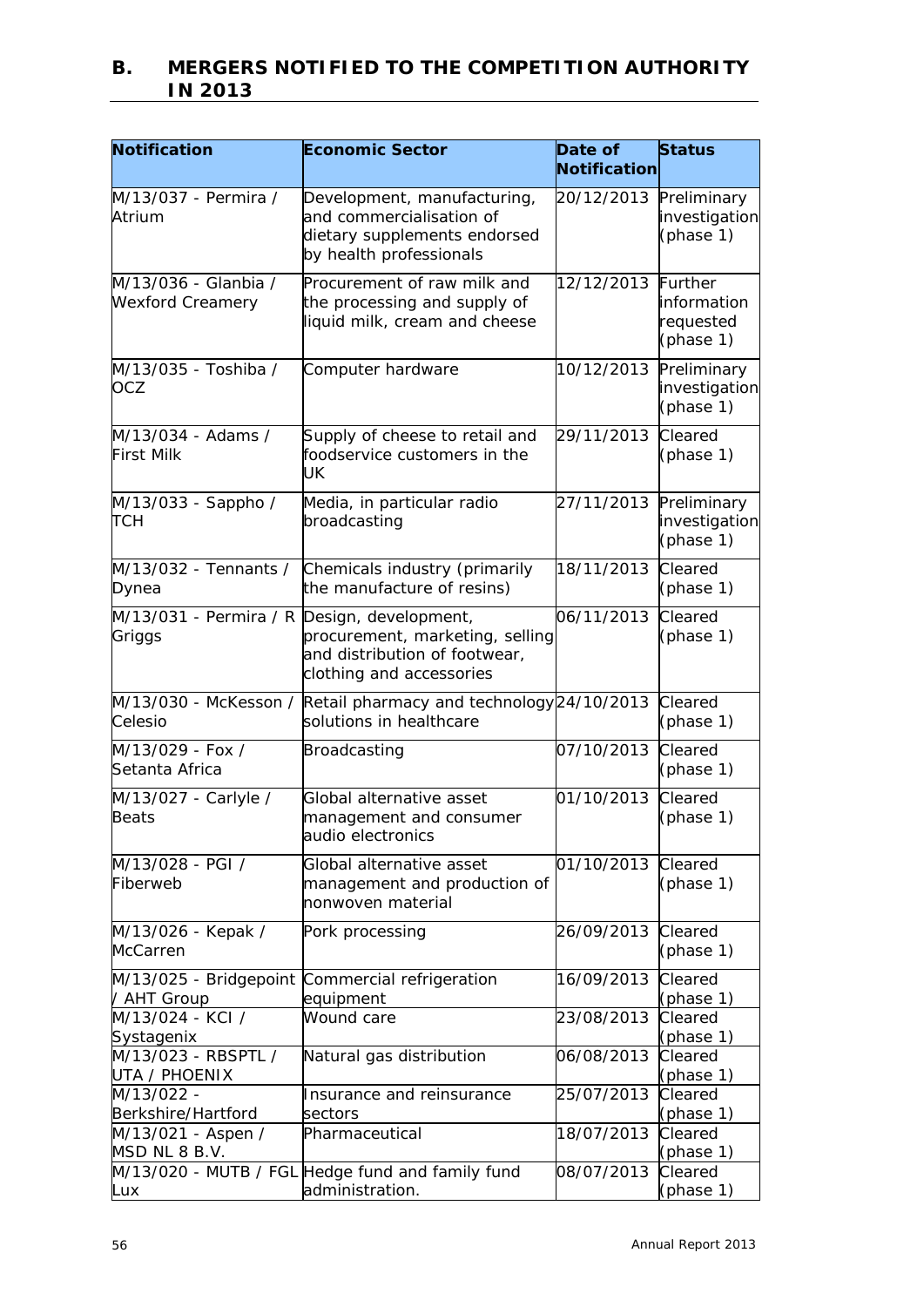| / ATC<br>(phase 1)<br>management and trust and<br>corporate administration<br>services<br>27/05/2013<br>Betting and gaming<br>Cleared<br>(phase 1)<br>Pharmaceutical<br>15/05/2013<br>Cleared<br>(phase 1)<br>M/13/016 - GE / Lufkin  Industrial automation<br>03/05/2013<br>Cleared<br>(phase 1<br>M/13/015 - Promontoria Waste management<br>02/05/2013<br>Cleared<br>/ Greenstar<br>(phase 1)<br>M/13/014 - Arvato /<br>Business process outsourcing<br>24/04/2013<br>Cleared<br>Gothia<br>(phase 1)<br>M/13/013 - Kepak /<br>23/04/2013<br>Cleared<br>Frozen burgers<br>Silvercrest<br>(phase 1)<br>M/13/011 - OIF / Mount Hotel/hospitality<br>15/04/2013<br>Cleared<br>Kellett / Ulster Bank /<br>(phase 1)<br>Jurys Inn<br>M/13/012 - R&R /<br>Industrially-produced ice cream 15/04/2013<br>Cleared<br>Fredericks<br>(phase 1)<br>M/13/010 - Aztec/Duke Dental care<br>02/04/2013<br>Cleared<br><b>Street Oasis</b><br>(phase 1)<br>19/03/2013<br>M/13/009 - European<br>Cleared<br>Non-alcoholic beverages (NAB)<br>Refreshments / Fresh<br>(phase 1)<br>Trading<br>M/13/008 - LDC<br>Disability and rehabilitation<br>19/03/2013<br>Cleared<br>products and services<br>(PIMCO) / NRS<br>(phase 1)<br>Healthcare<br>14/03/2013<br>M/13/007 - DZ Bank /<br>Cleared<br>Business consultancy services<br>to retail co-operative banks in<br>(phase 1)<br>UMH / WGZ Bank<br>Germany<br>Radio advertising in County<br>14/03/2013<br>Cleared<br>Tipperary and County Clare<br>(phase 1)<br>Mangan / Tipp FM<br>M/13/005 - BSkyB / Be UK residential fixed broadband<br>04/03/2013<br>Cleared<br>and telephony<br>(phase 1)<br>01/03/2013<br>Cleared<br>Music rights management<br>(phase 1)<br>Cleared<br>Broadcasting<br>27/02/2013<br>(phase 1)<br>M/13/002 - Capita IT /<br>Information technology<br>Cleared<br>14/02/2013<br>(phase 1)<br>M/13/001 - BlackRock / Asset management<br>Cleared<br>08/02/2013 |                        |                          |            |           |
|----------------------------------------------------------------------------------------------------------------------------------------------------------------------------------------------------------------------------------------------------------------------------------------------------------------------------------------------------------------------------------------------------------------------------------------------------------------------------------------------------------------------------------------------------------------------------------------------------------------------------------------------------------------------------------------------------------------------------------------------------------------------------------------------------------------------------------------------------------------------------------------------------------------------------------------------------------------------------------------------------------------------------------------------------------------------------------------------------------------------------------------------------------------------------------------------------------------------------------------------------------------------------------------------------------------------------------------------------------------------------------------------------------------------------------------------------------------------------------------------------------------------------------------------------------------------------------------------------------------------------------------------------------------------------------------------------------------------------------------------------------------------------------------------------------------------------------------------------------------------------------------------------------------------|------------------------|--------------------------|------------|-----------|
|                                                                                                                                                                                                                                                                                                                                                                                                                                                                                                                                                                                                                                                                                                                                                                                                                                                                                                                                                                                                                                                                                                                                                                                                                                                                                                                                                                                                                                                                                                                                                                                                                                                                                                                                                                                                                                                                                                                      | M/13/019 - Blackstone  | Global alternative asset | 11/06/2013 | Cleared   |
|                                                                                                                                                                                                                                                                                                                                                                                                                                                                                                                                                                                                                                                                                                                                                                                                                                                                                                                                                                                                                                                                                                                                                                                                                                                                                                                                                                                                                                                                                                                                                                                                                                                                                                                                                                                                                                                                                                                      |                        |                          |            |           |
|                                                                                                                                                                                                                                                                                                                                                                                                                                                                                                                                                                                                                                                                                                                                                                                                                                                                                                                                                                                                                                                                                                                                                                                                                                                                                                                                                                                                                                                                                                                                                                                                                                                                                                                                                                                                                                                                                                                      |                        |                          |            |           |
|                                                                                                                                                                                                                                                                                                                                                                                                                                                                                                                                                                                                                                                                                                                                                                                                                                                                                                                                                                                                                                                                                                                                                                                                                                                                                                                                                                                                                                                                                                                                                                                                                                                                                                                                                                                                                                                                                                                      |                        |                          |            |           |
|                                                                                                                                                                                                                                                                                                                                                                                                                                                                                                                                                                                                                                                                                                                                                                                                                                                                                                                                                                                                                                                                                                                                                                                                                                                                                                                                                                                                                                                                                                                                                                                                                                                                                                                                                                                                                                                                                                                      | M13/018 - Ladbrokes /  |                          |            |           |
|                                                                                                                                                                                                                                                                                                                                                                                                                                                                                                                                                                                                                                                                                                                                                                                                                                                                                                                                                                                                                                                                                                                                                                                                                                                                                                                                                                                                                                                                                                                                                                                                                                                                                                                                                                                                                                                                                                                      | Chronicle Group        |                          |            |           |
|                                                                                                                                                                                                                                                                                                                                                                                                                                                                                                                                                                                                                                                                                                                                                                                                                                                                                                                                                                                                                                                                                                                                                                                                                                                                                                                                                                                                                                                                                                                                                                                                                                                                                                                                                                                                                                                                                                                      | M/13/017 - Royalty     |                          |            |           |
|                                                                                                                                                                                                                                                                                                                                                                                                                                                                                                                                                                                                                                                                                                                                                                                                                                                                                                                                                                                                                                                                                                                                                                                                                                                                                                                                                                                                                                                                                                                                                                                                                                                                                                                                                                                                                                                                                                                      | Pharma / Elan          |                          |            |           |
|                                                                                                                                                                                                                                                                                                                                                                                                                                                                                                                                                                                                                                                                                                                                                                                                                                                                                                                                                                                                                                                                                                                                                                                                                                                                                                                                                                                                                                                                                                                                                                                                                                                                                                                                                                                                                                                                                                                      |                        |                          |            |           |
|                                                                                                                                                                                                                                                                                                                                                                                                                                                                                                                                                                                                                                                                                                                                                                                                                                                                                                                                                                                                                                                                                                                                                                                                                                                                                                                                                                                                                                                                                                                                                                                                                                                                                                                                                                                                                                                                                                                      |                        |                          |            |           |
|                                                                                                                                                                                                                                                                                                                                                                                                                                                                                                                                                                                                                                                                                                                                                                                                                                                                                                                                                                                                                                                                                                                                                                                                                                                                                                                                                                                                                                                                                                                                                                                                                                                                                                                                                                                                                                                                                                                      |                        |                          |            |           |
|                                                                                                                                                                                                                                                                                                                                                                                                                                                                                                                                                                                                                                                                                                                                                                                                                                                                                                                                                                                                                                                                                                                                                                                                                                                                                                                                                                                                                                                                                                                                                                                                                                                                                                                                                                                                                                                                                                                      |                        |                          |            |           |
|                                                                                                                                                                                                                                                                                                                                                                                                                                                                                                                                                                                                                                                                                                                                                                                                                                                                                                                                                                                                                                                                                                                                                                                                                                                                                                                                                                                                                                                                                                                                                                                                                                                                                                                                                                                                                                                                                                                      |                        |                          |            |           |
|                                                                                                                                                                                                                                                                                                                                                                                                                                                                                                                                                                                                                                                                                                                                                                                                                                                                                                                                                                                                                                                                                                                                                                                                                                                                                                                                                                                                                                                                                                                                                                                                                                                                                                                                                                                                                                                                                                                      |                        |                          |            |           |
|                                                                                                                                                                                                                                                                                                                                                                                                                                                                                                                                                                                                                                                                                                                                                                                                                                                                                                                                                                                                                                                                                                                                                                                                                                                                                                                                                                                                                                                                                                                                                                                                                                                                                                                                                                                                                                                                                                                      |                        |                          |            |           |
|                                                                                                                                                                                                                                                                                                                                                                                                                                                                                                                                                                                                                                                                                                                                                                                                                                                                                                                                                                                                                                                                                                                                                                                                                                                                                                                                                                                                                                                                                                                                                                                                                                                                                                                                                                                                                                                                                                                      |                        |                          |            |           |
|                                                                                                                                                                                                                                                                                                                                                                                                                                                                                                                                                                                                                                                                                                                                                                                                                                                                                                                                                                                                                                                                                                                                                                                                                                                                                                                                                                                                                                                                                                                                                                                                                                                                                                                                                                                                                                                                                                                      |                        |                          |            |           |
|                                                                                                                                                                                                                                                                                                                                                                                                                                                                                                                                                                                                                                                                                                                                                                                                                                                                                                                                                                                                                                                                                                                                                                                                                                                                                                                                                                                                                                                                                                                                                                                                                                                                                                                                                                                                                                                                                                                      |                        |                          |            |           |
|                                                                                                                                                                                                                                                                                                                                                                                                                                                                                                                                                                                                                                                                                                                                                                                                                                                                                                                                                                                                                                                                                                                                                                                                                                                                                                                                                                                                                                                                                                                                                                                                                                                                                                                                                                                                                                                                                                                      |                        |                          |            |           |
|                                                                                                                                                                                                                                                                                                                                                                                                                                                                                                                                                                                                                                                                                                                                                                                                                                                                                                                                                                                                                                                                                                                                                                                                                                                                                                                                                                                                                                                                                                                                                                                                                                                                                                                                                                                                                                                                                                                      |                        |                          |            |           |
|                                                                                                                                                                                                                                                                                                                                                                                                                                                                                                                                                                                                                                                                                                                                                                                                                                                                                                                                                                                                                                                                                                                                                                                                                                                                                                                                                                                                                                                                                                                                                                                                                                                                                                                                                                                                                                                                                                                      |                        |                          |            |           |
|                                                                                                                                                                                                                                                                                                                                                                                                                                                                                                                                                                                                                                                                                                                                                                                                                                                                                                                                                                                                                                                                                                                                                                                                                                                                                                                                                                                                                                                                                                                                                                                                                                                                                                                                                                                                                                                                                                                      |                        |                          |            |           |
|                                                                                                                                                                                                                                                                                                                                                                                                                                                                                                                                                                                                                                                                                                                                                                                                                                                                                                                                                                                                                                                                                                                                                                                                                                                                                                                                                                                                                                                                                                                                                                                                                                                                                                                                                                                                                                                                                                                      |                        |                          |            |           |
|                                                                                                                                                                                                                                                                                                                                                                                                                                                                                                                                                                                                                                                                                                                                                                                                                                                                                                                                                                                                                                                                                                                                                                                                                                                                                                                                                                                                                                                                                                                                                                                                                                                                                                                                                                                                                                                                                                                      |                        |                          |            |           |
|                                                                                                                                                                                                                                                                                                                                                                                                                                                                                                                                                                                                                                                                                                                                                                                                                                                                                                                                                                                                                                                                                                                                                                                                                                                                                                                                                                                                                                                                                                                                                                                                                                                                                                                                                                                                                                                                                                                      |                        |                          |            |           |
|                                                                                                                                                                                                                                                                                                                                                                                                                                                                                                                                                                                                                                                                                                                                                                                                                                                                                                                                                                                                                                                                                                                                                                                                                                                                                                                                                                                                                                                                                                                                                                                                                                                                                                                                                                                                                                                                                                                      |                        |                          |            |           |
|                                                                                                                                                                                                                                                                                                                                                                                                                                                                                                                                                                                                                                                                                                                                                                                                                                                                                                                                                                                                                                                                                                                                                                                                                                                                                                                                                                                                                                                                                                                                                                                                                                                                                                                                                                                                                                                                                                                      |                        |                          |            |           |
|                                                                                                                                                                                                                                                                                                                                                                                                                                                                                                                                                                                                                                                                                                                                                                                                                                                                                                                                                                                                                                                                                                                                                                                                                                                                                                                                                                                                                                                                                                                                                                                                                                                                                                                                                                                                                                                                                                                      |                        |                          |            |           |
|                                                                                                                                                                                                                                                                                                                                                                                                                                                                                                                                                                                                                                                                                                                                                                                                                                                                                                                                                                                                                                                                                                                                                                                                                                                                                                                                                                                                                                                                                                                                                                                                                                                                                                                                                                                                                                                                                                                      |                        |                          |            |           |
|                                                                                                                                                                                                                                                                                                                                                                                                                                                                                                                                                                                                                                                                                                                                                                                                                                                                                                                                                                                                                                                                                                                                                                                                                                                                                                                                                                                                                                                                                                                                                                                                                                                                                                                                                                                                                                                                                                                      |                        |                          |            |           |
|                                                                                                                                                                                                                                                                                                                                                                                                                                                                                                                                                                                                                                                                                                                                                                                                                                                                                                                                                                                                                                                                                                                                                                                                                                                                                                                                                                                                                                                                                                                                                                                                                                                                                                                                                                                                                                                                                                                      |                        |                          |            |           |
|                                                                                                                                                                                                                                                                                                                                                                                                                                                                                                                                                                                                                                                                                                                                                                                                                                                                                                                                                                                                                                                                                                                                                                                                                                                                                                                                                                                                                                                                                                                                                                                                                                                                                                                                                                                                                                                                                                                      |                        |                          |            |           |
|                                                                                                                                                                                                                                                                                                                                                                                                                                                                                                                                                                                                                                                                                                                                                                                                                                                                                                                                                                                                                                                                                                                                                                                                                                                                                                                                                                                                                                                                                                                                                                                                                                                                                                                                                                                                                                                                                                                      | M/13/006 - Clare FM /  |                          |            |           |
|                                                                                                                                                                                                                                                                                                                                                                                                                                                                                                                                                                                                                                                                                                                                                                                                                                                                                                                                                                                                                                                                                                                                                                                                                                                                                                                                                                                                                                                                                                                                                                                                                                                                                                                                                                                                                                                                                                                      | Terence and Gay        |                          |            |           |
|                                                                                                                                                                                                                                                                                                                                                                                                                                                                                                                                                                                                                                                                                                                                                                                                                                                                                                                                                                                                                                                                                                                                                                                                                                                                                                                                                                                                                                                                                                                                                                                                                                                                                                                                                                                                                                                                                                                      |                        |                          |            |           |
|                                                                                                                                                                                                                                                                                                                                                                                                                                                                                                                                                                                                                                                                                                                                                                                                                                                                                                                                                                                                                                                                                                                                                                                                                                                                                                                                                                                                                                                                                                                                                                                                                                                                                                                                                                                                                                                                                                                      |                        |                          |            |           |
|                                                                                                                                                                                                                                                                                                                                                                                                                                                                                                                                                                                                                                                                                                                                                                                                                                                                                                                                                                                                                                                                                                                                                                                                                                                                                                                                                                                                                                                                                                                                                                                                                                                                                                                                                                                                                                                                                                                      | Un Limited             |                          |            |           |
|                                                                                                                                                                                                                                                                                                                                                                                                                                                                                                                                                                                                                                                                                                                                                                                                                                                                                                                                                                                                                                                                                                                                                                                                                                                                                                                                                                                                                                                                                                                                                                                                                                                                                                                                                                                                                                                                                                                      | M/13/004 -             |                          |            |           |
|                                                                                                                                                                                                                                                                                                                                                                                                                                                                                                                                                                                                                                                                                                                                                                                                                                                                                                                                                                                                                                                                                                                                                                                                                                                                                                                                                                                                                                                                                                                                                                                                                                                                                                                                                                                                                                                                                                                      | Bertelsmann / BMG      |                          |            |           |
|                                                                                                                                                                                                                                                                                                                                                                                                                                                                                                                                                                                                                                                                                                                                                                                                                                                                                                                                                                                                                                                                                                                                                                                                                                                                                                                                                                                                                                                                                                                                                                                                                                                                                                                                                                                                                                                                                                                      | M/13/003 - BT / ESPN   |                          |            |           |
|                                                                                                                                                                                                                                                                                                                                                                                                                                                                                                                                                                                                                                                                                                                                                                                                                                                                                                                                                                                                                                                                                                                                                                                                                                                                                                                                                                                                                                                                                                                                                                                                                                                                                                                                                                                                                                                                                                                      | Global                 |                          |            |           |
|                                                                                                                                                                                                                                                                                                                                                                                                                                                                                                                                                                                                                                                                                                                                                                                                                                                                                                                                                                                                                                                                                                                                                                                                                                                                                                                                                                                                                                                                                                                                                                                                                                                                                                                                                                                                                                                                                                                      |                        |                          |            |           |
|                                                                                                                                                                                                                                                                                                                                                                                                                                                                                                                                                                                                                                                                                                                                                                                                                                                                                                                                                                                                                                                                                                                                                                                                                                                                                                                                                                                                                                                                                                                                                                                                                                                                                                                                                                                                                                                                                                                      | Northgate              |                          |            |           |
|                                                                                                                                                                                                                                                                                                                                                                                                                                                                                                                                                                                                                                                                                                                                                                                                                                                                                                                                                                                                                                                                                                                                                                                                                                                                                                                                                                                                                                                                                                                                                                                                                                                                                                                                                                                                                                                                                                                      |                        |                          |            |           |
|                                                                                                                                                                                                                                                                                                                                                                                                                                                                                                                                                                                                                                                                                                                                                                                                                                                                                                                                                                                                                                                                                                                                                                                                                                                                                                                                                                                                                                                                                                                                                                                                                                                                                                                                                                                                                                                                                                                      | <b>CS ETF Business</b> |                          |            | (phase 1) |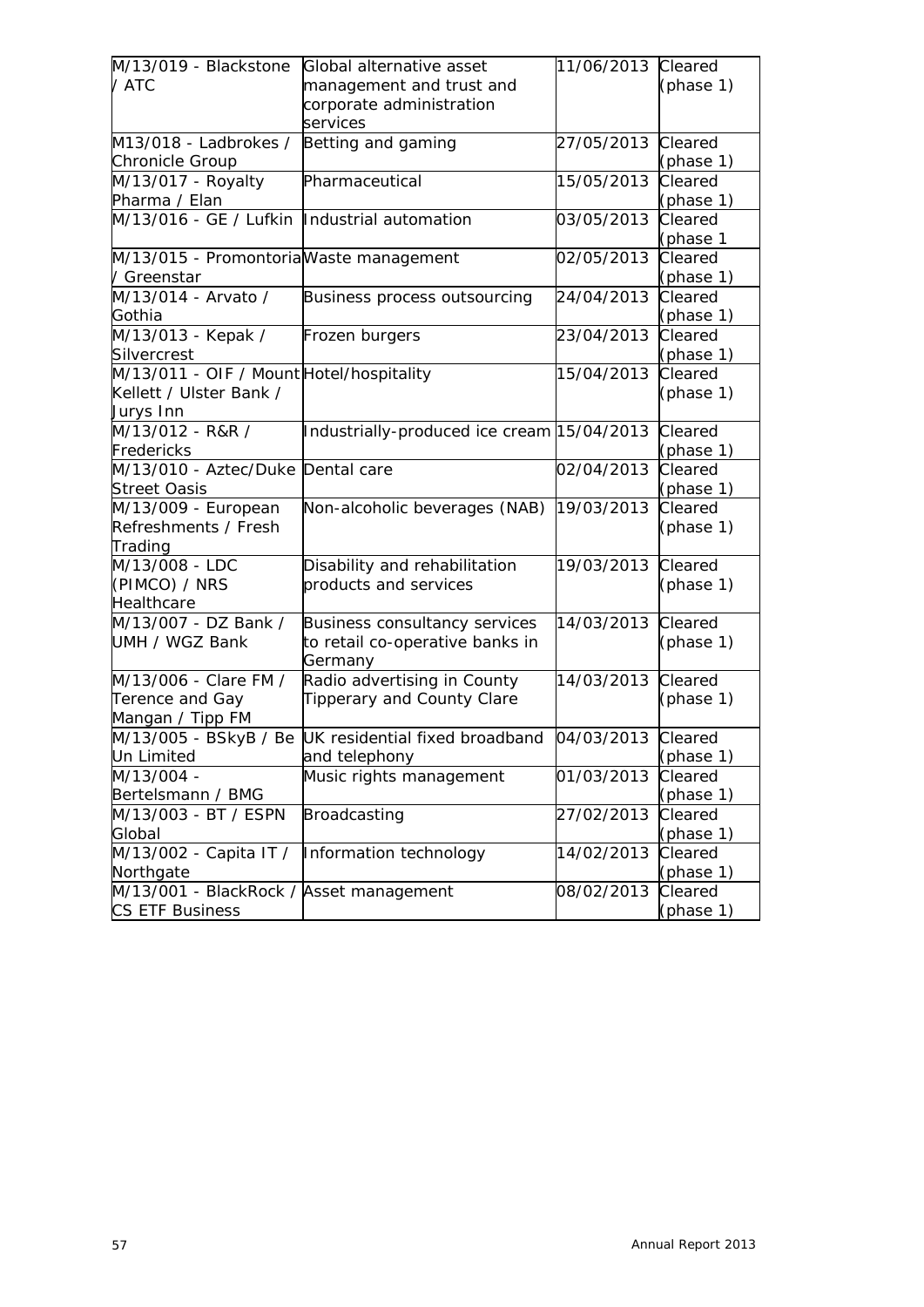# **C. STATISTICS ON MERGERS EVALUATED 2010-2013**

|                                                                   | 2013           | 2012         | 2011                    | 2010         |
|-------------------------------------------------------------------|----------------|--------------|-------------------------|--------------|
| <b>Notified Mergers</b>                                           | 37             | 33           | 40                      | 46           |
| required notifications [section 18(1)]                            | 37             | 33           | 40                      | 46           |
| voluntary notifications [section 18(3)]                           | 0              | $\mathbf 0$  | $\mathbf 0$             | 0            |
| Carried from previous year                                        | 6              | 4            | 6                       | 3            |
| carried as phase 1                                                | 6              | 4            | 5                       | 3            |
| carried as phase 2                                                | $\Omega$       | 0            | $\mathbf{1}$            | $\Omega$     |
| Referred from the EU Commission (ECMR Art 9)                      | $\mathbf{O}$   | 0            | $\mathbf 0$             | $\mathbf 0$  |
| <b>TOTAL CASES</b>                                                | 43             | 37           | 46                      | 49           |
| of which media mergers                                            | 5              | 3            | 5                       | 8            |
| of which entered phase 2 in year of determination                 | 2              | $\Omega$     | $\mathbf{1}$            | $\mathbf{1}$ |
| of which entered phase 2 in year previous to<br>determination     | 0              | $\Omega$     | $\mathbf{1}$            | $\mathbf{1}$ |
| <b>Cases Withdrawn</b>                                            | 0              | 1            | O                       | 0            |
| withdrawn at phase 1                                              | $\mathbf{O}$   | 1            | $\mathbf 0$             | $\mathbf 0$  |
| withdrawn at phase 2                                              | 0              | 0            | 0                       | 0            |
| <b>Determinations Delivered</b>                                   | 39             | 30           | 42                      | 43           |
| phase 1 determinations cleared without proposals                  | 37             | 30           | 40                      | 41           |
| phase 1 determination with proposals                              | $\Omega$       | 0            | $\Omega$                | $\mathbf{1}$ |
| phase 2 positive determination without conditions or<br>proposals | $\overline{2}$ | $\mathbf{O}$ | 2                       | $\mathbf{1}$ |
| phase 2 determination with proposals                              | $\mathbf{O}$   | $\mathbf 0$  | $\mbox{O}$              | 0            |
| phase 2 determination with conditions                             | $\mathbf{O}$   | $\mathsf{O}$ | $\mathsf{O}$            | $\mathbf 0$  |
| phase 2 prohibition                                               | $\mathbf 0$    | $\mathbf 0$  | $\mathbf 0$             | $\mathbf 0$  |
| Referral to EU Commission (ECMR Art 22)                           | $\mathbf 0$    | $\mathbf 0$  | $\mathbf 0$             | $\mathbf 0$  |
| Carried to next year                                              | 4              | 6            | $\overline{\mathbf{4}}$ | 6            |
| carried as phase 1                                                | 4              | 6            | 4                       | 5            |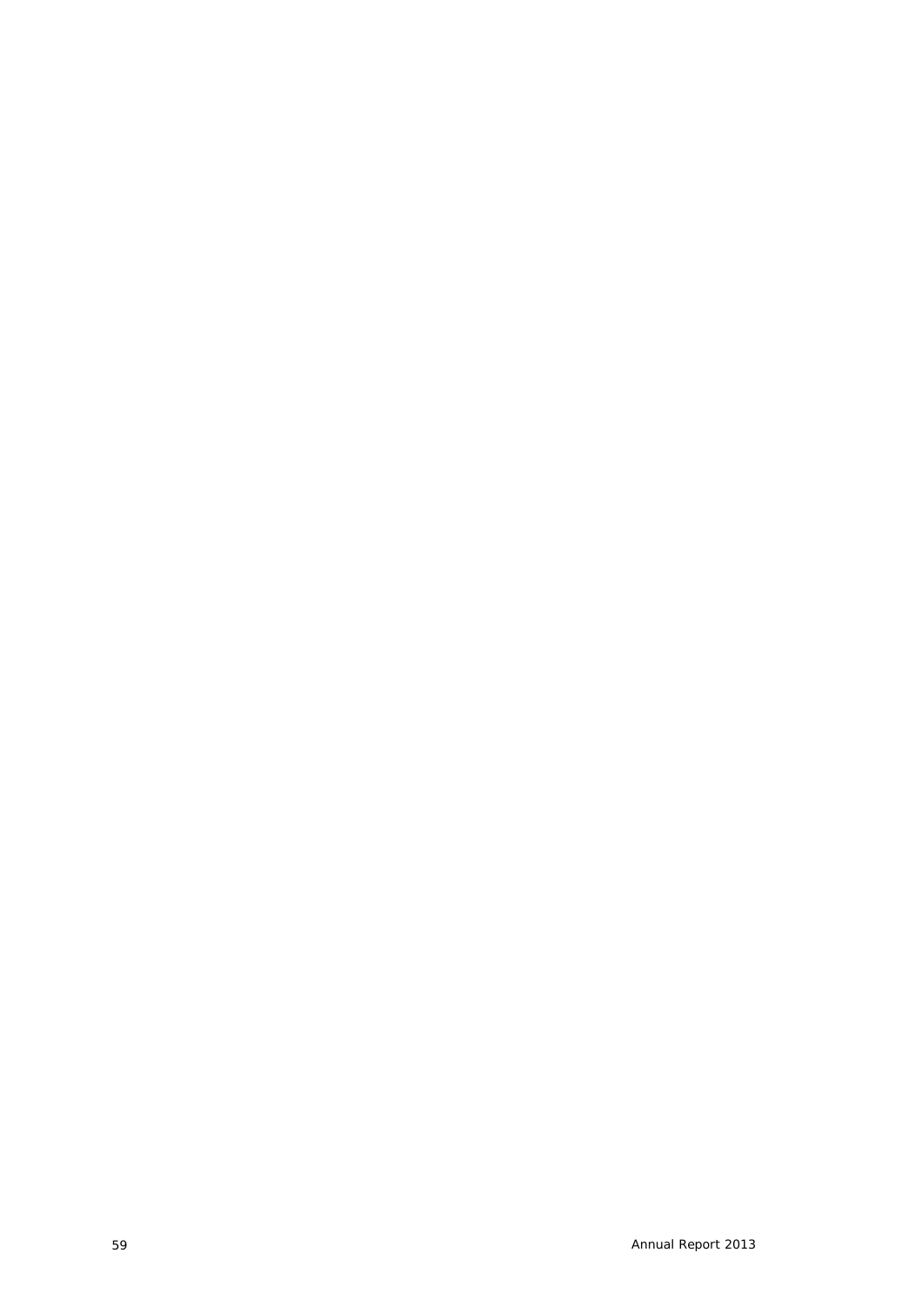# **D. FORMAL SUBMISSIONS BY THE COMPETITION AUTHORITY IN 2013**

| <b>Submission</b><br><b>Number</b> | <b>Submission to</b>                                                  | <b>Topic</b>                                                                                   | <b>Summary</b>                                                                                                                                                                                                                                                                                                                                                     |
|------------------------------------|-----------------------------------------------------------------------|------------------------------------------------------------------------------------------------|--------------------------------------------------------------------------------------------------------------------------------------------------------------------------------------------------------------------------------------------------------------------------------------------------------------------------------------------------------------------|
| S-13-001                           | Architects'<br><b>Register Review</b>                                 | Registration of<br>Architects                                                                  | The submission raised<br>questions regarding the<br>registration of practically-<br>trained architects, the<br>recognition of Irish<br>architects in Europe and the<br>lack of part-time or modular<br>courses in architecture.                                                                                                                                    |
| S-13-002                           | Department of<br>the Taoiseach                                        | Government<br>Statement on<br>Economic<br>Regulation                                           | The Authority raised<br>concerns regarding powers<br>given to regulators in<br>Ireland compared with other<br>jurisdictions, particularly<br>other EU Member States.                                                                                                                                                                                               |
| S-13-003                           | Department of<br>Health and<br>Children                               | Reforming the<br><b>Dental Profession</b>                                                      | The Authority welcomed a<br>number of legislative<br>proposals which will<br>implement most of the<br>outstanding<br>recommendations in the<br>Authority's 2007 report on<br>competition in the dental<br>profession.                                                                                                                                              |
| S-13-004                           | Department of<br>Environment,<br>Community and<br>Local<br>Government | Producer<br>Responsibility<br>Initiative                                                       | This submission<br>recommended making it<br>easier for waste producers<br>to switch between different<br>compliance schemes and<br>limiting the opportunities for<br>competitors to share<br>commercially sensitive<br>information. It also<br>suggested the separation of<br>operational and regulatory<br>functions to avoid potential<br>conflict of interests. |
| $S-13-005$                         | National<br>Transport<br>Authority                                    | Proposal to<br>directly award a<br>Public Bus<br>Services Contract<br>to Dublin Bus in<br>2014 | The submission queried the<br>grounds for the NTA's<br>decision to directly award<br>contracts to Dublin Bus in<br>2014 and urged the NTA to<br>reconsider its proposals and<br>facilitate the introduction of<br>effective competition in the<br>bus services sector as early<br>as possible.                                                                     |
| S-13-006                           | National<br>Transport                                                 | Proposal to<br>directly award a                                                                | The submission queried the<br>grounds for the NTA's<br>decision to directly award                                                                                                                                                                                                                                                                                  |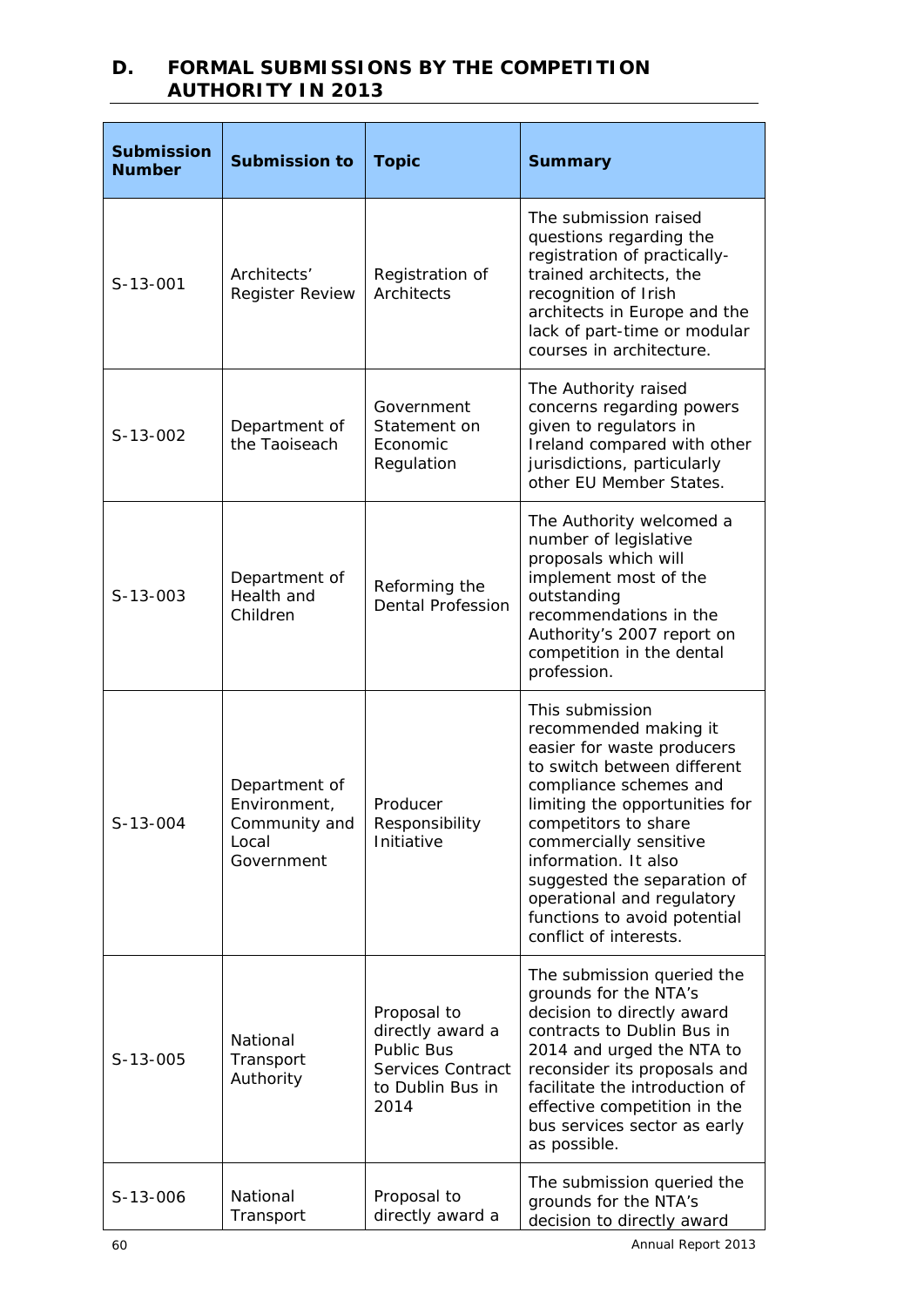|            | Authority                                                                                             | <b>Public Bus</b><br>Services Contract<br>to Bus Éireann in<br>2014                                 | contracts to Bus Éireann in<br>2014 and urged the NTA to<br>reconsider its proposals and<br>facilitate the introduction of<br>effective competition in the<br>bus services sector as early<br>as possible.                                                                                                                                                                               |
|------------|-------------------------------------------------------------------------------------------------------|-----------------------------------------------------------------------------------------------------|------------------------------------------------------------------------------------------------------------------------------------------------------------------------------------------------------------------------------------------------------------------------------------------------------------------------------------------------------------------------------------------|
| S-13-007   | European<br>Commission                                                                                | Towards more<br>effective EU<br>merger control                                                      | The submission addressed<br>the issue of non-controlling<br>minority shareholdings<br>raised the by the European<br>Commission in the<br>consultation documentation.                                                                                                                                                                                                                     |
| 18/01/2013 | OECD<br>Competition<br>Committee<br><b>Working Party 2</b><br>on Competition<br>and Regulation        | Allocating<br>Contracts for the<br>Provision of Local<br>and Regional<br>Transportation<br>Services | The submission addressed<br>the issue of allocating<br>contracts for the provision of<br>local and regional bus<br>services in Ireland.                                                                                                                                                                                                                                                  |
| 21/01/2013 | OECD<br>Directorate for<br>Financial and<br>Enterprise<br>Affairs - Global<br>Forum on<br>Competition | Competition<br><b>Issues</b> in<br>Television and<br>Broadcasting -<br>Contribution<br>from Ireland | The submission summarised<br>two cases where competition<br>law was applied in the sector<br>- one case involving TV<br>advertising loyalty rebates<br>and one involving State Aid<br>to RTÉ and TG4.                                                                                                                                                                                    |
| 26/09/2013 | <b>OECD</b><br>Competition<br>Committee<br>Working Party 3<br>Roundtable                              | Remedies in<br>Cross-border<br>Merger Cases                                                         | The submission addressed<br>the issues of cross-border<br>remedies in merger cases.                                                                                                                                                                                                                                                                                                      |
| 26/09/2013 | OECD<br>Competition<br>Committee<br><b>Working Party 3</b><br>Discussion                              | Defining<br>Confidential<br>Information                                                             | This submission was made in<br>response to an OECD<br>questionnaire seeking details<br>on approaches to the receipt<br>and protection of<br>confidential information in<br>the course of investigations<br>by competition authorities.<br>The Authority's submission<br>focussed principally on the<br>receipt of confidential<br>infomration in the context of<br>merger notifications. |
| 08/09/2013 | <b>OECD</b><br>Competition<br>Committee<br><b>Working Party 2</b><br>on Competition<br>and Regulation | Competition<br><b>Issues in Waste</b><br>Management                                                 | The submission provided<br>detailed information to the<br>OECD questionnaire<br>regarding waste<br>management in Ireland.                                                                                                                                                                                                                                                                |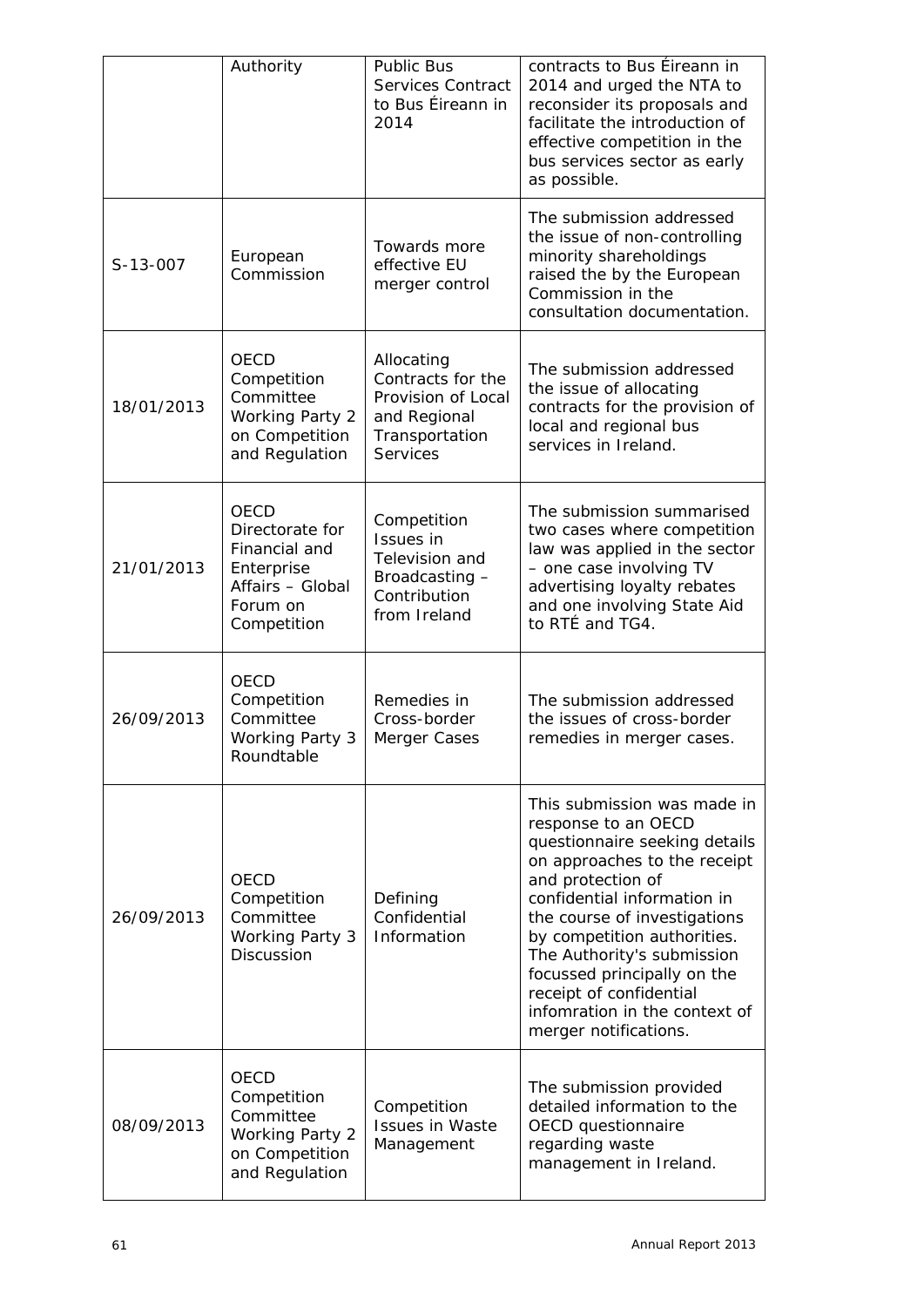| 16/10/2013 | <b>OECD</b><br>Directorate for<br>Financial and<br>Enterprise<br>Affairs -<br>Competition<br>Committee | Competition<br>Issues in the<br>Food Chain<br>Industry - Note<br>by Ireland | The submission was made in<br>response to an OECD<br>questionnaire seeking<br>information on competition<br>along the length of the food<br>supply chain, focusing in<br>particular on buyer power at<br>the retail level |
|------------|--------------------------------------------------------------------------------------------------------|-----------------------------------------------------------------------------|---------------------------------------------------------------------------------------------------------------------------------------------------------------------------------------------------------------------------|
|------------|--------------------------------------------------------------------------------------------------------|-----------------------------------------------------------------------------|---------------------------------------------------------------------------------------------------------------------------------------------------------------------------------------------------------------------------|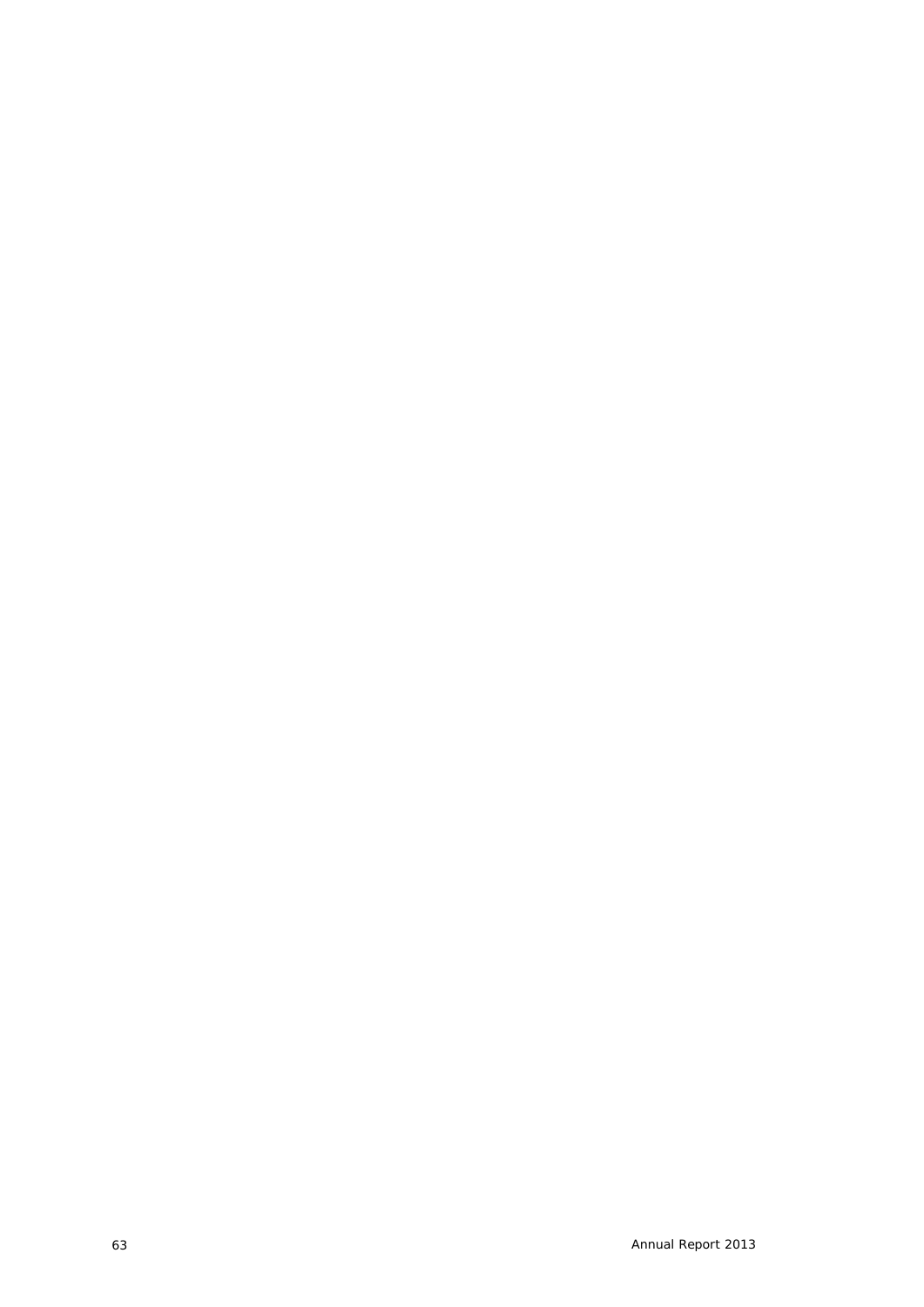# **E. SEMINARS, SPEECHES, PRESENTATIONS & PAPERS**

| <b>Title</b>                                                                                              | <b>Forum</b>                                                                                               | <b>Date</b> | <b>Person</b>                                    |
|-----------------------------------------------------------------------------------------------------------|------------------------------------------------------------------------------------------------------------|-------------|--------------------------------------------------|
| Enforcement of<br>competition law                                                                         | PPC1 class, Law Society of<br>Ireland                                                                      | 15 January  | David McFadden                                   |
| Competition law and the<br>obligations of Trade<br>Association executives                                 | 'How to run a Trade<br>Association', IBEC, Dublin                                                          | 18 January  | David McFadden                                   |
| Public procurement and<br>the Competition Act                                                             | <b>Public Affairs Ireland</b>                                                                              | 22 January  | Patrick Kenny                                    |
| Some issues from<br>prosecuting criminal<br>cartels                                                       | Advanced Diploma in<br>Corporate, White Collar and<br>Regulator Crime, Honorable<br>Society of King's Inns | 23 January  | David McFadden                                   |
| Public procurement and<br>the Competition Act                                                             | Laois County Council                                                                                       | 25 January  | Patrick Kenny                                    |
| Competition in the Irish<br>ports sector                                                                  | Dublin Port Company                                                                                        | 31 January  | Ciarán Aylward,<br>John Evans &<br>Isolde Goggin |
| The role of economics in<br>competition policy                                                            | MA in Economics class, UCD                                                                                 | 8 February  | Patrick Kenny                                    |
| Some issues from<br>prosecuting criminal<br>cartels                                                       | Extra-mural course: White<br>Collar Crime, Trinity College<br>Dublin                                       | 12 February | David McFadden                                   |
| Public procurement and<br>the Competition Act                                                             | Department of Education &<br>Skills, Tullamore                                                             | 12 February | Dan Kenna & Joe<br>McLoughlin                    |
| The role of the<br><b>Competition Authority</b>                                                           | Department of<br>Communications, Energy<br><b>Natural Resources</b>                                        | 25 February | Patrick Kenny                                    |
| Enforcing competition law                                                                                 | LL.M class, University of<br>Limerick                                                                      | 4 March     | David McFadden                                   |
| Your business and<br>competition law                                                                      | National Business Expo                                                                                     | 8 March     | David McFadden                                   |
| Money Skills for Life (NCA<br>initiative)                                                                 | IBM Ireland, Dublin                                                                                        | 14 March    | John Burke                                       |
| Enforcement in Ireland                                                                                    | Presentation to investigators<br>and prosecutors from the<br>Ukraine, Harcourt Square                      | 14 March    | Joe McLoughlin                                   |
| Regulating competition in<br>professional services - a<br>balancing act?                                  | European Competition<br>Journal, vol. 9, no. 1, 2013                                                       | April       | Carol Boate &<br>Kathryn MacGuill                |
| <b>Agency Effectiveness</b>                                                                               | Roundtable, Federal Trade<br>Commission, Washington DC                                                     | 9 April     | Stephen Calkins                                  |
| An American in Dublin                                                                                     | ABA Antitrust Law Spring<br>meeting, Washington DC                                                         | 10 April    | Stephen Calkins                                  |
| Public interest objectives<br>in merger review: how to<br>reconcile them with<br>competition policy       | ICN annual meeting, Warsaw                                                                                 | 25 April    | Stephen Calkins                                  |
| Mechanisms of consistency<br>and coherence in enforcing<br>competition law in Europe:<br>the role of NCAs | <b>Training for National Judges</b><br>and Competition Enforcers,<br><b>UCD School of Law</b>              | 3 May       | Gerald FitzGerald                                |
| Ireland's Legal Services<br><b>Regulation Bill</b>                                                        | Tomorrow's Irish Lawyers,<br>Quinn School of Business,                                                     | 8 May       | Gerald FitzGerald                                |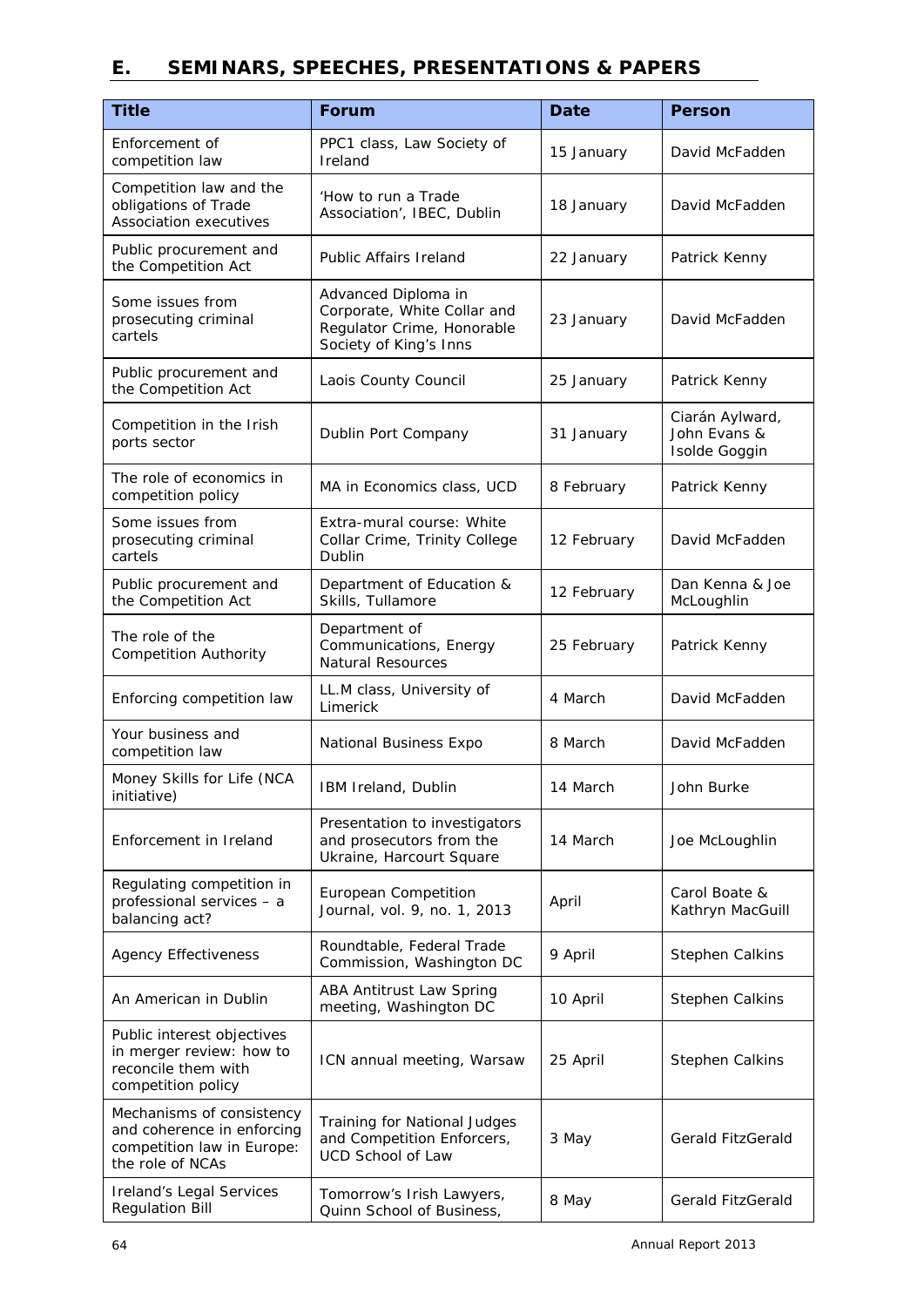|                                                                                     | <b>UCD</b>                                                                                                                                                         |              |                                             |
|-------------------------------------------------------------------------------------|--------------------------------------------------------------------------------------------------------------------------------------------------------------------|--------------|---------------------------------------------|
| <b>Opening Address</b>                                                              | European Competition &<br>Consumer Day, Dublin Castle                                                                                                              | 24 May       | Patrick Kenny                               |
| Your business and<br>competition law                                                | ISME Business Briefing,<br>Wexford                                                                                                                                 | 11 June      | Malachy Fox &<br>David O'Connell            |
| Your business and<br>competition law                                                | ISME Business Briefing,<br>Dublin                                                                                                                                  | 12 June      | Stephen Calkins &<br>Eoghan ÓhArgáin        |
| Enforcement of<br>competition law in Ireland                                        | School of Law, UCD                                                                                                                                                 | 18 June      | Dan Kenna &<br>Victor Pigott                |
| Your business and<br>competition law                                                | ISME Business Briefing,<br>Waterford                                                                                                                               | 18 June      | Clodagh Coffey &<br><b>Eksteen Maritz</b>   |
| Your business and<br>competition law                                                | ISME Business Briefing, Cork                                                                                                                                       | 18 June      | Clodagh Coffey &<br><b>Eksteen Maritz</b>   |
| Your business and<br>competition law                                                | ISME Business Briefing, Kerry                                                                                                                                      | 19 June      | Eoghan ÓhArgáin<br>& Catherine<br>Kilcullen |
| Your business and<br>competition law                                                | ISME Business Briefing,<br>Limerick                                                                                                                                | 19 June      | Eoghan ÓhArgáin<br>& Catherine<br>Kilcullen |
| Your business and<br>competition law                                                | ISME Business Briefing, Sligo                                                                                                                                      | 25 June      | Malachy Fox &<br>Joseph Walser              |
| Your business and<br>competition law                                                | ISME Business Briefing,<br>Galway                                                                                                                                  | 25 June      | Malachy Fox &<br>Joseph Walser              |
| Your business and<br>competition law                                                | ISME Business Briefing, Louth                                                                                                                                      | 27 June      | Pat Downey &<br>Anne Ribault-<br>O'Reilly   |
| Your business and<br>competition law                                                | ISME Business Briefing,<br>Dublin                                                                                                                                  | 27 June      | Pat Downey &<br>Anne Ribault-<br>O'Reilly   |
| Opening statement                                                                   | Joint Oireachtas Committee<br>on Agriculture, Food and the<br>Marine, Leinster House                                                                               | 16 July      | Isolde Goggin                               |
| The Antitrust Conversation                                                          | 18th annual European<br>University Institute EU<br>Competition Law and Policy<br>Workshop:<br>Effective and Legitimate<br>Enforcement of Competition<br>Law, Italy | 19 & 20 July | Stephen Calkins                             |
| Money Skills for Life                                                               | Central Bank, Dublin                                                                                                                                               | 10 September | Stephen Calkins                             |
| Improvements to EU<br>Merger Regulation -<br>making life easier for<br>undertakings | Workshop on new challenges<br>in merger control in Europe,<br>Office of Competition &<br>Consumer Protection, Warsaw                                               | 12 September | Stephen Calkins                             |
| Money Skills for Life                                                               | Central Statistics Office,<br>Dublin                                                                                                                               | 19 September | John Burke                                  |
| Competition in the Irish<br>ports sector                                            | Irish Ports Association<br>Conference, Dublin                                                                                                                      | 27 September | Ciarán Aylward                              |
| Your business and<br>competition law                                                | Irish Franchising and Start<br>Ups Expo, RDS                                                                                                                       | 11 October   | Patrick Kenny                               |
| Building political support<br>for cartel enforcement in<br>Ireland                  | ICN Cartel Workshop, South<br>Africa                                                                                                                               | 16 October   | Patrick Kenny                               |
| Enforcing competition law                                                           | LL.M Business Law class, UCC                                                                                                                                       | 21 October   | David McFadden                              |
| Top Tips for Business                                                               | Taking Care of Business,                                                                                                                                           | 22 October   | Stephen Calkins                             |